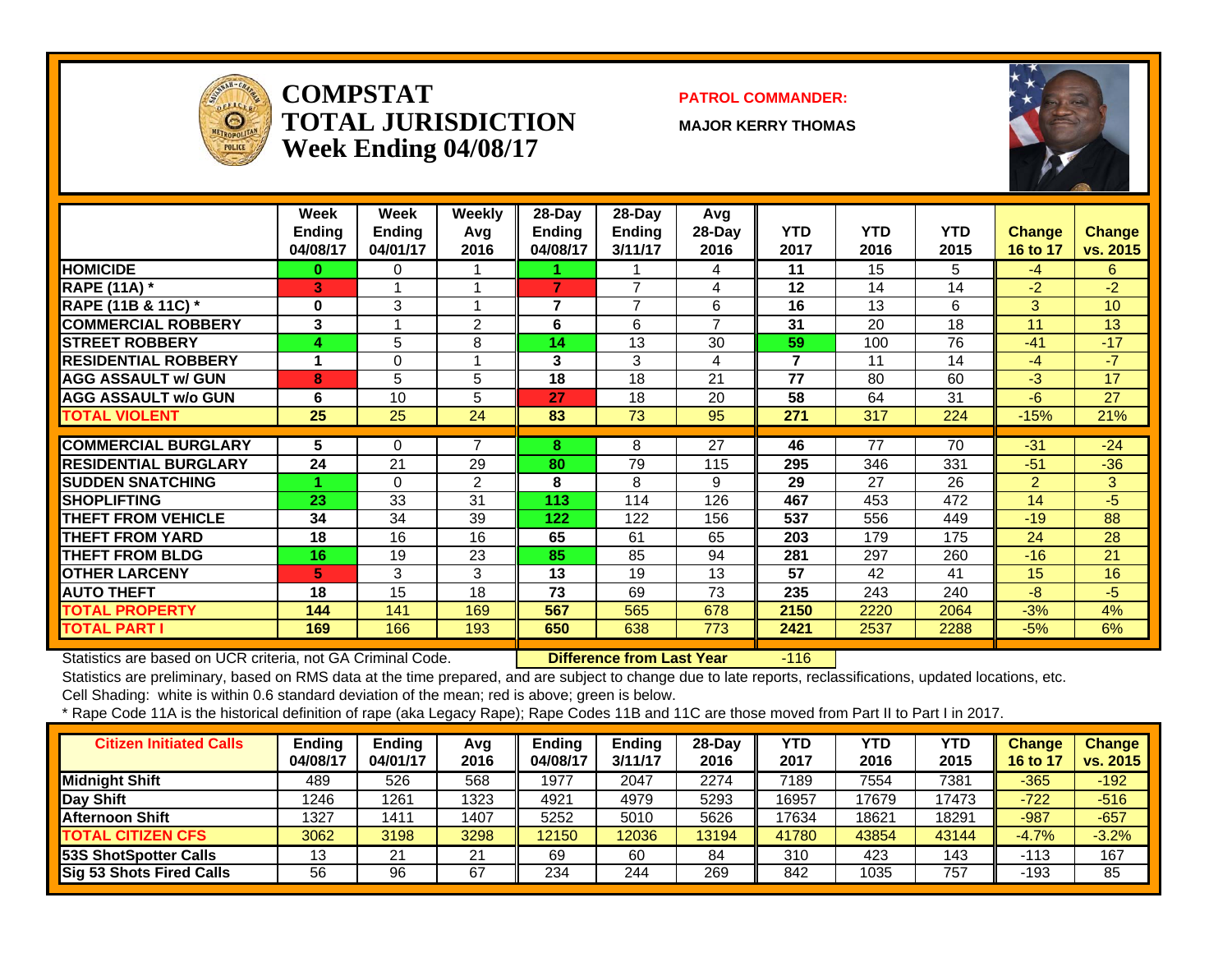# **Unincorporated Chatham County PATROL COMMANDER:**

**MAJOR KERRY THOMAS**





# **Week Ending 04/08/17**

|                             | Week<br><b>Ending</b><br>04/08/17 | Week<br><b>Ending</b><br>04/01/17 | <b>Weekly</b><br>Avg<br>2016 | $28$ -Day<br>Ending<br>04/08/17 | $28$ -Day<br><b>Ending</b><br>3/11/17 | Avg<br>28-Day<br>2016 | <b>YTD</b><br>2017 | <b>YTD</b><br>2016 | <b>YTD</b><br>2015 | <b>Change</b><br>16 to 17 | <b>Change</b><br>vs. 2015 |
|-----------------------------|-----------------------------------|-----------------------------------|------------------------------|---------------------------------|---------------------------------------|-----------------------|--------------------|--------------------|--------------------|---------------------------|---------------------------|
| <b>HOMICIDE</b>             | 0                                 | 0                                 | 0.1                          |                                 |                                       | 0.5                   | 4                  |                    |                    | 3                         | 3                         |
| <b>RAPE (11A) *</b>         | 0                                 | 0                                 | 0.1                          | $\overline{2}$                  | $\Omega$                              | 0.5                   | $\mathbf 2$        |                    |                    |                           |                           |
| RAPE (11B & 11C) *          | $\bf{0}$                          | 0                                 | 0.3                          |                                 | $\Omega$                              | 1.1                   | 4                  |                    |                    | 3                         | 3                         |
| <b>COMMERCIAL ROBBERY</b>   | 0                                 | 0                                 | 0.2                          | 0                               | $\Omega$                              | 0.9                   |                    | 3                  | 4                  | $-2$                      | $-3$                      |
| <b>STREET ROBBERY</b>       | $\bf{0}$                          | 0                                 | 0.5                          | 0                               | 4                                     | 2.1                   | 4                  | 6                  | $\Omega$           | $-2$                      | $\overline{4}$            |
| <b>RESIDENTIAL ROBBERY</b>  | 0                                 | 0                                 | 0.2                          | $\bf{0}$                        | 0                                     | 0.8                   |                    | 4                  | 3                  | $-3$                      | $-2$                      |
| <b>AGG ASSAULT w/ GUN</b>   |                                   | 0                                 | 0.8                          | 3                               | 3                                     | 3.2                   | 10                 | 7                  | $\overline{2}$     | 3                         | 8                         |
| <b>AGG ASSAULT w/o GUN</b>  | $\bf{0}$                          | 0                                 | 0.8                          | 3                               | 3                                     | 3.1                   | 11                 | 10                 | 6                  |                           | 5                         |
| <b>TOTAL VIOLENT</b>        | 1                                 | 0                                 | 3.0                          | 10                              | 11                                    | 12.2                  | 37                 | 33                 | 18                 | 12%                       | 106%                      |
|                             |                                   |                                   |                              |                                 |                                       |                       |                    |                    |                    |                           |                           |
| <b>COMMERCIAL BURGLARY</b>  |                                   | 0                                 | 0.7                          |                                 |                                       | 2.7                   | 6                  | 9                  | 5                  | $\overline{3}$            |                           |
| <b>RESIDENTIAL BURGLARY</b> | $\overline{\mathbf{z}}$           | 6                                 | 6.7                          | 20                              | 27                                    | 26.7                  | 83                 | 80                 | 73                 | 3                         | 10                        |
| <b>SUDDEN SNATCHING</b>     | $\bf{0}$                          | 0                                 | 0.3                          | $\bf{0}$                        | $\Omega$                              | 1.1                   | $\bf{0}$           | 2                  | $\Omega$           | $-2$                      | $\Omega$                  |
| <b>SHOPLIFTING</b>          | 4                                 | 3                                 | 6.1                          | 20                              | 25                                    | 24.4                  | 80                 | 89                 | 122                | $-9$                      | $-42$                     |
| <b>THEFT FROM VEHICLE</b>   | 6                                 | 9                                 | 7.1                          | 24                              | 19                                    | 28.3                  | 88                 | 99                 | 67                 | $-11$                     | 21                        |
| THEFT FROM YARD             | $\mathbf{2}$                      | 4                                 | 2.8                          | 8                               | 5                                     | 11.1                  | 23                 | 36                 | 23                 | $-13$                     | $\Omega$                  |
| <b>THEFT FROM BLDG</b>      | $\overline{2}$                    | 6                                 | 3.8                          | 16                              | 13                                    | 15.1                  | 59                 | 54                 | 36                 | 5.                        | 23                        |
| <b>OTHER LARCENY</b>        | 3                                 | 0                                 | 0.9                          | 4                               | 6                                     | 3.7                   | 18                 | 12                 | 9                  | 6                         | 9                         |
| <b>AUTO THEFT</b>           | 3                                 | $\overline{2}$                    | 3.0                          | 7                               | 17                                    | 12.2                  | 41                 | 36                 | 26                 | 5.                        | 15                        |
| <b>TOTAL PROPERTY</b>       | 28                                | 30                                | 31.3                         | 100                             | 113                                   | 125.3                 | 398                | 417                | 361                | $-5%$                     | 10%                       |
| TOTAL PART I                | 29                                | 30                                | 34.4                         | 110                             | 124                                   | 137.5                 | 435                | 450                | 379                | $-3%$                     | 15%                       |

Statistics are based on UCR criteria, not GA Criminal Code. **Difference from Last Year** -15

Statistics are preliminary, based on RMS data at the time prepared, and are subject to change due to late reports, reclassifications, updated locations, etc. Cell Shading: white is within 0.6 standard deviation of the mean; red is above; green is below.

| <b>Shots Fired Calls</b>        | Week<br><b>Ending</b><br>04/08/17 | Week<br><b>Ending</b><br>04/01/17 | Weekly<br>Avg<br>2016 | $28$ -Dav<br>Ending<br>04/08/17 | $28-Day$<br><b>Ending</b><br>3/11/17 | Avg<br>$28-Dav$<br>2016 | <b>YTD</b><br>2017 | <b>YTD</b><br>2016 | <b>YTD</b><br>2015 | <b>Change</b><br><b>16 to 17</b> | <b>Change</b><br>vs. 2015 |
|---------------------------------|-----------------------------------|-----------------------------------|-----------------------|---------------------------------|--------------------------------------|-------------------------|--------------------|--------------------|--------------------|----------------------------------|---------------------------|
| <b>53S ShotSpotter Calls</b>    |                                   |                                   | 0.0                   |                                 |                                      | 0.0                     |                    |                    |                    |                                  |                           |
| <b>Sig 53 Shots Fired Calls</b> |                                   |                                   | 11.3                  | 38                              | 44                                   | 45.                     | 154                | 163                | 159                | -2                               | -ე                        |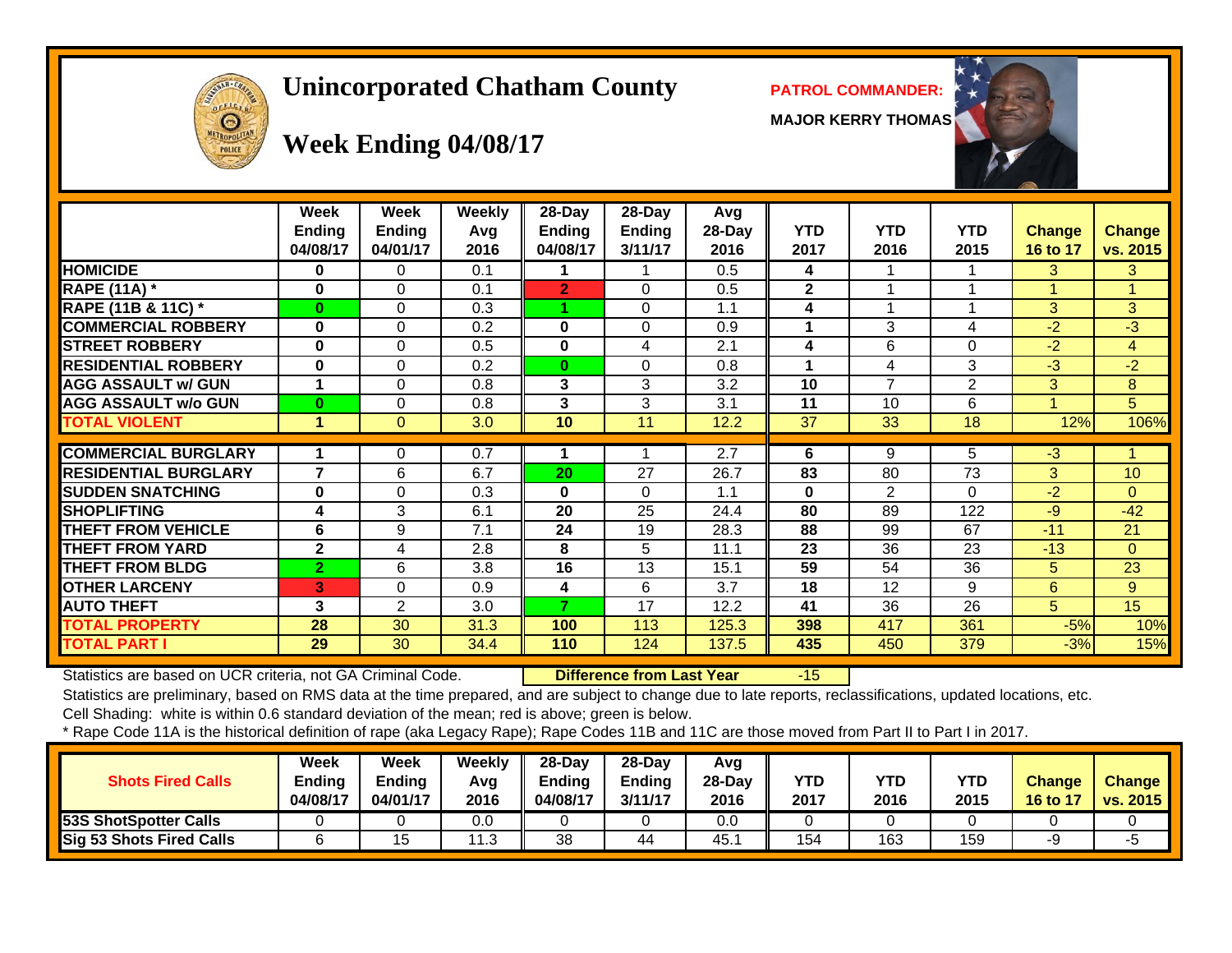

# City of Savannah Only **PATROL COMMANDER:**

**MAJOR KERRY THOMAS**



#### **Week Ending 04/08/17**

|                             | Week<br><b>Ending</b><br>04/08/17 | Week<br><b>Ending</b><br>04/01/17 | Weekly<br>Avg<br>2016 | $28$ -Day<br>Ending<br>04/08/17 | $28$ -Day<br><b>Ending</b><br>3/11/17 | Avg<br>28-Day<br>2016 | <b>YTD</b><br>2017 | <b>YTD</b><br>2016 | <b>YTD</b><br>2015 | <b>Change</b><br>16 to 17 | <b>Change</b><br>vs. 2015 |
|-----------------------------|-----------------------------------|-----------------------------------|-----------------------|---------------------------------|---------------------------------------|-----------------------|--------------------|--------------------|--------------------|---------------------------|---------------------------|
| <b>HOMICIDE</b>             | 0                                 | 0                                 |                       | 0                               | 0                                     | 3                     | 7                  | 14                 | 4                  | $-7$                      | 3                         |
| <b>RAPE (11A) *</b>         | З                                 |                                   |                       | 5                               | $\overline{ }$                        | 3                     | 10                 | 13                 | 13                 | -3                        | $-3$                      |
| RAPE (11B & 11C) *          | $\bf{0}$                          | 3                                 | 1                     | 6                               | $\overline{7}$                        | 5                     | 12                 | 12                 | 5                  | $\Omega$                  | $\overline{7}$            |
| <b>COMMERCIAL ROBBERY</b>   | 3                                 |                                   |                       | 6                               | 6                                     | 6                     | 30                 | 17                 | 14                 | 13                        | 16                        |
| <b>STREET ROBBERY</b>       | 4                                 | 5                                 | $\overline{7}$        | 14                              | 9                                     | 28                    | 55                 | 94                 | 76                 | $-39$                     | $-21$                     |
| <b>RESIDENTIAL ROBBERY</b>  |                                   | $\Omega$                          |                       | 3                               | 3                                     | 3                     | 6                  |                    | 11                 | -1                        | $-5$                      |
| <b>AGG ASSAULT w/ GUN</b>   | 7                                 | 5                                 | 5                     | 15                              | 15                                    | 18                    | 67                 | 73                 | 58                 | $-6$                      | 9                         |
| <b>AGG ASSAULT w/o GUN</b>  | 6                                 | 10                                | 4                     | 24                              | 15                                    | 17                    | 47                 | 54                 | 25                 | -7                        | 22                        |
| <b>TOTAL VIOLENT</b>        | 24                                | 25                                | 21                    | 73                              | 62                                    | 83                    | 234                | 284                | 206                | $-18%$                    | 14%                       |
|                             |                                   |                                   |                       |                                 |                                       |                       |                    |                    |                    |                           |                           |
| <b>COMMERCIAL BURGLARY</b>  | 4                                 | $\Omega$                          | 6                     |                                 | $\overline{ }$                        | 24                    | 40                 | 68                 | 65                 | $-28$                     | $-25$                     |
| <b>RESIDENTIAL BURGLARY</b> | 17                                | 15                                | 22                    | 60                              | 52                                    | 88                    | 212                | 266                | 258                | $-54$                     | $-46$                     |
| <b>SUDDEN SNATCHING</b>     |                                   | $\Omega$                          | 2                     | 8                               | 8                                     | 7                     | 29                 | 25                 | 26                 | 4                         | 3                         |
| <b>SHOPLIFTING</b>          | 19                                | 30                                | 25                    | 93                              | 89                                    | 101                   | 387                | 364                | 350                | 23                        | 37                        |
| <b>THEFT FROM VEHICLE</b>   | 28                                | 25                                | 32                    | 98                              | 103                                   | 128                   | 449                | 457                | 382                | -8                        | 67                        |
| <b>THEFT FROM YARD</b>      | 16                                | 12                                | 14                    | 57                              | 56                                    | 54                    | 180                | 143                | 152                | 37                        | 28                        |
| <b>THEFT FROM BLDG</b>      | 14                                | 13                                | 20                    | 69                              | 72                                    | 79                    | 222                | 243                | 224                | $-21$                     | $-2$                      |
| <b>OTHER LARCENY</b>        | $\mathbf{2}$                      | 3                                 | $\overline{2}$        | 9                               | 13                                    | 9                     | 39                 | 30                 | 32                 | 9                         | $\overline{7}$            |
| <b>AUTO THEFT</b>           | 15                                | 13                                | 15                    | 66                              | 52                                    | 61                    | 194                | 207                | 214                | $-13$                     | $-20$                     |
| <b>TOTAL PROPERTY</b>       | 116                               | 111                               | 138                   | 467                             | 452                                   | 553                   | 1752               | 1803               | 1703               | $-3%$                     | 3%                        |
| <b>TOTAL PART I</b>         | 140                               | 136                               | 159                   | 540                             | 514                                   | 636                   | 1986               | 2087               | 1909               | $-5%$                     | 4%                        |

Statistics are based on UCR criteria, not GA Criminal Code. **Difference from Last Year** -101

Statistics are preliminary, based on RMS data at the time prepared, and are subject to change due to late reports, reclassifications, updated locations, etc.

Cell Shading: white is within 0.6 standard deviation of the mean; red is above; green is below.

| <b>Shots Fired Calls</b>     | Week<br>Ending<br>04/08/17 | Week<br>Ending<br>04/01/17 | Weekly<br>Avg<br>2016 | $28-Dav$<br><b>Endina</b><br>04/08/17 | $28-Dav$<br>Ending<br>3/11/17 | Avg<br>$28-Dav$<br>2016 | <b>YTD</b><br>2017 | YTD<br>2016 | <b>YTD</b><br>2015 | <b>Change</b><br>$\sqrt{16}$ to $1$ | <b>Change</b><br><b>vs. 2015</b> |
|------------------------------|----------------------------|----------------------------|-----------------------|---------------------------------------|-------------------------------|-------------------------|--------------------|-------------|--------------------|-------------------------------------|----------------------------------|
| <b>53S ShotSpotter Calls</b> | ں ا                        | n,<br>∠                    | 21.0                  | 69                                    | 60                            | 83.9                    | 310                | 423         | 143                | -113                                | 167                              |
| Sig 53 Shots Fired Calls     | 50                         | 81                         | 56.                   | 196                                   | 200                           | 224.2                   | 688                | 872         | 598                | -184                                | 90                               |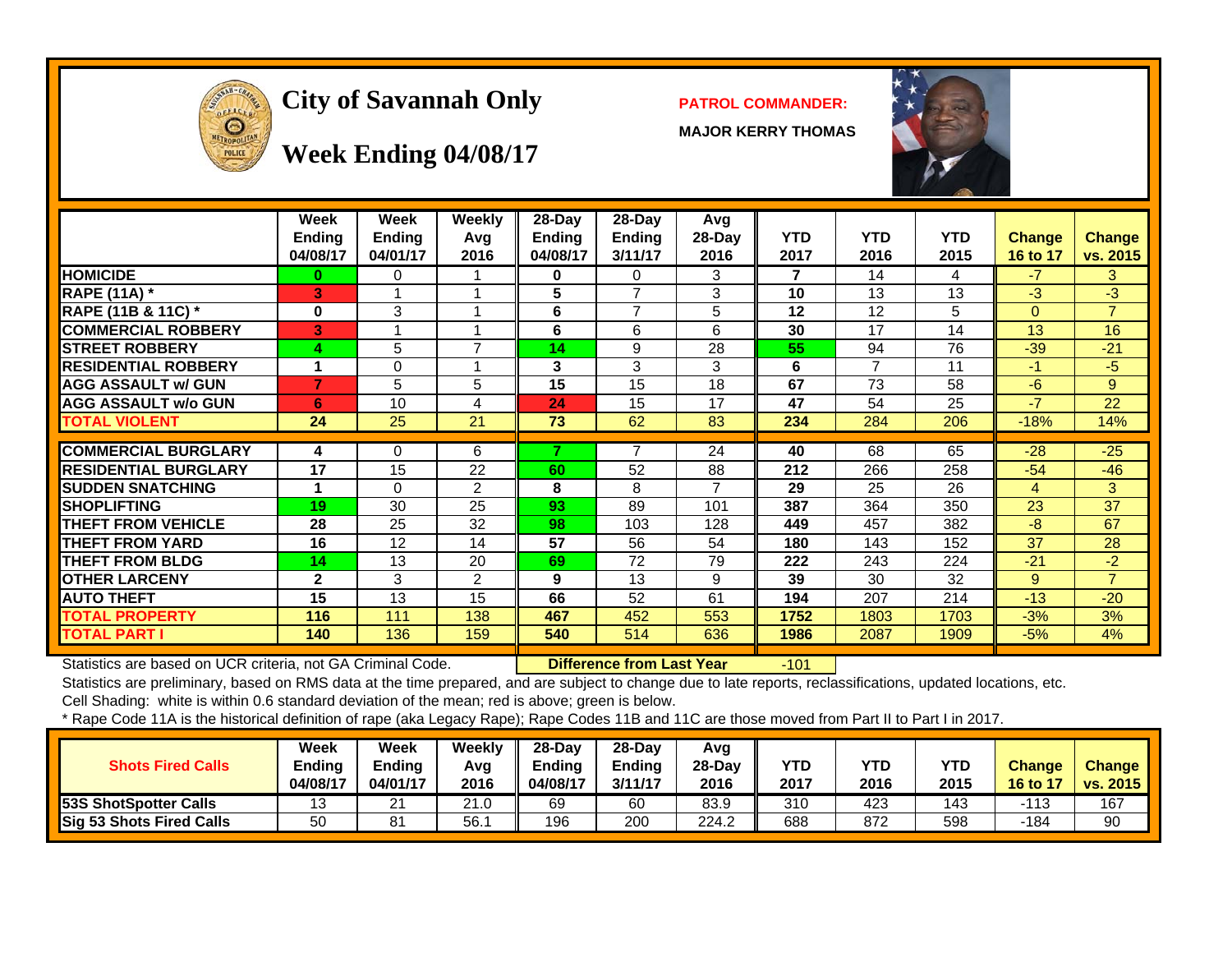

#### **COMPSTATWEST CHATHAM PRECINCTWeek Ending 04/08/17**

**PRECINCT COMMANDER:**

**CAPT. JOHN BEST**



|                             | Week           | Week           | <b>Weekly</b>  | 28-Day          | 28-Day                  | Avg    |                |                |                |                |                |
|-----------------------------|----------------|----------------|----------------|-----------------|-------------------------|--------|----------------|----------------|----------------|----------------|----------------|
|                             | <b>Ending</b>  | <b>Ending</b>  | Avg            | <b>Ending</b>   | Ending                  | 28-Day | <b>YTD</b>     | <b>YTD</b>     | <b>YTD</b>     | <b>Change</b>  | Change         |
|                             | 04/08/17       | 04/01/17       | 2016           | 04/08/17        | 3/11/17                 | 2016   | 2017           | 2016           | 2015           | 16 to 17       | vs. 2015       |
| <b>HOMICIDE</b>             | 0              | 0              | $\Omega$       | 0               | $\Omega$                | 0      | $\overline{2}$ |                | $\Omega$       |                | 2              |
| <b>RAPE (11A)</b> *         | $\mathbf 0$    | $\Omega$       | $\Omega$       | $\mathbf{0}$    | $\Omega$                |        | $\mathbf{2}$   | 3              | 2              | $-1$           | $\Omega$       |
| RAPE (11B & 11C) *          | $\mathbf 0$    | $\Omega$       | 0              | 0               | $\Omega$                |        | $\mathbf{2}$   | 3              | $\Omega$       | $-1$           | $\overline{2}$ |
| <b>COMMERCIAL ROBBERY</b>   | $\bf{0}$       | $\Omega$       | 0              |                 | $\overline{\mathbf{A}}$ |        | $\mathbf{2}$   | 4              | 4              | $-2$           | $-2$           |
| <b>STREET ROBBERY</b>       | 1              | $\Omega$       |                |                 |                         | 3      | 4              | $\overline{7}$ | 6              | $-3$           | $-2$           |
| <b>RESIDENTIAL ROBBERY</b>  | 0              | $\Omega$       | 0              |                 |                         |        | $\overline{2}$ | 8              | $\overline{2}$ | $-6$           | $\Omega$       |
| <b>AGG ASSAULT w/ GUN</b>   | $\overline{2}$ | $\Omega$       |                | 4               | 4                       | 4      | 13             | 12             | 6              |                | $\overline{7}$ |
| <b>AGG ASSAULT w/o GUN</b>  | 1              | 2              |                | 5               | 5                       | 4      | 13             | 11             | 7              | $\overline{2}$ | 6              |
| <b>TOTAL VIOLENT</b>        | 4              | $\overline{2}$ | 4              | 12              | 12                      | 16     | 40             | 49             | 27             | $-18%$         | 48%            |
|                             |                |                |                |                 |                         |        |                |                |                |                |                |
| <b>COMMERCIAL BURGLARY</b>  | 1              | 0              |                | 3               | 3                       | 5.     | 13             | 15             | 22             | $-2$           | $-9$           |
| <b>RESIDENTIAL BURGLARY</b> | 5              | 2              | 6              | 14              | 14                      | 22     | 76             | 84             | 68             | $-8$           | 8              |
| <b>SUDDEN SNATCHING</b>     | $\bf{0}$       | $\Omega$       | 0              | $\bf{0}$        | $\Omega$                |        |                | $\overline{2}$ | 2              | -1             | $-1$           |
| <b>SHOPLIFTING</b>          | 5              | 5              | 3              | 17              | 17                      | 14     | 49             | 45             | 61             | 4              | $-12$          |
| <b>THEFT FROM VEHICLE</b>   | 4              | 6              | 7              | 14              | 12                      | 29     | 69             | 101            | 74             | $-32$          | $-5$           |
| <b>THEFT FROM YARD</b>      | $\overline{2}$ | 5              | 3              | 15              | 11                      | 10     | 32             | 38             | 30             | $-6$           | 2              |
| <b>THEFT FROM BLDG</b>      | 5              | 6              | 4              | 25              | 25                      | 16     | 69             | 49             | 45             | 20             | 24             |
| <b>OTHER LARCENY</b>        | $\bf{0}$       |                | $\overline{1}$ |                 | 5                       | 4      | 17             | 7              | 11             | 10             | 6              |
| <b>AUTO THEFT</b>           | 5              |                | 4              | 12 <sub>2</sub> | 12                      | 16     | 49             | 47             | 50             | $\overline{2}$ | $-1$           |
| <b>TOTAL PROPERTY</b>       | 27             | 26             | 29             | 101             | 99                      | 118    | 375            | 388            | 363            | $-3%$          | 3%             |
| <b>TOTAL PART I</b>         | 31             | 28             | 33             | 113             | 111                     | 134    | 415            | 437            | 390            | $-5%$          | 6%             |

Statistics are based on UCR criteria, not GA Criminal Code. **Difference from Last Year** -22

Statistics are preliminary, based on RMS data at the time prepared, and are subject to change due to late reports, reclassifications, updated locations, etc.

Cell Shading: white is within 0.6 standard deviation of the mean; red is above; green is below.

| <b>Citizen Initiated Calls</b>  | <b>Week</b><br><b>Ending</b><br>04/08/17 | <b>Week</b><br><b>Ending</b><br>04/01/17 | Weekly<br>Avq<br>2016 | $28$ -Day<br><b>Ending</b><br>04/08/17 | 28-Day<br><b>Ending</b><br>3/11/17 | Avg<br>$28$ -Day<br>2016 | <b>YTD</b><br>2017 | <b>YTD</b><br>2016 | <b>YTD</b><br>2015 | <b>Change</b><br>16 to 17 | <b>Change</b><br>vs. 2015 |
|---------------------------------|------------------------------------------|------------------------------------------|-----------------------|----------------------------------------|------------------------------------|--------------------------|--------------------|--------------------|--------------------|---------------------------|---------------------------|
| <b>Midnight Shift</b>           | 112                                      | 108                                      | 114                   | 432                                    | 430                                | 455                      | 1534               | 1521               | 1503               | 13                        | 31                        |
| Day Shift                       | 287                                      | 297                                      | 282                   | 1099                                   | 1036                               | 1127                     | 3688               | 3916               | 3785               | $-228$                    | $-97$                     |
| <b>Afternoon Shift</b>          | 288                                      | 313                                      | 294                   | 1171                                   | 1091                               | 1177                     | 3797               | 3945               | 3836               | $-148$                    | $-39/$                    |
| <b>TOTAL CITIZEN CFS</b>        | 687                                      | 687                                      | 690                   | 2702                                   | 2557                               | 2758                     | 9019               | 9382               | 9123               | $-3.9%$                   | $-1.1%$                   |
| <b>53S ShotSpotter Calls</b>    |                                          |                                          |                       |                                        |                                    |                          |                    |                    |                    |                           |                           |
| <b>Sig 53 Shots Fired Calls</b> |                                          | 14                                       |                       | 31                                     | 35                                 | 37                       | 115                | 155                | 118                | -40                       | -3                        |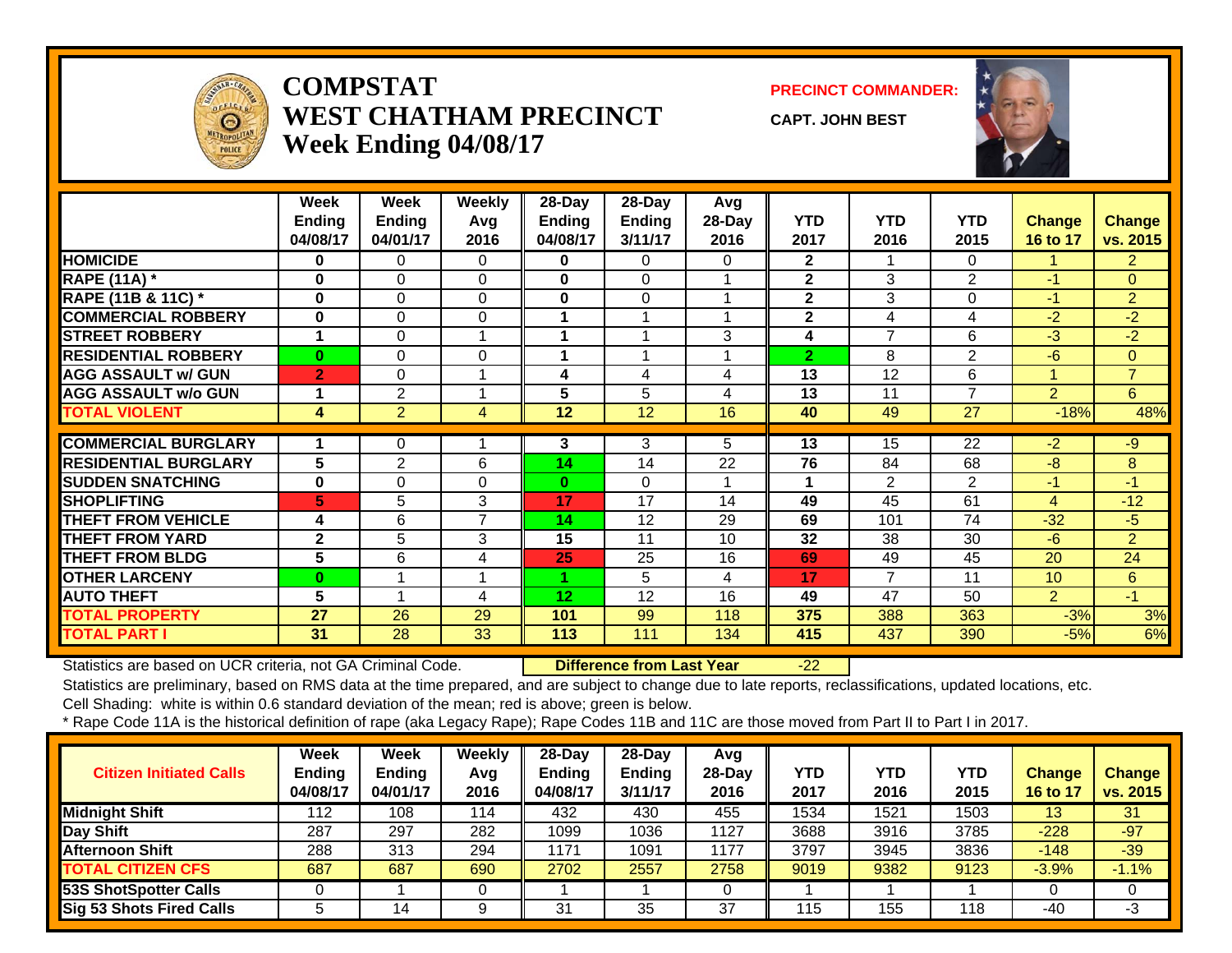# **BEAT 11 West Chatham Precinct Week Ending 04/08/17**



|                             |               |                | <b>Last 4 Weeks</b> |                | 28 Days        | 28 Day  |                |                |                |                |                |
|-----------------------------|---------------|----------------|---------------------|----------------|----------------|---------|----------------|----------------|----------------|----------------|----------------|
|                             | <b>Ending</b> | <b>Ending</b>  | <b>Ending</b>       | <b>Endina</b>  | <b>Ending</b>  | Average | <b>YTD</b>     | <b>YTD</b>     | <b>YTD</b>     | <b>Change</b>  | <b>Change</b>  |
|                             | 03/18/17      | 03/25/17       | 04/01/17            | 04/08/17       | 04/08/17       | 2016    | 2017           | 2016           | 2015           | 16 to 17       | vs. 2015       |
| <b>HOMICIDE</b>             | 0             | $\Omega$       | $\Omega$            | $\Omega$       | $\Omega$       | 0.0     | $\Omega$       | $\Omega$       | $\Omega$       | $\mathbf{0}$   | $\Omega$       |
| RAPE (11A) *                | $\Omega$      | $\Omega$       | $\Omega$            | $\Omega$       | $\Omega$       | 0.1     | $\Omega$       | $\mathbf{1}$   | 0              | $-1$           | $\Omega$       |
| RAPE (11B & 11C) *          | 0             | $\Omega$       | $\Omega$            | $\Omega$       | $\Omega$       | 0.1     | $\Omega$       | $\Omega$       | $\Omega$       | $\mathbf{0}$   | $\Omega$       |
| <b>COMMERCIAL ROBBERY</b>   | $\Omega$      | $\mathbf{1}$   | $\Omega$            | $\Omega$       | $\mathbf{1}$   | 0.3     | $\mathbf{1}$   | $\mathbf{1}$   | $\mathbf{1}$   | $\Omega$       | $\Omega$       |
| <b>STREET ROBBERY</b>       | $\Omega$      | $\Omega$       | $\Omega$            | $\mathbf{1}$   | $\mathbf{1}$   | 0.2     | $\mathbf{1}$   | $\mathbf{1}$   | $\mathbf{1}$   | $\Omega$       | $\Omega$       |
| <b>RESIDENTIAL ROBBERY</b>  | $\Omega$      | 0              | $\Omega$            | 0              | $\Omega$       | 0.1     | $\Omega$       | $\Omega$       | 0              | $\mathbf{0}$   | $\Omega$       |
| <b>AGG ASSAULT W/ GUN</b>   | $\Omega$      | $\Omega$       | $\mathbf 0$         | $\Omega$       | $\Omega$       | 0.1     | $\overline{2}$ | $\Omega$       | $\mathbf{1}$   | $\overline{2}$ | $\overline{1}$ |
| <b>AGG ASSAULT w/o GUN</b>  | $\Omega$      | $\Omega$       | $\Omega$            | $\Omega$       | $\Omega$       | 0.5     | $\overline{2}$ | $\overline{2}$ | 0              | $\Omega$       | $\overline{2}$ |
| <b>TOTAL VIOLENT</b>        | $\mathbf{0}$  | $\mathbf{1}$   | $\Omega$            | $\mathbf{1}$   | $\overline{2}$ | 1.3     | 6              | 5.             | 3              | 20%            | 100%           |
| <b>COMMERCIAL BURGLARY</b>  | $\Omega$      | 0              | $\Omega$            | 0              | 0              | 0.4     | 1              | $\Omega$       | 3              |                | $-2$           |
| <b>RESIDENTIAL BURGLARY</b> | $\Omega$      | $\mathbf{1}$   | $\Omega$            | $\mathbf{1}$   | $\overline{2}$ | 1.1     | 6              | 5              | $\overline{7}$ | 1              | $-1$           |
|                             |               |                |                     |                |                |         |                |                |                |                |                |
| <b>SUDDEN SNATCHING</b>     | 0             | $\Omega$       | $\Omega$            | $\Omega$       | $\Omega$       | 0.1     | $\Omega$       | $\Omega$       | 0              | $\Omega$       | $\Omega$       |
| <b>SHOPLIFTING</b>          | $\mathbf{1}$  | $\Omega$       | 0                   | $\Omega$       | $\mathbf{1}$   | 0.2     | $\mathbf{1}$   | $\Omega$       | $\Omega$       | 1              | 1              |
| <b>THEFT FROM VEHICLE</b>   | $\Omega$      | $\Omega$       | $\overline{2}$      | 1              | 3              | 3.6     | 14             | 8              | 5              | 6              | 9              |
| <b>THEFT FROM YARD</b>      | 0             | $\mathbf{1}$   | $\mathbf{1}$        | 0              | 2              | 1.9     | 9              | 7              | 6              | 2              | 3              |
| <b>THEFT FROM BLDG</b>      | 3             | 1              | $\mathbf{1}$        | 1              | 6              | 3.3     | 18             | 12             | 15             | 6              | 3              |
| <b>OTHER LARCENY</b>        | $\Omega$      | $\Omega$       | $\Omega$            | $\Omega$       | $\Omega$       | 0.7     | $\mathbf{1}$   | $\overline{2}$ | $\overline{2}$ | $-1$           | $-1$           |
| <b>AUTO THEFT</b>           | $\mathbf{1}$  | $\Omega$       | $\Omega$            | $\overline{2}$ | 3              | 2.2     | 10             | $\overline{7}$ | $\overline{7}$ | 3              | 3              |
| <b>TOTAL PROPERTY</b>       | 5             | $\overline{3}$ | 4                   | $\overline{5}$ | 17             | 13.5    | 60             | 41             | 45             | 46%            | 33%            |
| <b>TOTAL PART I</b>         | 5             | $\overline{4}$ | 4                   | 6              | 19             | 14.8    | 66             | 46             | 48             | 43%            | 38%            |

 **Difference from Last Year**r 20

Statistics are based on UCR criteria, not GA Criminal Code.

\* Rape Code 11A is the historical definition of rape (aka Legacy Rape); Rape Codes 11B and 11C are those moved from Part II to Part I in 2017.

|                                 | Week          | Week          | Week          | Week          | 28 Davs       | 28 Dav     |      |      |      |               |               |
|---------------------------------|---------------|---------------|---------------|---------------|---------------|------------|------|------|------|---------------|---------------|
| <b>Shots Fired Calls</b>        | <b>Ending</b> | <b>Ending</b> | <b>Ending</b> | <b>Ending</b> | <b>Ending</b> | Average II | YTD  | YTD  | YTD  | <b>Change</b> | <b>Change</b> |
|                                 | 03/11/17      | 03/18/17      | 04/01/17      | 04/08/17 II   | 04/08/17      | 2016       | 2017 | 2016 | 2015 | 16 to 17      | vs. 2015      |
| <b>153S ShotSpotter Calls</b>   |               |               |               |               |               | 0.0        |      |      |      | 0%            | $0\%$         |
| <b>Sig 53 Shots Fired Calls</b> |               |               |               |               |               | 1.4        |      |      |      | 50%           | $-45%$        |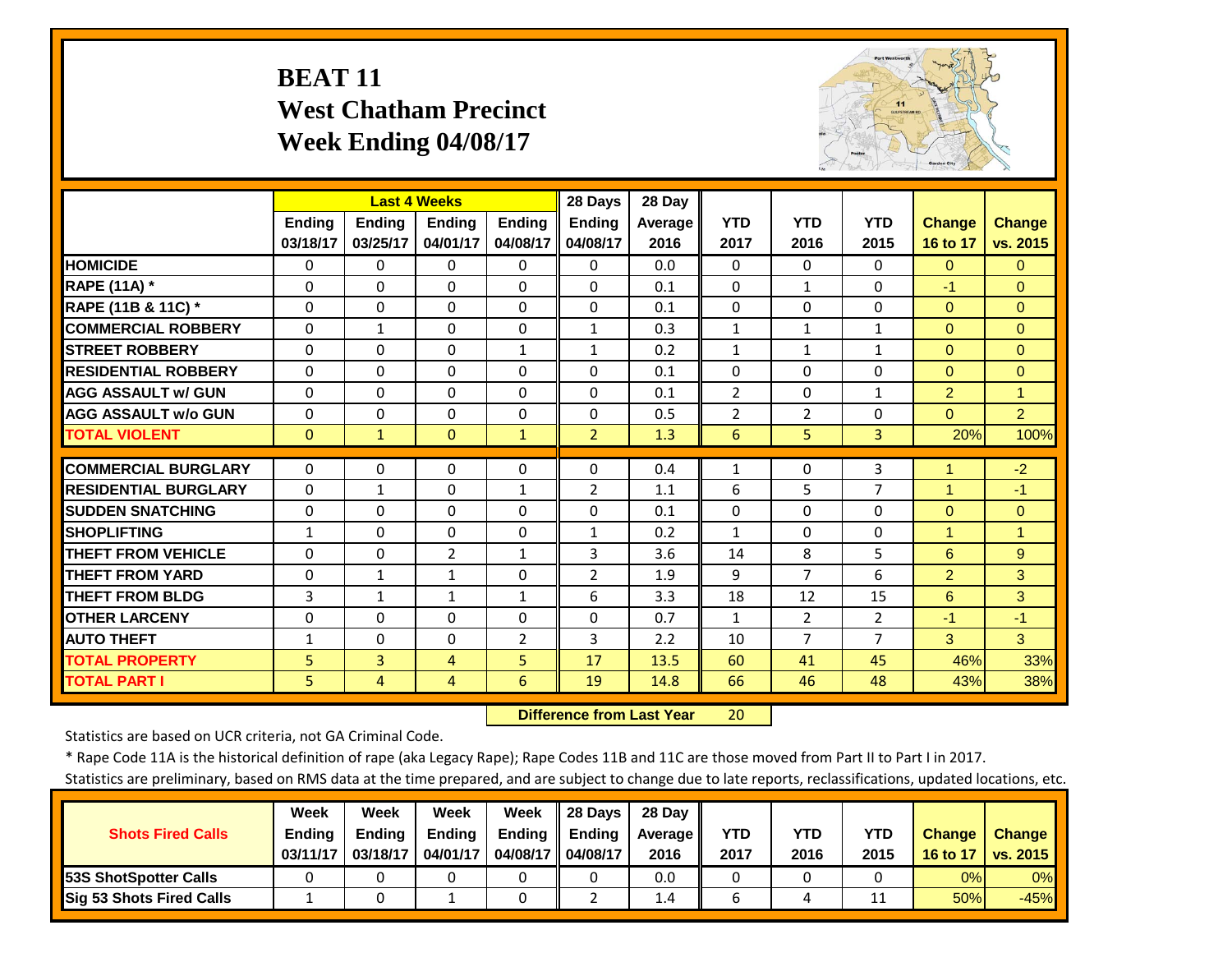# **BEAT 12 West Chatham Precinct Week Ending 04/08/17**



|                             |                | <b>Last 4 Weeks</b> |                |                | 28 Days        | 28 Day  |                |                |                |                |                |
|-----------------------------|----------------|---------------------|----------------|----------------|----------------|---------|----------------|----------------|----------------|----------------|----------------|
|                             | <b>Ending</b>  | <b>Ending</b>       | <b>Ending</b>  | Ending         | <b>Ending</b>  | Average | <b>YTD</b>     | <b>YTD</b>     | <b>YTD</b>     | <b>Change</b>  | <b>Change</b>  |
|                             | 03/18/17       | 03/25/17            | 04/01/17       | 04/08/17       | 04/08/17       | 2016    | 2017           | 2016           | 2015           | 16 to 17       | vs. 2015       |
| <b>HOMICIDE</b>             | $\mathbf{0}$   | 0                   | $\Omega$       | $\Omega$       | $\Omega$       | 0.1     | $\Omega$       | 0              | $\Omega$       | $\Omega$       | $\Omega$       |
| RAPE (11A) *                | $\Omega$       | 0                   | $\Omega$       | $\Omega$       | $\Omega$       | 0.2     | $\Omega$       | $\Omega$       | $\mathbf{1}$   | $\Omega$       | $-1$           |
| RAPE (11B & 11C) *          | $\Omega$       | $\Omega$            | $\Omega$       | $\Omega$       | $\Omega$       | 0.6     | $\Omega$       | 3              | $\Omega$       | $-3$           | $\Omega$       |
| <b>COMMERCIAL ROBBERY</b>   | $\Omega$       | $\Omega$            | $\Omega$       | $\Omega$       | $\Omega$       | 0.3     | $\Omega$       | $\mathbf{1}$   | $\mathbf{1}$   | $-1$           | $-1$           |
| <b>STREET ROBBERY</b>       | $\Omega$       | $\Omega$            | $\Omega$       | $\Omega$       | $\Omega$       | 0.6     | $\Omega$       | 3              | $\overline{2}$ | $-3$           | $-2$           |
| <b>RESIDENTIAL ROBBERY</b>  | $\Omega$       | 0                   | $\Omega$       | $\Omega$       | $\Omega$       | 0.3     | $\Omega$       | $\Omega$       | $\Omega$       | $\Omega$       | $\Omega$       |
| <b>AGG ASSAULT w/ GUN</b>   | $\Omega$       | $\overline{2}$      | $\Omega$       | $\Omega$       | 2              | 0.7     | 4              | $\mathbf{1}$   | 0              | 3              | $\overline{4}$ |
| <b>AGG ASSAULT w/o GUN</b>  | $\mathbf{1}$   | $\mathbf 1$         | $\Omega$       | $\Omega$       | $\overline{2}$ | 0.8     | 4              | $\overline{2}$ | $\overline{2}$ | 2              | $\overline{2}$ |
| <b>TOTAL VIOLENT</b>        | $\mathbf{1}$   | $\overline{3}$      | $\Omega$       | $\Omega$       | 4              | 3.6     | 8              | 10             | 6              | $-20%$         | 33%            |
| <b>COMMERCIAL BURGLARY</b>  | $\mathbf{0}$   | 0                   | 0              | 0              | 0              | 0.5     | $\mathbf{1}$   | $\overline{2}$ | 3              | $-1$           | $-2$           |
|                             |                |                     |                |                |                |         |                |                |                |                |                |
| <b>RESIDENTIAL BURGLARY</b> | 1              | 0                   | $\Omega$       | $\mathbf{1}$   | 2              | 7.1     | 11             | 29             | 19             | $-18$          | $-8$           |
| <b>SUDDEN SNATCHING</b>     | $\Omega$       | 0                   | $\Omega$       | $\Omega$       | $\Omega$       | 0.3     | $\Omega$       | 0              | $\Omega$       | $\Omega$       | $\Omega$       |
| <b>SHOPLIFTING</b>          | $\Omega$       | 1                   | 3              | $\mathbf{1}$   | 5              | 2.9     | 9              | 12             | 8              | $-3$           | 1.             |
| <b>THEFT FROM VEHICLE</b>   | $\Omega$       | 2                   | $\overline{2}$ | $\mathbf{1}$   | 5              | 8.6     | 23             | 23             | 21             | $\Omega$       | $\overline{2}$ |
| <b>THEFT FROM YARD</b>      | 1              | 0                   | $\mathbf{1}$   | $\Omega$       | $\overline{2}$ | 2.6     | $\overline{2}$ | $\overline{7}$ | 6              | $-5$           | $-4$           |
| <b>THEFT FROM BLDG</b>      | $\overline{2}$ | $\overline{2}$      | 3              | $\mathbf{1}$   | 8              | 2.7     | 16             | 11             | 5              | 5              | 11             |
| <b>OTHER LARCENY</b>        | $\Omega$       | 0                   | $\Omega$       | $\Omega$       | $\Omega$       | 0.9     | 4              | 3              | $\overline{2}$ | $\overline{1}$ | 2              |
| <b>AUTO THEFT</b>           | $\mathbf{1}$   | 0                   | $\Omega$       | $\Omega$       | $\mathbf{1}$   | 4.0     | 4              | 11             | 11             | $-7$           | $-7$           |
| <b>TOTAL PROPERTY</b>       | 5              | 5                   | 9              | $\overline{4}$ | 23             | 29.5    | 70             | 98             | 75             | $-29%$         | $-7%$          |
| <b>TOTAL PART I</b>         | $6\phantom{1}$ | 8                   | 9              | 4              | 27             | 33.1    | 78             | 108            | 81             | $-28%$         | $-4%$          |

 **Difference from Last Year**‐30

Statistics are based on UCR criteria, not GA Criminal Code.

\* Rape Code 11A is the historical definition of rape (aka Legacy Rape); Rape Codes 11B and 11C are those moved from Part II to Part I in 2017.

|                                 | Week          | Week          | Week          | Week          | 28 Days       | 28 Dav     |      |      |          |               |               |
|---------------------------------|---------------|---------------|---------------|---------------|---------------|------------|------|------|----------|---------------|---------------|
| <b>Shots Fired Calls</b>        | <b>Ending</b> | <b>Ending</b> | <b>Ending</b> | <b>Ending</b> | <b>Ending</b> | Average II | YTD  | YTD  | YTD      | <b>Change</b> | <b>Change</b> |
|                                 | 03/11/17      | 03/18/17      | 04/01/17      | 04/08/17 I    | 04/08/17      | 2016       | 2017 | 2016 | 2015     | 16 to 17      | vs. 2015      |
| <b>153S ShotSpotter Calls</b>   |               |               |               |               |               | 0.0        |      |      |          | 0%            | $0\%$         |
| <b>Sig 53 Shots Fired Calls</b> |               |               |               |               | 4             | 6.4        | 29   | 20   | ን 1<br>ᅀ | 45%           | 38%           |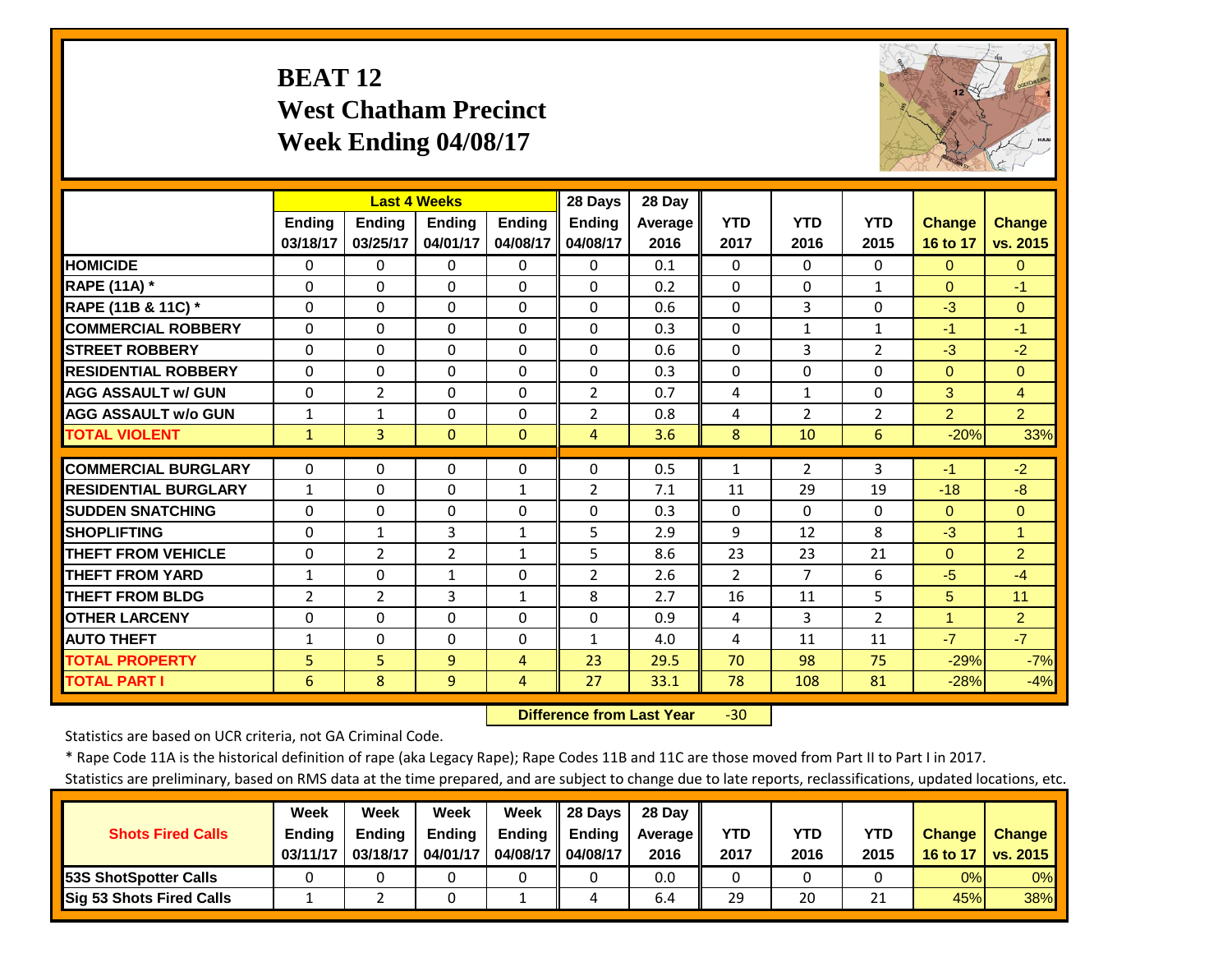# **BEAT 13 West Chatham Precinct Week Ending 04/08/17**



|                             |                | <b>Last 4 Weeks</b> |                |                | 28 Days        | 28 Day  |                |                |                |                      |                      |
|-----------------------------|----------------|---------------------|----------------|----------------|----------------|---------|----------------|----------------|----------------|----------------------|----------------------|
|                             | <b>Ending</b>  | <b>Endina</b>       | <b>Ending</b>  | <b>Endina</b>  | <b>Ending</b>  | Average | <b>YTD</b>     | <b>YTD</b>     | <b>YTD</b>     | <b>Change</b>        | <b>Change</b>        |
|                             | 03/18/17       | 03/25/17            | 04/01/17       | 04/08/17       | 04/08/17       | 2016    | 2017           | 2016           | 2015           | 16 to 17             | vs. 2015             |
| <b>HOMICIDE</b>             | $\Omega$       | 0                   | $\Omega$       | $\Omega$       | $\Omega$       | 0.1     | $\mathbf{1}$   | $\Omega$       | $\Omega$       | 1                    | $\mathbf{1}$         |
| RAPE (11A) *                | $\Omega$       | $\Omega$            | $\Omega$       | $\Omega$       | $\Omega$       | 0.4     | $\mathbf{1}$   | $\mathbf{1}$   | $\Omega$       | $\Omega$             | $\mathbf{1}$         |
| RAPE (11B & 11C) *          | $\Omega$       | $\Omega$            | $\Omega$       | $\Omega$       | $\Omega$       | 0.1     | $\Omega$       | $\Omega$       | $\Omega$       | $\Omega$             | $\Omega$             |
| <b>COMMERCIAL ROBBERY</b>   | $\Omega$       | $\Omega$            | $\Omega$       | $\Omega$       | $\Omega$       | 0.2     | $\mathbf{1}$   | $\Omega$       | $\Omega$       | $\blacktriangleleft$ | 1                    |
| <b>STREET ROBBERY</b>       | $\Omega$       | $\Omega$            | $\Omega$       | $\Omega$       | $\Omega$       | 0.8     | $\mathbf{1}$   | $\mathbf{1}$   | $\Omega$       | $\Omega$             | $\mathbf{1}$         |
| <b>RESIDENTIAL ROBBERY</b>  | $\mathbf{1}$   | 0                   | $\Omega$       | $\Omega$       | $\mathbf{1}$   | 0.2     | $\mathbf{1}$   | $\overline{2}$ | $\Omega$       | $-1$                 | $\blacktriangleleft$ |
| <b>AGG ASSAULT w/ GUN</b>   | $\Omega$       | 0                   | $\Omega$       | 0              | $\Omega$       | 1.2     | $\overline{2}$ | 6              | 4              | $-4$                 | $-2$                 |
| <b>AGG ASSAULT w/o GUN</b>  | $\Omega$       | 0                   | $\mathbf{1}$   | $\mathbf{1}$   | $\overline{2}$ | 0.8     | 4              | 3              | $\mathbf{1}$   | 1                    | 3                    |
| <b>TOTAL VIOLENT</b>        | $\mathbf{1}$   | $\Omega$            | $\mathbf{1}$   | $\mathbf{1}$   | 3              | 3.6     | 11             | 13             | 5              | $-15%$               | 120%                 |
| <b>COMMERCIAL BURGLARY</b>  | $\overline{2}$ | 0                   | 0              | 0              | $\overline{2}$ | 1.1     | 6              | 3              | $\overline{7}$ | 3                    | $-1$                 |
| <b>RESIDENTIAL BURGLARY</b> | 1              | 0                   | $\overline{2}$ | $\mathbf{1}$   | 4              | 3.1     | 13             | 12             | 13             | $\blacktriangleleft$ | $\Omega$             |
| <b>SUDDEN SNATCHING</b>     | $\Omega$       | 0                   | $\Omega$       | $\Omega$       | $\Omega$       | 0.3     | $\mathbf{1}$   | $\Omega$       | $\overline{2}$ | $\blacktriangleleft$ | $-1$                 |
| <b>SHOPLIFTING</b>          | 1              | 0                   | $\Omega$       | $\mathbf{1}$   | 2              | 1.6     | 6              | $\overline{2}$ | 4              | $\overline{4}$       | $\overline{2}$       |
| <b>THEFT FROM VEHICLE</b>   | $\Omega$       | 0                   | $\Omega$       | $\Omega$       | $\Omega$       | 4.2     | $\overline{7}$ | 23             | 11             | $-16$                | $-4$                 |
| <b>THEFT FROM YARD</b>      | $\Omega$       | $\overline{2}$      | $\Omega$       | $\Omega$       | 2              | 1.9     | 5              | $\overline{7}$ | 6              | $-2$                 | $-1$                 |
| <b>THEFT FROM BLDG</b>      | $\Omega$       | $\Omega$            | $\mathbf{1}$   | $\Omega$       | $\mathbf{1}$   | 2.1     | 5              | 6              | 8              | $-1$                 | $-3$                 |
| <b>OTHER LARCENY</b>        | $\Omega$       | 0                   | $\Omega$       | $\Omega$       | $\Omega$       | 0.1     | $\mathbf{1}$   | 0              | $\mathbf{1}$   | $\blacktriangleleft$ | $\Omega$             |
| <b>AUTO THEFT</b>           | $\overline{2}$ | 0                   | $\Omega$       | $\Omega$       | $\overline{2}$ | 2.7     | 9              | 10             | 12             | $-1$                 | $-3$                 |
| <b>TOTAL PROPERTY</b>       | 6              | $\overline{2}$      | 3              | $\overline{2}$ | 13             | 17.1    | 53             | 63             | 64             | $-16%$               | $-17%$               |
| <b>TOTAL PART I</b>         | $\overline{7}$ | $\overline{2}$      | 4              | 3              | 16             | 20.7    | 64             | 76             | 69             | $-16%$               | $-7%$                |

 **Difference from Last Year** $-12$ 

Statistics are based on UCR criteria, not GA Criminal Code.

\* Rape Code 11A is the historical definition of rape (aka Legacy Rape); Rape Codes 11B and 11C are those moved from Part II to Part I in 2017.

|                                 | Week          | Week          | Week          | Week          | 28 Davs       | 28 Day     |      |      |      |               |               |
|---------------------------------|---------------|---------------|---------------|---------------|---------------|------------|------|------|------|---------------|---------------|
| <b>Shots Fired Calls</b>        | <b>Ending</b> | <b>Ending</b> | <b>Ending</b> | <b>Ending</b> | <b>Ending</b> | Average II | YTD  | YTD  | YTD  | <b>Change</b> | <b>Change</b> |
|                                 | 03/11/17      | 03/18/17      | 04/01/17      | 04/08/17 I    | 04/08/17      | 2016       | 2017 | 2016 | 2017 | 16 to 17      | vs. 2015      |
| <b>153S ShotSpotter Calls</b>   |               |               |               |               |               | 0.2        |      |      |      | 0%            | 0%            |
| <b>Sig 53 Shots Fired Calls</b> |               |               |               |               |               | 8.1        | 19   | 39   | 25   | $-51%$        | $-24%$        |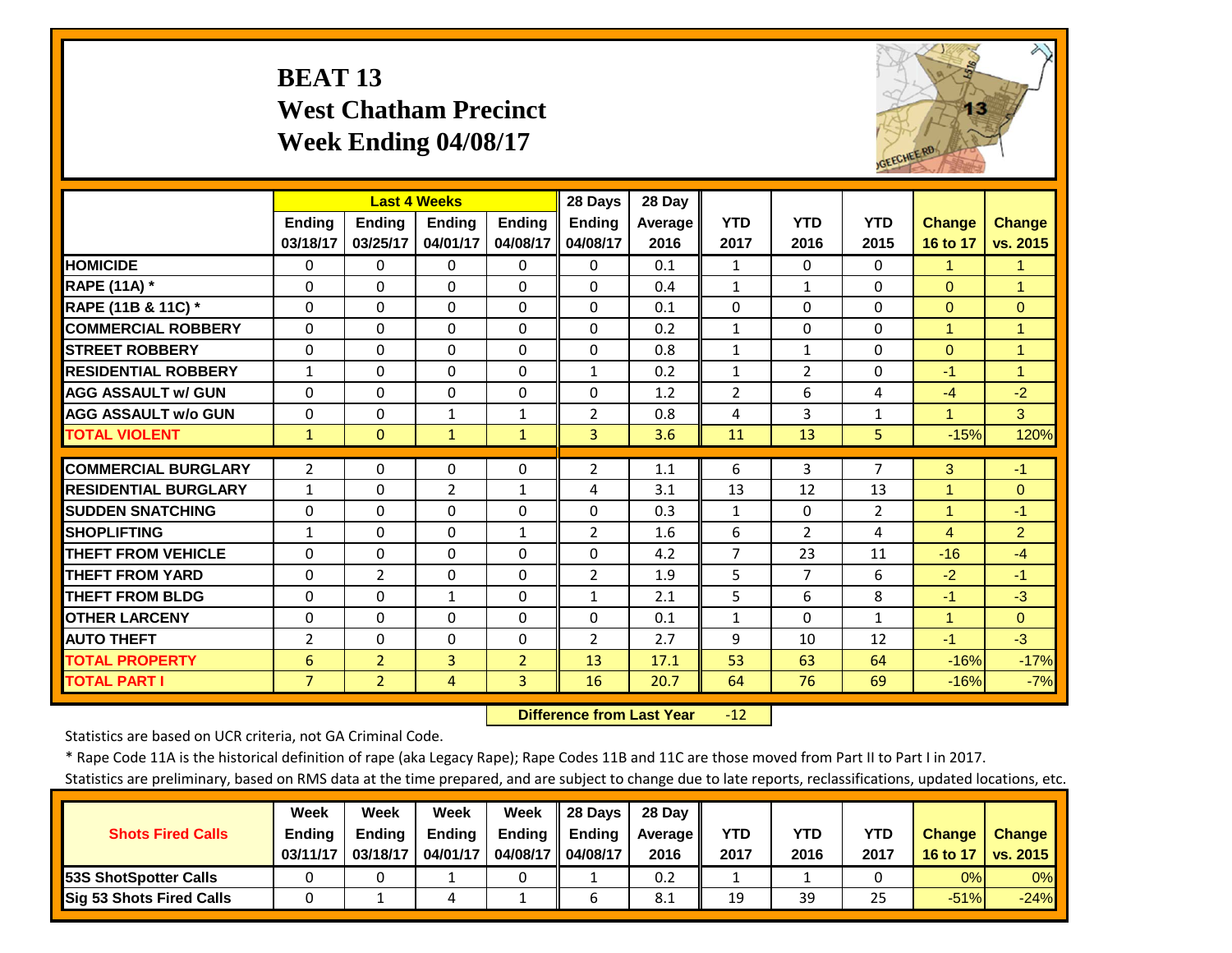# **BEAT 14 West Chatham Precinct Week Ending 04/08/17**



|                             |                | <b>Last 4 Weeks</b> |               |                | 28 Days        | 28 Day  |                |                |                |                      |                      |
|-----------------------------|----------------|---------------------|---------------|----------------|----------------|---------|----------------|----------------|----------------|----------------------|----------------------|
|                             | <b>Ending</b>  | <b>Endina</b>       | <b>Endina</b> | <b>Ending</b>  | <b>Ending</b>  | Average | <b>YTD</b>     | <b>YTD</b>     | <b>YTD</b>     | <b>Change</b>        | <b>Change</b>        |
|                             | 03/18/17       | 03/25/17            | 04/01/17      | 04/08/17       | 04/08/17       | 2016    | 2017           | 2016           | 2015           | 16 to 17             | vs. 2015             |
| <b>HOMICIDE</b>             | $\Omega$       | 0                   | $\Omega$      | 0              | $\Omega$       | 0.2     | $\Omega$       | $\Omega$       | $\Omega$       | $\Omega$             | $\Omega$             |
| <b>RAPE (11A) *</b>         | $\Omega$       | 0                   | $\Omega$      | $\Omega$       | $\Omega$       | 0.0     | $\mathbf{1}$   | $\Omega$       | $\Omega$       | $\overline{1}$       | 1                    |
| RAPE (11B & 11C) *          | $\Omega$       | 0                   | $\Omega$      | $\Omega$       | $\Omega$       | 0.2     | $\mathbf{1}$   | $\Omega$       | $\Omega$       | $\mathbf{1}$         | $\overline{1}$       |
| <b>COMMERCIAL ROBBERY</b>   | $\Omega$       | 0                   | $\Omega$      | $\Omega$       | $\Omega$       | 0.2     | $\Omega$       | $\Omega$       | $\Omega$       | $\Omega$             | $\Omega$             |
| <b>STREET ROBBERY</b>       | $\Omega$       | 0                   | $\Omega$      | $\Omega$       | $\Omega$       | 0.4     | $\mathbf{1}$   | $\Omega$       | $\Omega$       | $\mathbf{1}$         | $\blacktriangleleft$ |
| <b>RESIDENTIAL ROBBERY</b>  | $\Omega$       | 0                   | $\Omega$      | $\Omega$       | $\Omega$       | 0.2     | $\Omega$       | $\mathbf{1}$   | $\Omega$       | $-1$                 | $\Omega$             |
| <b>AGG ASSAULT w/ GUN</b>   | $\Omega$       | 0                   | $\Omega$      | $\Omega$       | $\Omega$       | 0.2     | $\overline{2}$ | $\mathbf{1}$   | $\Omega$       | 1                    | $\overline{2}$       |
| <b>AGG ASSAULT w/o GUN</b>  | $\Omega$       | 0                   | $\Omega$      | $\Omega$       | $\Omega$       | 0.5     | $\Omega$       | $\overline{2}$ | $\mathbf{1}$   | $-2$                 | $-1$                 |
| <b>TOTAL VIOLENT</b>        | $\Omega$       | $\overline{0}$      | $\Omega$      | $\Omega$       | $\Omega$       | 1.6     | 5              | 4              | $\mathbf{1}$   | 25%                  | 400%                 |
| <b>COMMERCIAL BURGLARY</b>  | $\Omega$       | 0                   | 0             | 0              | $\Omega$       | 0.9     | $\overline{2}$ | 4              | 1              | $-2$                 | 1                    |
| <b>RESIDENTIAL BURGLARY</b> | $\Omega$       | $\overline{2}$      | 0             | 2              | 4              | 4.0     | 26             | 12             | 7              | 14                   | 19                   |
| <b>SUDDEN SNATCHING</b>     | 0              | 0                   | 0             | 0              | $\Omega$       | 0.1     | $\Omega$       | 0              | 0              | $\mathbf{0}$         | $\Omega$             |
| <b>SHOPLIFTING</b>          | $\Omega$       | 0                   | $\mathbf{1}$  | $\Omega$       | $\mathbf{1}$   | 0.7     | 4              | 3              | $\mathbf{1}$   | 1                    | 3                    |
| <b>THEFT FROM VEHICLE</b>   | $\Omega$       | $\mathbf{1}$        | $\Omega$      | $\mathbf{1}$   | $\overline{2}$ | 3.7     | 10             | 8              | 16             | 2                    | $-6$                 |
| <b>THEFT FROM YARD</b>      | $\Omega$       | $\overline{2}$      | 3             | $\Omega$       | 5              | 1.6     | $\overline{7}$ | 8              | 5              | $-1$                 | $\overline{2}$       |
| <b>THEFT FROM BLDG</b>      | $\overline{2}$ | $\overline{2}$      | $\mathbf{1}$  | $\overline{2}$ | $\overline{7}$ | 1.8     | 13             | 3              | $\overline{7}$ | 10                   | 6                    |
| <b>OTHER LARCENY</b>        | $\Omega$       | 0                   | $\mathbf{1}$  | $\Omega$       | $\mathbf{1}$   | 1.2     | $\overline{7}$ | $\Omega$       | 4              | $\overline{7}$       | 3                    |
| <b>AUTO THEFT</b>           | $\mathbf{1}$   | 0                   | $\Omega$      | 2              | 3              | 2.6     | 5              | 4              | 8              | $\blacktriangleleft$ | $-3$                 |
| <b>TOTAL PROPERTY</b>       | $\overline{3}$ | $\overline{7}$      | 6             | $\overline{7}$ | 23             | 16.5    | 74             | 42             | 49             | 76%                  | 51%                  |
| <b>TOTAL PART I</b>         | 3              | $\overline{7}$      | 6             | $\overline{7}$ | 23             | 18.1    | 79             | 46             | 50             | 72%                  | 58%                  |

 **Difference from Last Year**r 33

Statistics are based on UCR criteria, not GA Criminal Code.

\* Rape Code 11A is the historical definition of rape (aka Legacy Rape); Rape Codes 11B and 11C are those moved from Part II to Part I in 2017.

|                                 | <b>Week</b>   | Week          | Week          | Week          | <b>28 Davs</b> | 28 Dav     |      |      |      |               |               |
|---------------------------------|---------------|---------------|---------------|---------------|----------------|------------|------|------|------|---------------|---------------|
| <b>Shots Fired Calls</b>        | <b>Ending</b> | <b>Ending</b> | <b>Ending</b> | <b>Ending</b> | <b>Ending</b>  | Average II | YTD  | YTD  | YTD  | <b>Change</b> | <b>Change</b> |
|                                 | 03/11/17      | 03/18/17      | 04/01/17      | 04/08/17 I    | 04/08/17       | 2016       | 2017 | 2016 | 2015 | 16 to 17      | vs. 2015      |
| <b>153S ShotSpotter Calls</b>   |               |               |               |               |                | 0.0        |      |      |      | 0%            | $0\%$         |
| <b>Sig 53 Shots Fired Calls</b> |               |               |               |               |                | 7.3        | 22   | 42   | 30   | $-48%$        | $-27%$        |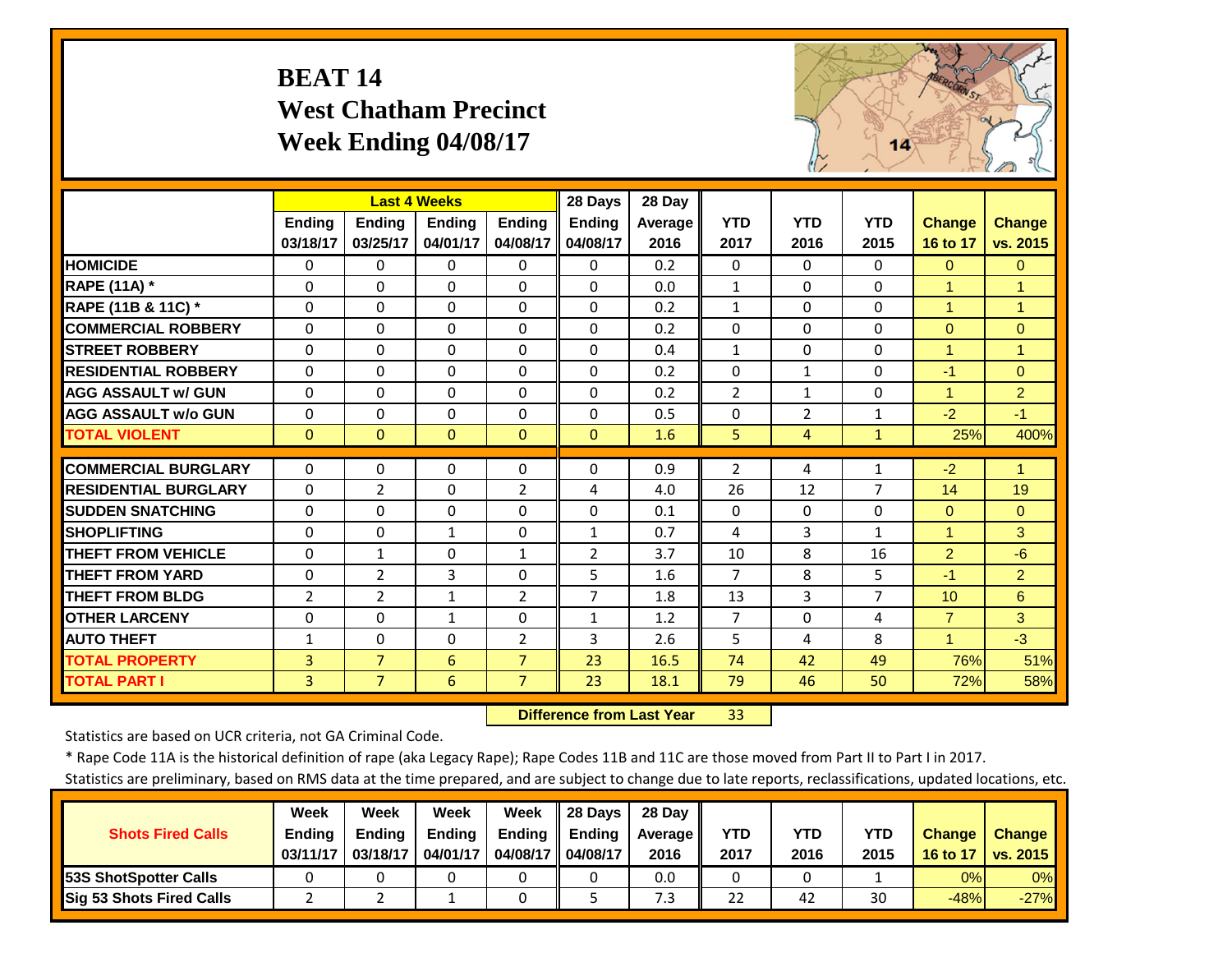# **BEAT 15 West Chatham Precinct Week Ending 04/08/17**



|                             |                      | <b>Last 4 Weeks</b> |               |                | 28 Days        | 28 Day  |                |                |                |                |                     |
|-----------------------------|----------------------|---------------------|---------------|----------------|----------------|---------|----------------|----------------|----------------|----------------|---------------------|
|                             | <b>Ending</b>        | <b>Ending</b>       | <b>Endina</b> | <b>Endina</b>  | <b>Ending</b>  | Average | <b>YTD</b>     | <b>YTD</b>     | <b>YTD</b>     | <b>Change</b>  | <b>Change</b>       |
|                             | 03/18/17             | 03/25/17            | 04/01/17      | 04/08/17       | 04/08/17       | 2016    | 2017           | 2016           | 2015           | 16 to 17       | vs. 2015            |
| <b>HOMICIDE</b>             | $\Omega$             | 0                   | $\Omega$      | 0              | $\Omega$       | 0.2     | $\Omega$       | $\mathbf{1}$   | 0              | $-1$           | $\Omega$            |
| <b>RAPE (11A) *</b>         | $\Omega$             | 0                   | $\Omega$      | $\Omega$       | $\Omega$       | 0.1     | $\Omega$       | $\mathbf{1}$   | $\mathbf{1}$   | $-1$           | $-1$                |
| RAPE (11B & 11C) *          | $\Omega$             | $\Omega$            | $\Omega$      | $\Omega$       | $\Omega$       | 0.4     | $\Omega$       | $\Omega$       | $\Omega$       | $\Omega$       | $\Omega$            |
| <b>COMMERCIAL ROBBERY</b>   | $\Omega$             | 0                   | 0             | $\Omega$       | $\Omega$       | 0.5     | $\Omega$       | $\overline{2}$ | $\Omega$       | $-2$           | $\Omega$            |
| <b>STREET ROBBERY</b>       | $\Omega$             | 0                   | $\Omega$      | $\Omega$       | $\Omega$       | 0.7     | $\mathbf{1}$   | $\mathbf{1}$   | $\overline{2}$ | $\Omega$       | $-1$                |
| <b>RESIDENTIAL ROBBERY</b>  | $\Omega$             | 0                   | $\Omega$      | $\Omega$       | $\Omega$       | 0.3     | $\Omega$       | 3              | $\mathbf{1}$   | $-3$           | $-1$                |
| <b>AGG ASSAULT w/ GUN</b>   | $\Omega$             | 0                   | $\mathbf 0$   | $\overline{2}$ | $\overline{2}$ | 0.9     | 3              | 3              | $\mathbf{1}$   | $\mathbf{0}$   | $\overline{2}$      |
| <b>AGG ASSAULT w/o GUN</b>  | $\Omega$             | 0                   | $\Omega$      | $\Omega$       | $\Omega$       | 0.9     | $\Omega$       | $\mathbf{1}$   | $\overline{2}$ | $-1$           | $-2$                |
| <b>TOTAL VIOLENT</b>        | $\Omega$             | $\overline{0}$      | $\Omega$      | $\overline{2}$ | $\overline{2}$ | 3.9     | $\overline{4}$ | 12             | $\overline{7}$ | $-67%$         | $-43%$              |
| <b>COMMERCIAL BURGLARY</b>  | $\Omega$             | 0                   | $\Omega$      | 0              | $\Omega$       | 1.3     | $\overline{2}$ | 5.             | 8              | $-3$           | $-6$                |
| <b>RESIDENTIAL BURGLARY</b> | $\overline{2}$       | 0                   | $\mathbf 0$   | $\Omega$       | $\overline{2}$ | 3.9     | 15             | 19             | 9              | $-4$           | 6                   |
| <b>SUDDEN SNATCHING</b>     | $\Omega$             | 0                   | $\Omega$      | $\Omega$       | $\Omega$       | 0.2     | $\mathbf{0}$   | $\overline{2}$ | $\Omega$       | $-2$           | $\Omega$            |
| <b>SHOPLIFTING</b>          |                      |                     |               |                |                |         | 3              | 7              |                |                |                     |
|                             | $\Omega$<br>$\Omega$ | $\mathbf{1}$        | $\Omega$      | $\Omega$       | $\mathbf{1}$   | 1.5     | 8              |                | 1<br>5         | $-4$           | $\overline{2}$<br>3 |
| <b>THEFT FROM VEHICLE</b>   |                      | 1                   | $\Omega$      | $\mathbf{1}$   | $\overline{2}$ | 2.9     |                | 18             |                | $-10$          |                     |
| <b>THEFT FROM YARD</b>      | $\Omega$             | $\mathbf{1}$        | $\Omega$      | $\mathbf{1}$   | $\overline{2}$ | 1.0     | 6              | 4              | $\mathbf{1}$   | $\overline{2}$ | 5                   |
| <b>THEFT FROM BLDG</b>      | $\mathbf{1}$         | 0                   | $\Omega$      | $\Omega$       | $\mathbf{1}$   | 2.2     | 5              | 8              | $\mathbf{1}$   | $-3$           | $\overline{4}$      |
| <b>OTHER LARCENY</b>        | $\Omega$             | 0                   | $\Omega$      | $\Omega$       | $\Omega$       | 0.3     | $\mathbf{1}$   | $\overline{2}$ | $\Omega$       | $-1$           | $\overline{1}$      |
| <b>AUTO THEFT</b>           | $\mathbf{1}$         | 0                   | $\mathbf{1}$  | $\Omega$       | $\overline{2}$ | 1.9     | 11             | 7              | 6              | $\overline{4}$ | $5\overline{)}$     |
| <b>TOTAL PROPERTY</b>       | 4                    | $\overline{3}$      | $\mathbf{1}$  | $\overline{2}$ | 10             | 15.2    | 51             | 72             | 31             | $-29%$         | 65%                 |
| <b>TOTAL PART I</b>         | $\overline{4}$       | $\overline{3}$      | $\mathbf{1}$  | 4              | 12             | 19.1    | 55             | 84             | 38             | $-35%$         | 45%                 |

 **Difference from Last Year**‐29

Statistics are based on UCR criteria, not GA Criminal Code.

\* Rape Code 11A is the historical definition of rape (aka Legacy Rape); Rape Codes 11B and 11C are those moved from Part II to Part I in 2017.

|                                 | Week          | Week          | Week          | Week          | 28 Davs       | 28 Day     |      |      |      |               |               |
|---------------------------------|---------------|---------------|---------------|---------------|---------------|------------|------|------|------|---------------|---------------|
| <b>Shots Fired Calls</b>        | <b>Ending</b> | <b>Ending</b> | <b>Ending</b> | <b>Ending</b> | <b>Ending</b> | Average II | YTD  | YTD  | YTD  | <b>Change</b> | <b>Change</b> |
|                                 | 03/11/17      | 03/18/17      | 04/01/17      | 04/08/17 I    | 04/08/17      | 2016       | 2017 | 2016 | 2015 | 16 to 17      | vs. 2015      |
| <b>153S ShotSpotter Calls</b>   |               |               |               |               |               | 0.0        |      |      |      | 0%            | $0\%$         |
| <b>Sig 53 Shots Fired Calls</b> |               |               |               |               | 10            | -8.1       | 21   | 28   | ว 1  | $-25%$        | $0\%$         |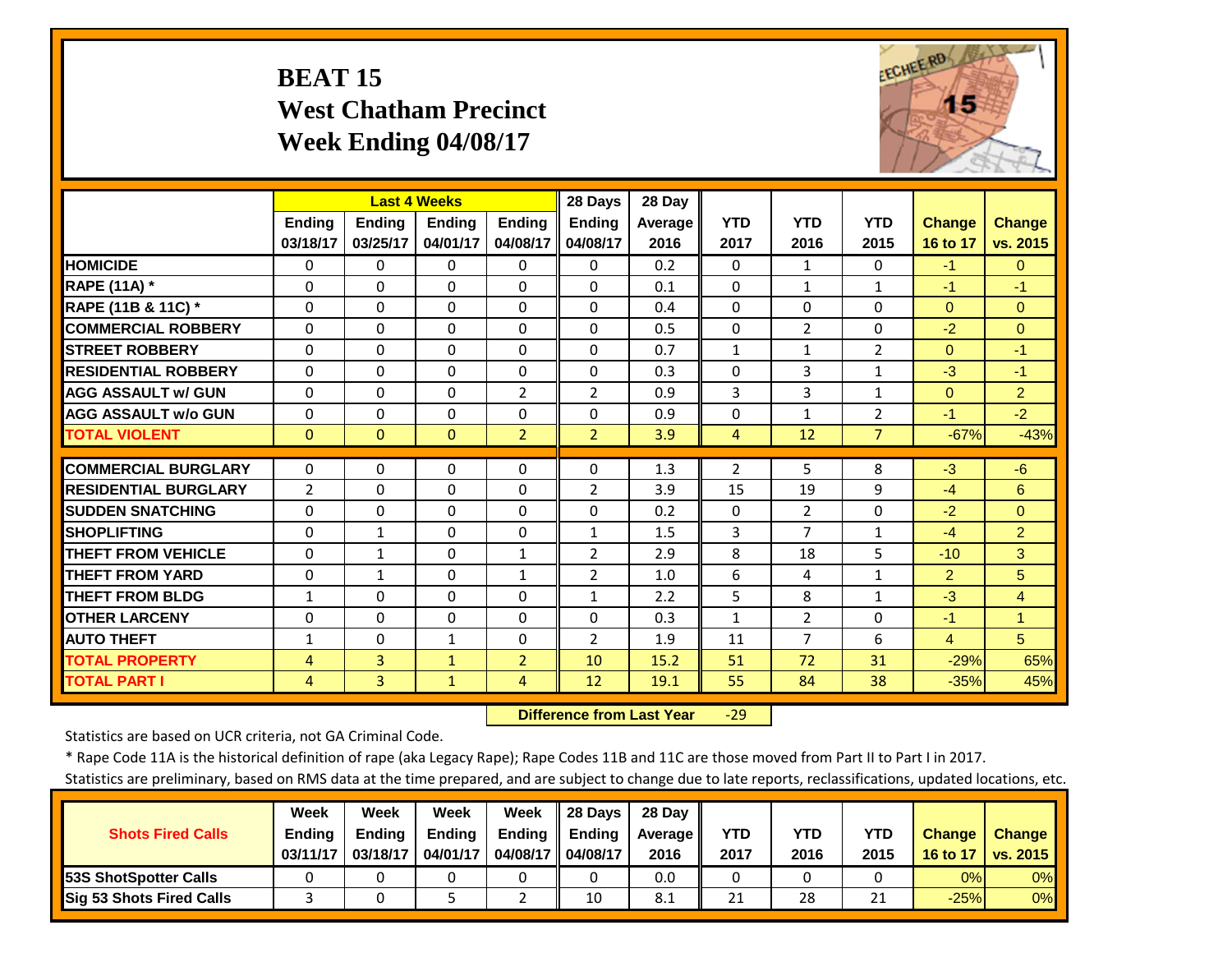# **BEAT 16 West Chatham Precinct Week Ending 04/08/17**



|                             |               | <b>Last 4 Weeks</b> |                |                | 28 Days        | 28 Day  |                |                |                |                |                      |
|-----------------------------|---------------|---------------------|----------------|----------------|----------------|---------|----------------|----------------|----------------|----------------|----------------------|
|                             | <b>Ending</b> | <b>Ending</b>       | <b>Ending</b>  | <b>Ending</b>  | <b>Ending</b>  | Average | <b>YTD</b>     | <b>YTD</b>     | <b>YTD</b>     | <b>Change</b>  | <b>Change</b>        |
|                             | 03/18/17      | 03/25/17            | 04/01/17       | 04/08/17       | 04/08/17       | 2016    | 2017           | 2016           | 2015           | 16 to 17       | vs. 2015             |
| <b>HOMICIDE</b>             | $\Omega$      | $\Omega$            | $\Omega$       | $\Omega$       | $\Omega$       | 0.0     | $\mathbf{1}$   | $\Omega$       | $\Omega$       | 1              | 1                    |
| <b>RAPE (11A) *</b>         | $\Omega$      | $\Omega$            | $\Omega$       | $\Omega$       | $\Omega$       | 0.2     | $\Omega$       | $\Omega$       | 0              | $\Omega$       | $\Omega$             |
| RAPE (11B & 11C) *          | $\Omega$      | $\Omega$            | $\Omega$       | $\Omega$       | $\Omega$       | 0.0     | $1\,$          | $\Omega$       | $\Omega$       | $\overline{1}$ | $\overline{1}$       |
| <b>COMMERCIAL ROBBERY</b>   | $\Omega$      | $\Omega$            | $\Omega$       | $\Omega$       | $\Omega$       | 0.1     | $\Omega$       | $\Omega$       | 2              | $\Omega$       | $-2$                 |
| <b>STREET ROBBERY</b>       | 0             | $\Omega$            | 0              | $\Omega$       | $\Omega$       | 0.4     | $\mathbf 0$    | $\mathbf{1}$   | $\mathbf{1}$   | $-1$           | $-1$                 |
| <b>RESIDENTIAL ROBBERY</b>  | $\Omega$      | $\Omega$            | $\Omega$       | $\Omega$       | $\Omega$       | 0.4     | $\mathbf{1}$   | $\overline{2}$ | $\mathbf{1}$   | $-1$           | $\Omega$             |
| <b>AGG ASSAULT w/ GUN</b>   | $\Omega$      | 0                   | $\Omega$       | 0              | $\Omega$       | 0.5     | $\Omega$       | $\mathbf{1}$   | 0              | $-1$           | $\Omega$             |
| <b>AGG ASSAULT w/o GUN</b>  | 0             | $\Omega$            | 1              | $\Omega$       | $\mathbf{1}$   | 0.5     | 3              | $\mathbf{1}$   | 1              | 2              | $\overline{2}$       |
| <b>TOTAL VIOLENT</b>        | $\Omega$      | $\Omega$            | $\mathbf{1}$   | $\Omega$       | $\mathbf{1}$   | 1.9     | 6              | 5.             | 5              | 20%            | 20%                  |
| <b>COMMERCIAL BURGLARY</b>  | $\Omega$      | 0                   | $\mathbf 0$    | $\mathbf{1}$   | $\mathbf{1}$   | 0.9     | 1              | $\mathbf{1}$   | 0              | $\Omega$       | 1                    |
| <b>RESIDENTIAL BURGLARY</b> | $\Omega$      | 0                   | $\mathbf 0$    | $\Omega$       | $\Omega$       | 3.1     | 5              | 7              | 13             | $-2$           | $-8$                 |
| <b>SUDDEN SNATCHING</b>     | $\Omega$      | 0                   | $\Omega$       | 0              | $\Omega$       | 0.1     | $\Omega$       | $\Omega$       | $\Omega$       | $\mathbf{0}$   | $\Omega$             |
| <b>SHOPLIFTING</b>          | 3             | $\Omega$            | $\mathbf{1}$   | 3              | $\overline{7}$ | 7.0     | 26             | 21             | 47             | 5              | $-21$                |
| <b>THEFT FROM VEHICLE</b>   | $\Omega$      | $\Omega$            | $\overline{2}$ | $\Omega$       | 2              | 6.3     | $\overline{7}$ | 21             | 16             | $-14$          | $-9$                 |
| <b>THEFT FROM YARD</b>      | $\Omega$      | 1                   | $\Omega$       | $\mathbf{1}$   | 2              | 1.4     | 3              | 5.             | 6              | $-2$           | $-3$                 |
| <b>THEFT FROM BLDG</b>      | $\mathbf{1}$  | $\Omega$            | $\Omega$       | $\mathbf{1}$   | $\overline{2}$ | 3.7     | 12             | 9              | 9              | 3              | 3                    |
| <b>OTHER LARCENY</b>        | $\Omega$      | $\Omega$            | $\Omega$       | $\Omega$       | $\Omega$       | 0.4     | 3              | $\Omega$       | $\overline{2}$ | 3              | $\blacktriangleleft$ |
| <b>AUTO THEFT</b>           | 0             | $\Omega$            | 0              | $\mathbf{1}$   | $\mathbf{1}$   | 3.0     | 10             | 8              | 6              | $\overline{2}$ | $\overline{4}$       |
| <b>TOTAL PROPERTY</b>       |               | $\mathbf{1}$        | $\overline{3}$ | $\overline{7}$ | 15             | 25.9    | 67             | 72             | 99             | $-7%$          | $-32%$               |
| <b>TOTAL PART I</b>         | 4<br>4        | $\mathbf{1}$        | 4              | $\overline{7}$ | 16             | 27.8    | 73             | 77             | 104            | $-5%$          | $-30%$               |
|                             |               |                     |                |                |                |         |                |                |                |                |                      |

 **Difference from Last Year**‐4

Statistics are based on UCR criteria, not GA Criminal Code.

\* Rape Code 11A is the historical definition of rape (aka Legacy Rape); Rape Codes 11B and 11C are those moved from Part II to Part I in 2017.

|                               | Week          | Week          | Week          | Week     | 28 Davs       | 28 Day         |            |      |      |               |               |
|-------------------------------|---------------|---------------|---------------|----------|---------------|----------------|------------|------|------|---------------|---------------|
| <b>Shots Fired Calls</b>      | <b>Ending</b> | <b>Endina</b> | <b>Ending</b> | Ending   | <b>Ending</b> | <b>Average</b> | <b>YTD</b> | YTD  | YTD  | <b>Change</b> | <b>Change</b> |
|                               | 03/11/17      | 03/18/17      | 04/01/17      | 04/08/17 | 04/08/17      | 2016           | 2017       | 2016 | 2015 | 16 to 17      | vs. 2015      |
| <b>153S ShotSpotter Calls</b> |               |               |               |          |               | 0.0            |            |      |      | 0%            | $0\%$         |
| Sig 53 Shots Fired Calls      |               |               |               |          |               | 6.0            | 18         | 22   | 10   | $-18%$        | 80%           |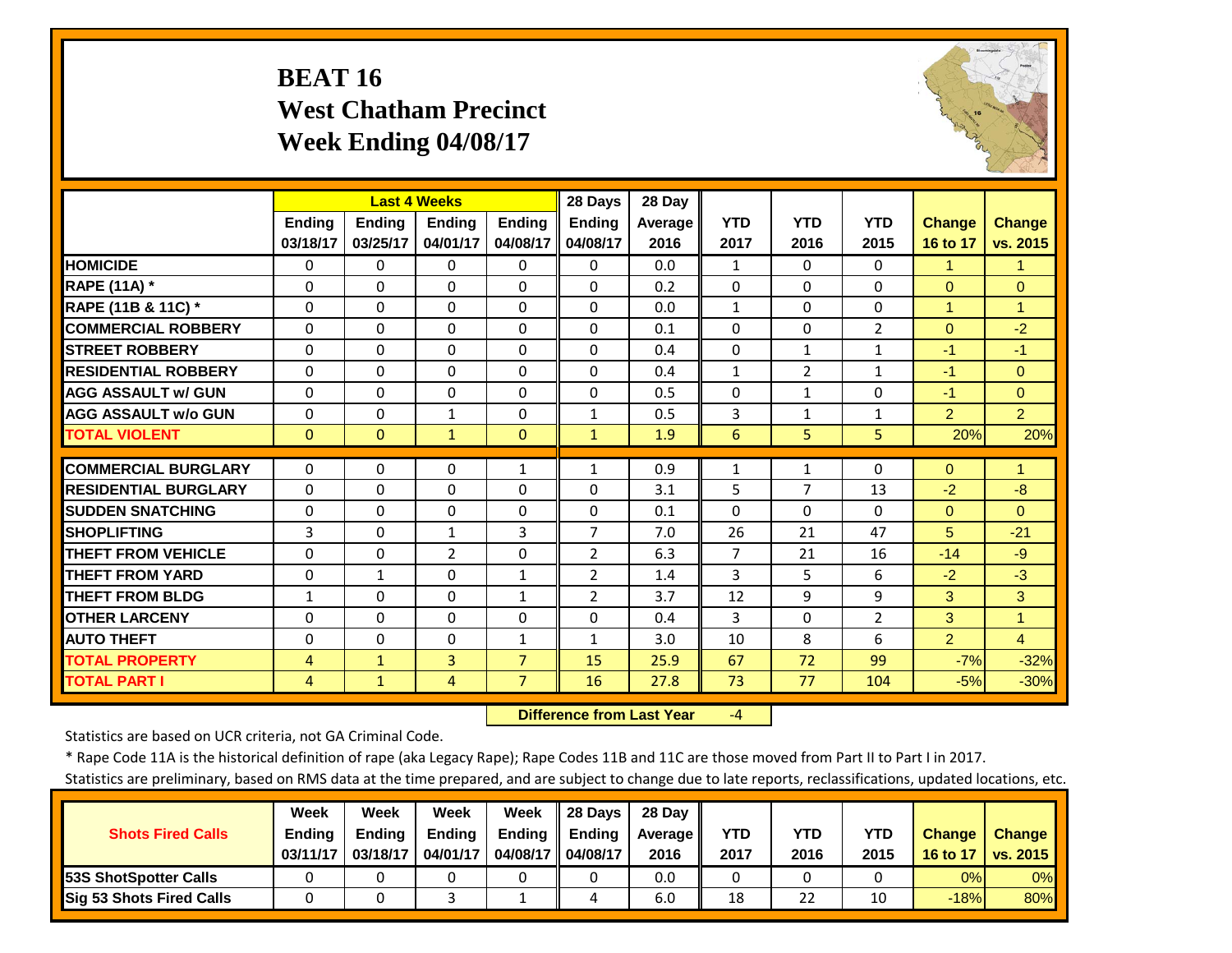

#### **COMPSTATDOWNTOWN PRECINCTWeek Ending 04/08/17**

**PRECINCT COMMANDER:**

**CAPT. JOY GELLATLY**



|                             | Week<br><b>Ending</b><br>04/08/17 | Week<br><b>Ending</b><br>04/01/17 | Weekly<br>Avg<br>2016 | 28-Day<br><b>Ending</b><br>04/08/17 | $28-Day$<br><b>Ending</b><br>3/11/17 | Avg<br>28-Day<br>2016 | <b>YTD</b><br>2017 | <b>YTD</b><br>2016        | <b>YTD</b><br>2015 | <b>Change</b><br>16 to 17 | <b>Change</b><br>vs. 2015 |
|-----------------------------|-----------------------------------|-----------------------------------|-----------------------|-------------------------------------|--------------------------------------|-----------------------|--------------------|---------------------------|--------------------|---------------------------|---------------------------|
| <b>HOMICIDE</b>             | $\bf{0}$                          | 0                                 | $\Omega$              | 0                                   | $\Omega$                             | 0                     | 3                  | $\mathbf{2}^{\mathsf{I}}$ | $\Omega$           |                           | 3                         |
| <b>RAPE (11A)</b> *         | 4                                 | $\overline{\mathbf{A}}$           | $\Omega$              | 3                                   | 3                                    |                       | 4                  | $\overline{2}$            | 6                  | $\overline{2}$            | $-2$                      |
| RAPE (11B & 11C) *          | $\bf{0}$                          | $\Omega$                          | $\Omega$              | 1                                   |                                      |                       | $\mathbf{2}$       | 3                         | $\Omega$           | -1                        | $\overline{2}$            |
| <b>COMMERCIAL ROBBERY</b>   | 0                                 | $\Omega$                          | $\Omega$              | 0                                   | 0                                    |                       | 1                  | 3                         | $\overline{2}$     | $-2$                      | $-1$                      |
| <b>STREET ROBBERY</b>       | $\bf{0}$                          | $\overline{2}$                    | 3                     | 4                                   | 3                                    | 13                    | 30                 | 47                        | 21                 | $-17$                     | 9                         |
| <b>RESIDENTIAL ROBBERY</b>  | $\bf{0}$                          | $\Omega$                          | $\Omega$              | 0                                   | $\Omega$                             | 0                     | 1                  | 0                         |                    |                           | $\overline{0}$            |
| <b>AGG ASSAULT w/ GUN</b>   | $\overline{2}$                    | $\Omega$                          | 1                     | $\overline{2}$                      | $\overline{2}$                       | 6                     | 17                 | 24                        | 13                 | $-7$                      | $\overline{4}$            |
| <b>AGG ASSAULT w/o GUN</b>  | $\overline{2}$                    |                                   | 1                     | 6                                   | 4                                    | 5                     | 16                 | 14                        | 4                  | $\overline{2}$            | 12 <sub>2</sub>           |
| <b>TOTAL VIOLENT</b>        | 5                                 | 4                                 | $\overline{7}$        | 16                                  | 13                                   | 28                    | 74                 | 95                        | 47                 | $-22%$                    | 57%                       |
|                             |                                   |                                   |                       |                                     |                                      |                       |                    |                           |                    |                           |                           |
| <b>COMMERCIAL BURGLARY</b>  | $\overline{2}$                    | 0                                 | 1                     | $\mathbf{2}$                        | 2                                    | 5.                    | $12 \,$            | 13                        | 7                  | -1                        | 5.                        |
| <b>RESIDENTIAL BURGLARY</b> | $\bf{0}$                          | $\blacktriangleleft$              | 3                     | $\overline{7}$                      | 6                                    | 11                    | 19                 | 34                        | 31                 | $-15$                     | $-12$                     |
| <b>SUDDEN SNATCHING</b>     | 1                                 | 0                                 | 1                     | 4                                   | 4                                    | 4                     | 16                 | 17                        | 13                 | $-1$                      | 3                         |
| <b>SHOPLIFTING</b>          | 3                                 | 4                                 | 5                     | 15                                  | 16                                   | 19                    | 59                 | 49                        | 61                 | 10                        | $-2$                      |
| <b>THEFT FROM VEHICLE</b>   | 3                                 | 3                                 | 11                    | 15                                  | 15                                   | 42                    | 126                | 157                       | 92                 | $-31$                     | 34                        |
| <b>THEFT FROM YARD</b>      | 5                                 | 6                                 | 4                     | 24                                  | 24                                   | 16                    | 66                 | 42                        | 50                 | 24                        | 16                        |
| <b>THEFT FROM BLDG</b>      | 3                                 | 6                                 | 5                     | 19                                  | 18                                   | 21                    | 65                 | 67                        | 62                 | $-2$                      | 3 <sup>1</sup>            |
| <b>OTHER LARCENY</b>        | $\bf{0}$                          |                                   | $\blacktriangleleft$  | $\mathbf{2}$                        | 3                                    | 2                     | 6                  | 11                        | 4                  | $-5$                      | $\overline{2}$            |
| <b>AUTO THEFT</b>           | 6                                 | 3                                 | 4                     | 21                                  | 20                                   | 16                    | 51                 | 52                        | 38                 | $-1$                      | 13                        |
| <b>TOTAL PROPERTY</b>       | 23                                | 24                                | 34                    | 109                                 | 108                                  | 136                   | 420                | 442                       | 358                | $-5%$                     | 17%                       |
| <b>TOTAL PART I</b>         | 28                                | 28                                | 41                    | 125                                 | 121                                  | 163                   | 494                | 537                       | 405                | $-8%$                     | 22%                       |

Statistics are based on UCR criteria, not GA Criminal Code. **Difference from Last Year** -43

Statistics are preliminary, based on RMS data at the time prepared, and are subject to change due to late reports, reclassifications, updated locations, etc.

Cell Shading: white is within 0.6 standard deviation of the mean; red is above; green is below.

| <b>Citizen Initiated Calls</b> | Week<br><b>Ending</b><br>04/08/17 | Week<br><b>Ending</b><br>04/01/17 | Weekly<br>Avq<br>2016 | $28-Dav$<br><b>Ending</b><br>04/08/17 | 28-Day<br><b>Ending</b><br>3/11/17 | Avg<br>28-Dav<br>2016 | YTD<br>2017 | <b>YTD</b><br>2016 | <b>YTD</b><br>2015 | Change<br>16 to 17 | <b>Change</b><br>vs. 2015 |
|--------------------------------|-----------------------------------|-----------------------------------|-----------------------|---------------------------------------|------------------------------------|-----------------------|-------------|--------------------|--------------------|--------------------|---------------------------|
| <b>Midnight Shift</b>          | 92                                | 113                               | 121                   | 407                                   | 436                                | 484                   | 1549        | 1587               | 1562               | $-38$              | $-13$                     |
| Day Shift                      | 192                               | 193                               | 233                   | 832                                   | 874                                | 931                   | 2866        | 3000               | 3015               | $-134$             | $-149$                    |
| <b>Afternoon Shift</b>         | 226                               | 238                               | 252                   | 947                                   | 894                                | 1010                  | 3181        | 3256               | 3291               | $-75$              | $-110$                    |
| <b>TOTAL CITIZEN CFS</b>       | 510                               | 544                               | 606                   | 2186                                  | 2204                               | 2425                  | 7596        | 7843               | 7868               | $-3.1%$            | $-3.5%$                   |
| <b>53S ShotSpotter Calls</b>   |                                   |                                   | ິດ                    |                                       |                                    | 30                    | 62          | 136                | 46                 | $-74$              | 16                        |
| Sig 53 Shots Fired Calls       |                                   |                                   |                       | 23                                    | 24                                 | 43                    | 114         | 156                | 96                 | -42                | 18                        |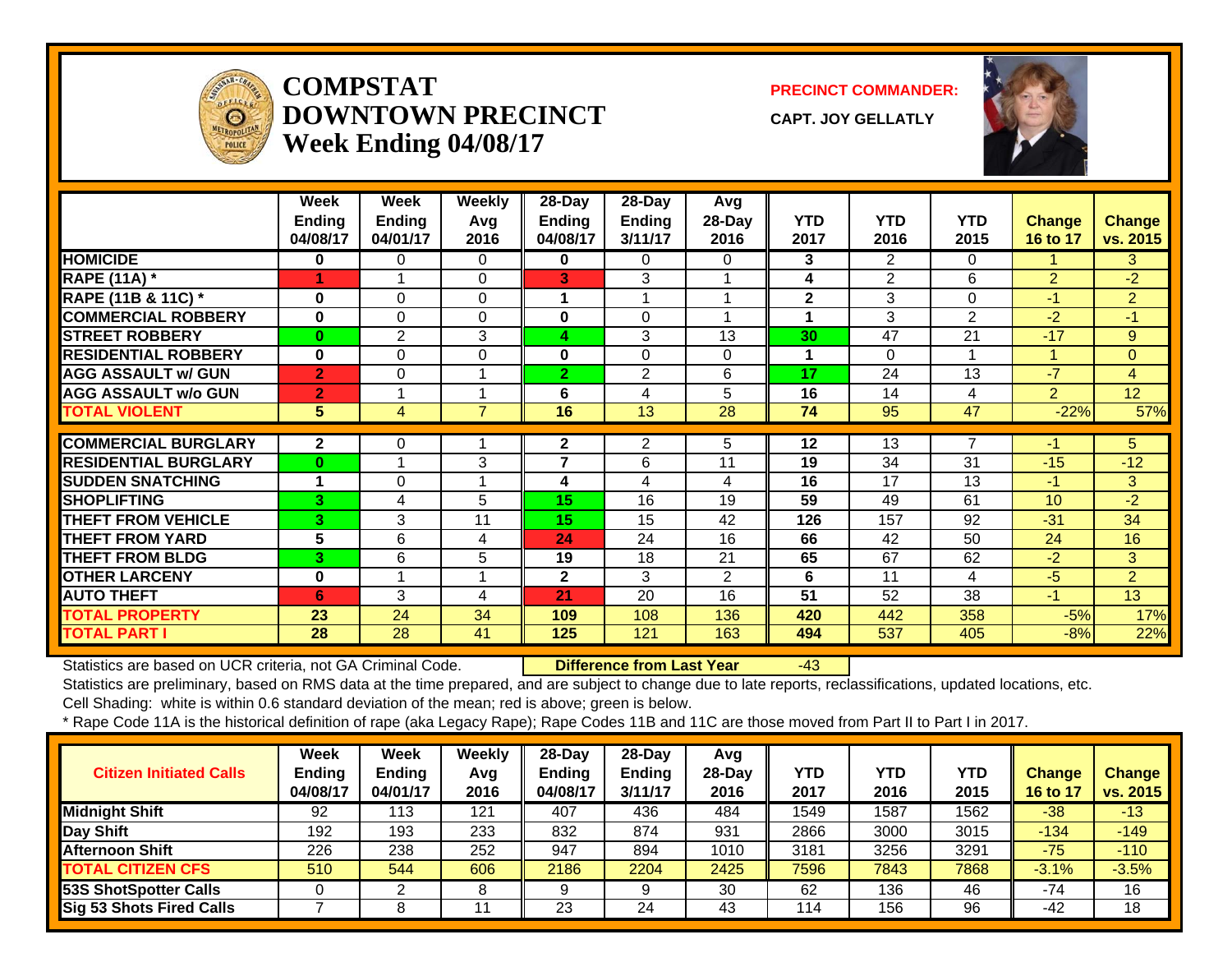#### **BEAT 21 Downtown PrecinctWeek Ending 04/08/17**



|                             |                |                | <b>Last 4 Weeks</b> |               | 28 Days        | 28 Day  |                |                |              |               |                      |
|-----------------------------|----------------|----------------|---------------------|---------------|----------------|---------|----------------|----------------|--------------|---------------|----------------------|
|                             | <b>Ending</b>  | <b>Endina</b>  | <b>Endina</b>       | <b>Ending</b> | <b>Endina</b>  | Average | <b>YTD</b>     | <b>YTD</b>     | <b>YTD</b>   | <b>Change</b> | <b>Change</b>        |
|                             | 03/18/17       | 03/25/17       | 04/01/17            | 04/08/17      | 04/08/17       | 2016    | 2017           | 2016           | 2015         | 16 to 17      | vs. 2015             |
| <b>HOMICIDE</b>             | 0              | 0              | $\Omega$            | $\Omega$      | 0              | 0.2     | $\Omega$       | 1              | 0            | $-1$          | $\Omega$             |
| RAPE (11A) *                | $\Omega$       | $\Omega$       | $\Omega$            | $\Omega$      | $\Omega$       | 0.1     | $\Omega$       | $\Omega$       | $\mathbf{1}$ | $\Omega$      | $-1$                 |
| RAPE (11B & 11C) *          | $\Omega$       | $\Omega$       | $\Omega$            | $\Omega$      | $\Omega$       | 0.1     | $\Omega$       | $\Omega$       | 0            | $\Omega$      | $\Omega$             |
| <b>COMMERCIAL ROBBERY</b>   | $\Omega$       | $\Omega$       | $\Omega$            | $\Omega$      | $\Omega$       | 0.3     | $\Omega$       | $\overline{2}$ | 0            | $-2$          | $\Omega$             |
| <b>STREET ROBBERY</b>       | $\mathbf 0$    | $\Omega$       | $\mathbf{1}$        | $\Omega$      | $\mathbf{1}$   | 0.7     | 4              | 4              | $\mathbf{1}$ | $\mathbf{0}$  | 3                    |
| <b>RESIDENTIAL ROBBERY</b>  | $\Omega$       | $\Omega$       | $\Omega$            | $\Omega$      | $\Omega$       | 0.1     | $\Omega$       | $\Omega$       | $\mathbf{1}$ | $\Omega$      | $-1$                 |
| <b>AGG ASSAULT W/ GUN</b>   | $\Omega$       | $\Omega$       | $\Omega$            | $\mathbf{1}$  | $\mathbf{1}$   | 1.1     | 10             | $\overline{2}$ | 4            | 8             | 6                    |
| <b>AGG ASSAULT w/o GUN</b>  | 0              | 0              | $\mathbf 0$         | $\mathbf{1}$  | $\mathbf{1}$   | 1.4     | $\mathbf{1}$   | 7              | $\mathbf{1}$ | $-6$          | $\Omega$             |
| <b>TOTAL VIOLENT</b>        | $\mathbf{0}$   | $\Omega$       | $\mathbf{1}$        | 2             | $\overline{3}$ | 3.9     | 15             | 16             | 8            | $-6%$         | 88%                  |
|                             |                |                |                     |               |                |         |                |                |              |               |                      |
| <b>COMMERCIAL BURGLARY</b>  | $\Omega$       | 0              | $\Omega$            | 0             | $\Omega$       | 0.7     | $\overline{2}$ | $\mathbf{1}$   | $\mathbf{1}$ | 1             | $\blacktriangleleft$ |
| <b>RESIDENTIAL BURGLARY</b> | $\mathbf{1}$   | 1              | 1                   | 0             | 3              | 1.9     | 4              | 4              | 11           | $\mathbf{0}$  | $-7$                 |
| <b>SUDDEN SNATCHING</b>     | 0              | $\Omega$       | $\mathbf 0$         | 0             | $\Omega$       | 0.1     | $\Omega$       | $\Omega$       | 0            | $\mathbf{0}$  | $\Omega$             |
| <b>SHOPLIFTING</b>          | $\mathbf{1}$   | $\Omega$       | $\mathbf{1}$        | $\mathbf{1}$  | 3              | 2.1     | 11             | $\overline{2}$ | 8            | 9             | 3                    |
| <b>THEFT FROM VEHICLE</b>   | $\Omega$       | $\Omega$       | $\Omega$            | $\Omega$      | $\Omega$       | 2.5     | 5              | 5              | 14           | $\Omega$      | $-9$                 |
| <b>THEFT FROM YARD</b>      | $\Omega$       | $\Omega$       | $\Omega$            | $\mathbf{1}$  | $\mathbf{1}$   | 1.7     | $\overline{2}$ | 4              | 3            | $-2$          | $-1$                 |
| <b>THEFT FROM BLDG</b>      | $\Omega$       | 0              | $\Omega$            | 0             | $\Omega$       | 2.0     | 3              | 6              | 10           | $-3$          | $-7$                 |
| <b>OTHER LARCENY</b>        | $\Omega$       | 0              | $\mathbf{1}$        | 0             | $\mathbf{1}$   | 0.2     | 1              | $\mathbf{1}$   | 0            | $\Omega$      | $\blacktriangleleft$ |
| <b>AUTO THEFT</b>           | 0              | $\mathbf{1}$   | 0                   | $\mathbf{1}$  | $\overline{2}$ | 2.5     | 6              | 11             | 5            | $-5$          | $\blacktriangleleft$ |
| <b>TOTAL PROPERTY</b>       | $\overline{2}$ | $\overline{2}$ | 3                   | 3             | 10             | 13.6    | 34             | 34             | 52           | 0%            | $-35%$               |
| <b>TOTAL PART I</b>         | $\overline{2}$ | $\overline{2}$ | 4                   | 5             | 13             | 17.5    | 49             | 50             | 60           | $-2%$         | $-18%$               |

 **Difference from Last Year**r – $\mathbf{1}$ 

Statistics are based on UCR criteria, not GA Criminal Code.

\* Rape Code 11A is the historical definition of rape (aka Legacy Rape); Rape Codes 11B and 11C are those moved from Part II to Part I in 2017.

|                                 | Week          | Week          | Week          | Week          | 28 Davs       | 28 Dav     |      |      |      |               |               |
|---------------------------------|---------------|---------------|---------------|---------------|---------------|------------|------|------|------|---------------|---------------|
| <b>Shots Fired Calls</b>        | <b>Ending</b> | <b>Ending</b> | <b>Ending</b> | <b>Ending</b> | <b>Ending</b> | Average II | YTD  | YTD  | YTD  | <b>Change</b> | <b>Change</b> |
|                                 | 03/11/17      | 03/18/17      | 04/01/17      | 04/08/17 I    | 04/08/17      | 2016       | 2017 | 2016 | 2015 | 16 to 17      | vs. 2015      |
| <b>153S ShotSpotter Calls</b>   |               |               |               |               |               | 0.0        |      |      |      | 0%            | $0\%$         |
| <b>Sig 53 Shots Fired Calls</b> |               |               |               |               | 4             | 9.2        | 23   | 28   | 22   | $-18%$        | 5%            |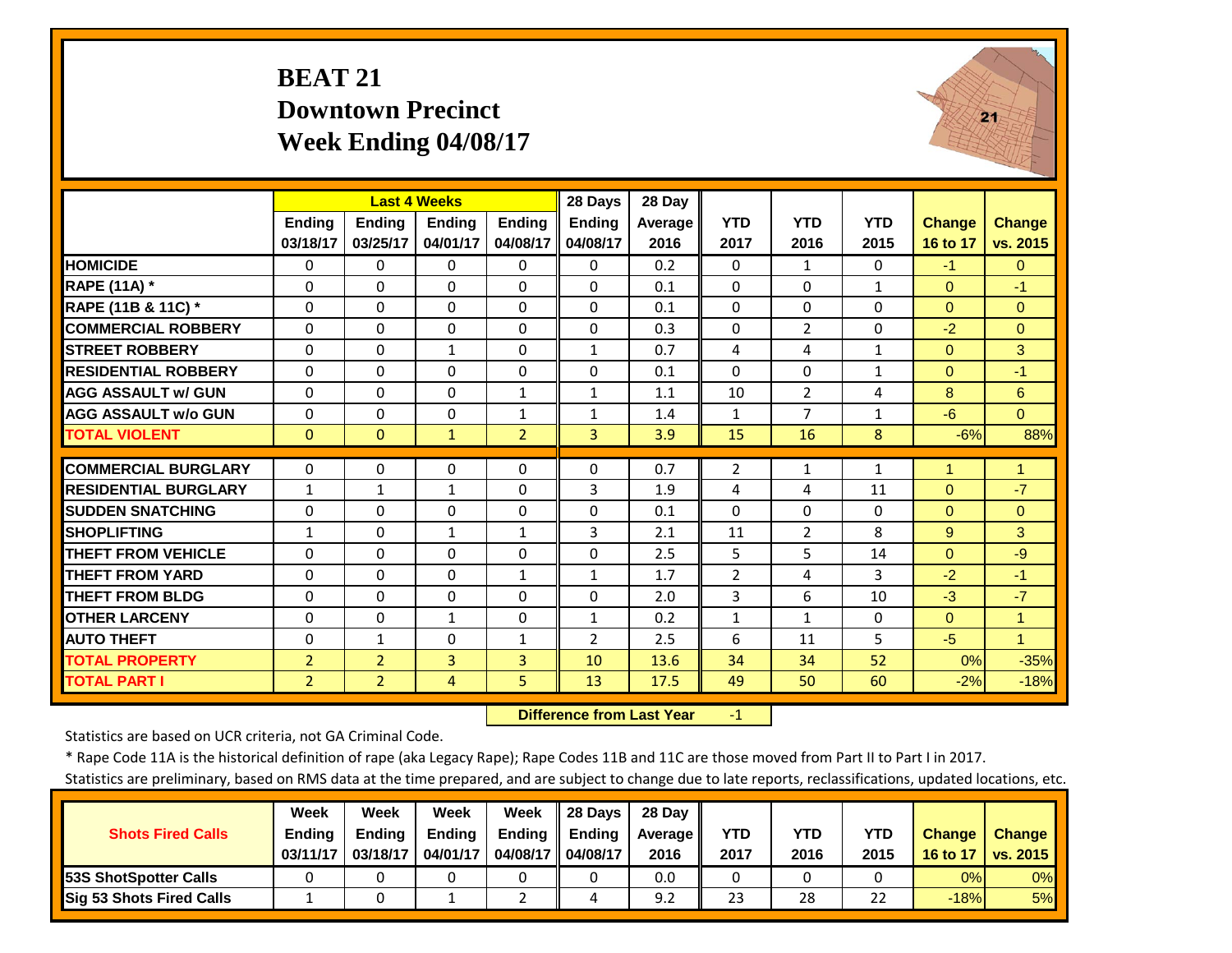# **BEAT 22 Downtown Precinct Week Ending 04/08/17**



|                             |                | <b>Last 4 Weeks</b> |                |                | 28 Days        | 28 Day  |                |                |            |                |                |
|-----------------------------|----------------|---------------------|----------------|----------------|----------------|---------|----------------|----------------|------------|----------------|----------------|
|                             | <b>Endina</b>  | <b>Endina</b>       | <b>Endina</b>  | <b>Endina</b>  | <b>Endina</b>  | Average | <b>YTD</b>     | <b>YTD</b>     | <b>YTD</b> | Change         | <b>Change</b>  |
|                             | 03/18/17       | 03/25/17            | 04/01/17       | 04/08/17       | 04/08/17       | 2016    | 2017           | 2016           | 2015       | 16 to 17       | vs. 2015       |
| <b>HOMICIDE</b>             | $\Omega$       | 0                   | $\Omega$       | $\Omega$       | $\Omega$       | 0.0     | $\Omega$       | $\Omega$       | $\Omega$   | $\Omega$       | $\Omega$       |
| <b>RAPE (11A)</b> *         | $\mathbf{1}$   | $\Omega$            | $\Omega$       | $\Omega$       | $\mathbf{1}$   | 0.4     | $\overline{2}$ | $\Omega$       | 4          | $\overline{2}$ | $-2$           |
| RAPE (11B & 11C) *          | $\Omega$       | $\Omega$            | $\Omega$       | $\Omega$       | $\Omega$       | 0.2     | $\Omega$       | $\Omega$       | $\Omega$   | $\Omega$       | $\Omega$       |
| <b>COMMERCIAL ROBBERY</b>   | $\Omega$       | $\Omega$            | $\Omega$       | $\Omega$       | $\Omega$       | 0.1     | $\Omega$       | $\Omega$       | $\Omega$   | $\Omega$       | $\Omega$       |
| <b>STREET ROBBERY</b>       | $\Omega$       | 1                   | $\Omega$       | $\Omega$       | $\mathbf{1}$   | 3.5     | 3              | $\overline{7}$ | 5          | $-4$           | $-2$           |
| <b>RESIDENTIAL ROBBERY</b>  | $\Omega$       | 0                   | $\Omega$       | $\Omega$       | $\Omega$       | 0.0     | $\Omega$       | $\Omega$       | 0          | $\Omega$       | $\Omega$       |
| <b>AGG ASSAULT w/ GUN</b>   | $\Omega$       | 0                   | $\Omega$       | $\Omega$       | $\Omega$       | 0.6     | $\mathbf{1}$   | $\overline{2}$ | $\Omega$   | $-1$           | $\overline{1}$ |
| <b>AGG ASSAULT w/o GUN</b>  | $\mathbf{1}$   | 0                   | 1              | $\Omega$       | $\overline{2}$ | 0.9     | $\overline{2}$ | $\overline{2}$ | $\Omega$   | $\Omega$       | 2 <sup>1</sup> |
| <b>TOTAL VIOLENT</b>        | $\overline{2}$ | 1                   | 1              | $\mathbf{0}$   | 4              | 5.7     | 8              | 11             | 9          | $-27%$         | $-11%$         |
| <b>COMMERCIAL BURGLARY</b>  | $\Omega$       | 0                   | $\Omega$       | 0              | $\Omega$       | 0.8     | 4              | $\overline{2}$ | 4          | $\overline{2}$ | $\Omega$       |
| <b>RESIDENTIAL BURGLARY</b> | $\mathbf{0}$   |                     |                |                | $\Omega$       |         |                |                |            |                |                |
|                             |                | 0                   | $\Omega$       | $\Omega$       |                | 0.5     | $\Omega$       | 4              | $\Omega$   | $-4$           | $\Omega$       |
| <b>SUDDEN SNATCHING</b>     | $\overline{2}$ | 0                   | $\Omega$       | $\mathbf{1}$   | 3              | 2.9     | 14             | 12             | 9          | 2              | 5              |
| <b>SHOPLIFTING</b>          | 1              | 1                   | $\Omega$       | $\Omega$       | $\overline{2}$ | 3.0     | 11             | 15             | 4          | $-4$           | $\overline{7}$ |
| <b>THEFT FROM VEHICLE</b>   | $\overline{2}$ | 0                   | $\Omega$       | $\mathbf{1}$   | 3              | 10.9    | 18             | 41             | 17         | $-23$          | $\overline{1}$ |
| <b>THEFT FROM YARD</b>      | 3              | $\mathbf{1}$        | $\mathbf{1}$   | $\overline{2}$ | 7              | 3.1     | 17             | 11             | 13         | 6              | $\overline{4}$ |
| <b>THEFT FROM BLDG</b>      | 3              | 0                   | $\mathbf{1}$   | 3              | $\overline{7}$ | 8.0     | 27             | 25             | 18         | $\overline{2}$ | 9              |
| <b>OTHER LARCENY</b>        | $\Omega$       | 0                   | $\Omega$       | $\Omega$       | $\Omega$       | 0.2     | $\overline{2}$ | $\overline{2}$ | $\Omega$   | $\Omega$       | $\overline{2}$ |
| <b>AUTO THEFT</b>           | $\Omega$       | $\Omega$            | $\Omega$       | $\mathbf{1}$   | $\mathbf{1}$   | 3.1     | 9              | 9              | 5          | $\Omega$       | $\overline{4}$ |
| <b>TOTAL PROPERTY</b>       | 11             | $\overline{2}$      | $\overline{2}$ | 8              | 23             | 32.6    | 102            | 121            | 70         | $-16%$         | 46%            |
| <b>TOTAL PART I</b>         | 13             | $\overline{3}$      | 3              | 8              | 27             | 38.3    | 110            | 132            | 79         | $-17%$         | 39%            |

 **Difference from Last Year**‐22

Statistics are based on UCR criteria, not GA Criminal Code.

\* Rape Code 11A is the historical definition of rape (aka Legacy Rape); Rape Codes 11B and 11C are those moved from Part II to Part I in 2017.

|                                 | Week     | Week          | Week          | Week          | 28 Davs  | 28 Dav     |      |      |            |               |               |
|---------------------------------|----------|---------------|---------------|---------------|----------|------------|------|------|------------|---------------|---------------|
| <b>Shots Fired Calls</b>        | Ending   | <b>Ending</b> | <b>Ending</b> | <b>Ending</b> | Ending   | Average II | YTD  | YTD  | <b>YTD</b> | <b>Change</b> | <b>Change</b> |
|                                 | 03/11/17 | 03/18/17      | 04/01/17      | 04/08/17 II   | 04/08/17 | 2016       | 2017 | 2016 | 2015       | 16 to 17      | vs. 2015      |
| 53S ShotSpotter Calls           |          |               |               |               |          | 1.2        |      | 4    |            | 0%            | 0%            |
| <b>Sig 53 Shots Fired Calls</b> |          |               |               |               |          | 1.8        |      |      |            | $-44%$        | 0%            |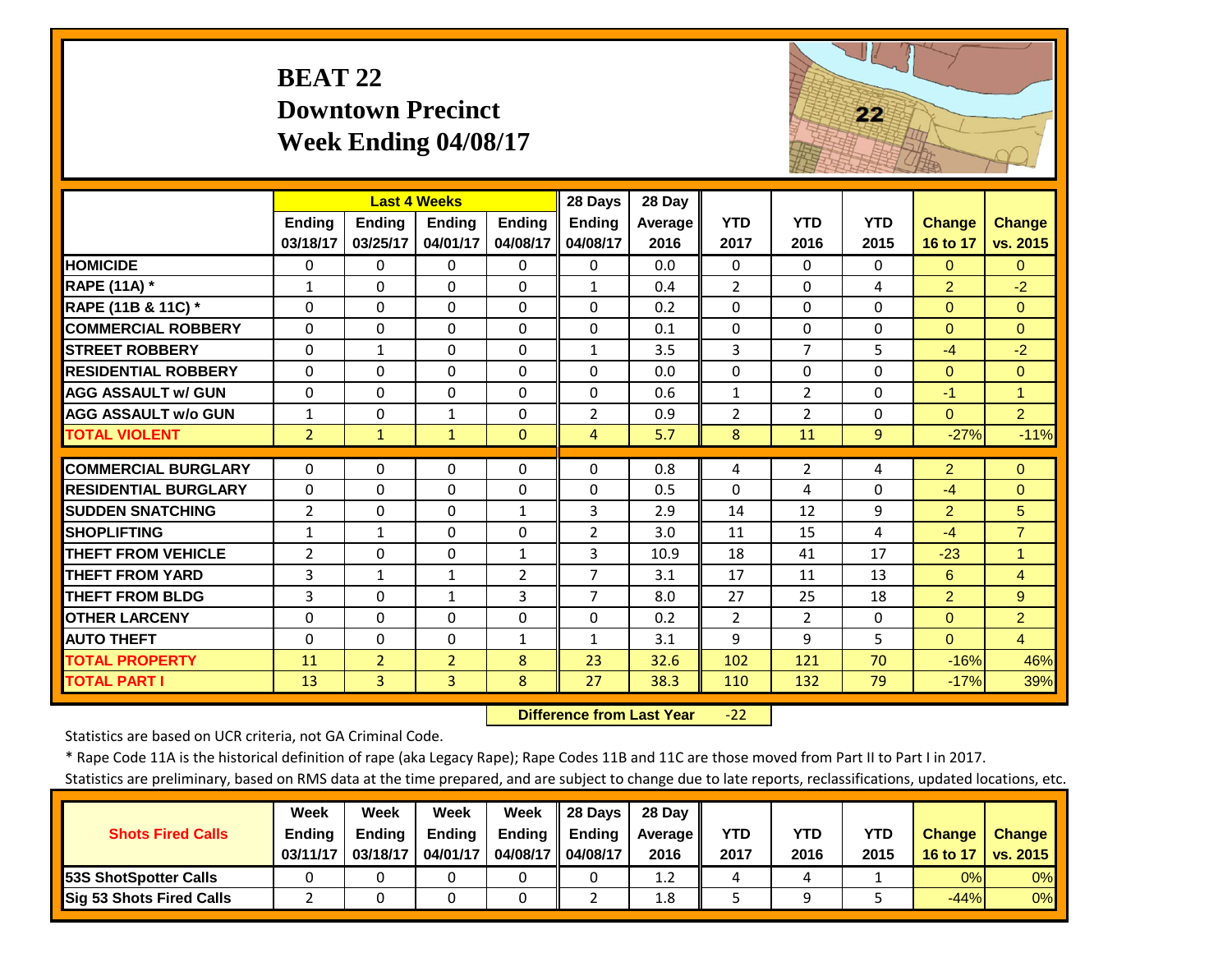# **BEAT 23 Downtown Precinct Week Ending 04/08/17**



|                             |                | <b>Last 4 Weeks</b> |                |                | 28 Days        | 28 Day         |                |                |              |                |                      |
|-----------------------------|----------------|---------------------|----------------|----------------|----------------|----------------|----------------|----------------|--------------|----------------|----------------------|
|                             | <b>Ending</b>  | <b>Endina</b>       | <b>Endina</b>  | <b>Endina</b>  | <b>Ending</b>  | <b>Average</b> | <b>YTD</b>     | <b>YTD</b>     | <b>YTD</b>   | <b>Change</b>  | <b>Change</b>        |
|                             | 03/18/17       | 03/25/17            | 04/01/17       | 04/08/17       | 04/08/17       | 2016           | 2017           | 2016           | 2015         | 16 to 17       | vs. 2015             |
| <b>HOMICIDE</b>             | $\Omega$       | 0                   | $\Omega$       | $\Omega$       | $\Omega$       | 0.0            | $\overline{2}$ | $\Omega$       | $\Omega$     | $\overline{2}$ | 2 <sup>1</sup>       |
| RAPE (11A) *                | $\Omega$       | $\Omega$            | $\Omega$       | 1              | $\mathbf{1}$   | 0.1            | $\mathbf{1}$   | 1              | $\Omega$     | $\Omega$       | $\overline{1}$       |
| RAPE (11B & 11C) *          | $\mathbf{1}$   | 0                   | $\Omega$       | $\Omega$       | $\mathbf{1}$   | 0.0            | $\overline{2}$ | $\Omega$       | $\Omega$     | $\overline{2}$ | 2                    |
| <b>COMMERCIAL ROBBERY</b>   | $\Omega$       | 0                   | $\Omega$       | $\Omega$       | $\Omega$       | 0.0            | $\Omega$       | $\Omega$       | $\Omega$     | $\Omega$       | $\Omega$             |
| <b>STREET ROBBERY</b>       | $\Omega$       | 0                   | $\Omega$       | $\Omega$       | $\Omega$       | 1.7            | $\overline{2}$ | 4              | 3            | $-2$           | $-1$                 |
| <b>RESIDENTIAL ROBBERY</b>  | $\Omega$       | 0                   | $\Omega$       | $\Omega$       | $\Omega$       | 0.2            | $\Omega$       | $\Omega$       | $\Omega$     | $\Omega$       | $\Omega$             |
| <b>AGG ASSAULT w/ GUN</b>   | $\Omega$       | 0                   | $\mathbf 0$    | $\Omega$       | $\Omega$       | 0.6            | $\mathbf{1}$   | $\mathbf{1}$   | $\mathbf{1}$ | $\mathbf{0}$   | $\Omega$             |
| <b>AGG ASSAULT w/o GUN</b>  | $\Omega$       | 0                   | $\Omega$       | $\Omega$       | $\Omega$       | 0.8            | 3              | $\overline{2}$ | $\mathbf{1}$ | 1              | $\overline{2}$       |
| <b>TOTAL VIOLENT</b>        | $\mathbf{1}$   | $\overline{0}$      | $\Omega$       | $\mathbf{1}$   | $\overline{2}$ | 3.3            | 11             | 8              | 5            | 38%            | 120%                 |
| <b>COMMERCIAL BURGLARY</b>  | $\Omega$       | 0                   | $\Omega$       | $\mathbf{1}$   | $\mathbf{1}$   | 0.1            | $\mathbf{1}$   | $\Omega$       | 0            | 1              | 1                    |
| <b>RESIDENTIAL BURGLARY</b> | $\Omega$       | 0                   | $\mathbf 0$    | $\Omega$       | $\Omega$       | 1.3            | 0              | $\overline{2}$ | 3            | $-2$           | $-3$                 |
| <b>SUDDEN SNATCHING</b>     | $\mathbf{1}$   | 0                   | $\Omega$       | $\Omega$       | $\mathbf{1}$   | 0.4            | $\mathbf{1}$   | $\overline{2}$ | 2            | $-1$           | $-1$                 |
| <b>SHOPLIFTING</b>          | $\mathbf{1}$   | 0                   | $\Omega$       | $\Omega$       | $\mathbf{1}$   | 2.0            | 5              | 5              | 6            | $\Omega$       | $-1$                 |
| <b>THEFT FROM VEHICLE</b>   | $\mathbf{1}$   | 0                   | $\Omega$       | $\Omega$       | $\mathbf{1}$   | 4.4            | 12             | 25             | 11           | $-13$          | $\overline{1}$       |
| <b>THEFT FROM YARD</b>      | $\Omega$       | 0                   | $\mathbf{1}$   | $\Omega$       | $\mathbf{1}$   | 1.7            | 2              | 4              | $\mathbf{1}$ | $-2$           | $\blacktriangleleft$ |
| <b>THEFT FROM BLDG</b>      | $\Omega$       | 0                   | $\overline{2}$ | 0              | $\overline{2}$ | 3.1            | 9              | 11             | 11           | $-2$           | $-2$                 |
| <b>OTHER LARCENY</b>        | $\Omega$       | $\Omega$            | $\Omega$       | $\Omega$       | $\Omega$       | 0.3            | $\Omega$       | $\Omega$       | $\Omega$     | $\Omega$       | $\Omega$             |
| <b>AUTO THEFT</b>           | $\overline{2}$ | 0                   | $\Omega$       | $\Omega$       | $\overline{2}$ | 2.0            | 3              | 5              | 6            | $-2$           | $-3$                 |
| <b>TOTAL PROPERTY</b>       | 5 <sup>1</sup> | $\overline{0}$      | 3              | $\mathbf{1}$   | 9              | 15.3           | 33             | 54             | 40           | $-39%$         | $-18%$               |
| <b>TOTAL PART I</b>         | 6              | $\overline{0}$      | 3              | $\overline{2}$ | 11             | 18.6           | 44             | 62             | 45           | $-29%$         | $-2%$                |

 **Difference from Last Year** $-18$ 

Statistics are based on UCR criteria, not GA Criminal Code.

\* Rape Code 11A is the historical definition of rape (aka Legacy Rape); Rape Codes 11B and 11C are those moved from Part II to Part I in 2017.

|                                 | Week          | Week          | Week          | Week          | 28 Days       | 28 Dav     |      |      |      |               |               |
|---------------------------------|---------------|---------------|---------------|---------------|---------------|------------|------|------|------|---------------|---------------|
| <b>Shots Fired Calls</b>        | <b>Ending</b> | <b>Ending</b> | <b>Ending</b> | <b>Ending</b> | <b>Ending</b> | Average II | YTD  | YTD  | YTD  | <b>Change</b> | <b>Change</b> |
|                                 | 03/11/17      | 03/18/17      | 04/01/17      | 04/08/17 I    | 04/08/17      | 2016       | 2017 | 2016 | 2015 | 16 to 17      | vs. 2015      |
| <b>153S ShotSpotter Calls</b>   |               |               |               |               |               | 3.5        | 12   | 19   |      | 0%            | $0\%$         |
| <b>Sig 53 Shots Fired Calls</b> |               |               |               |               |               | 3.5        |      | 13   |      | $-38%$        | $-27%$        |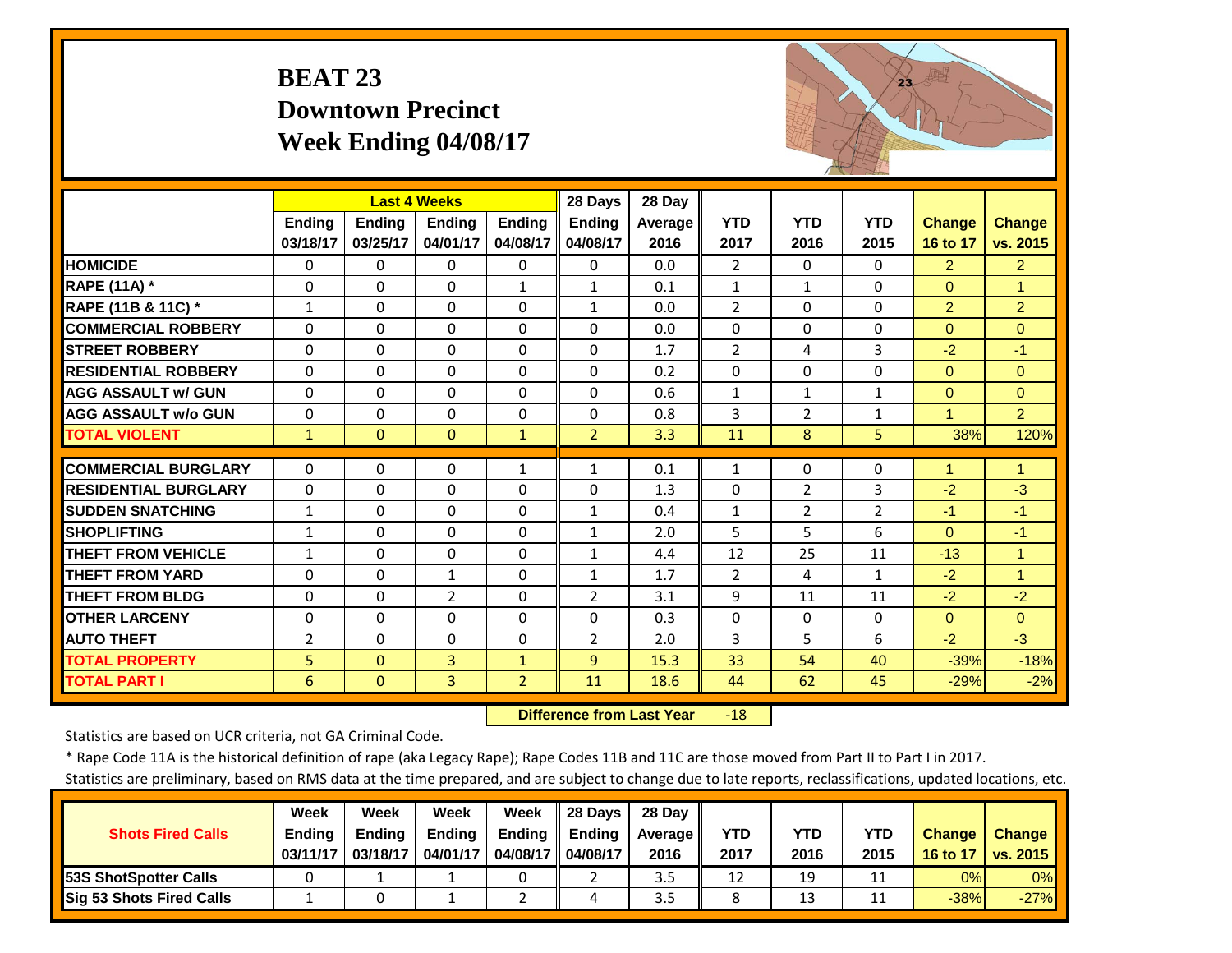#### **BEAT 24 Downtown PrecinctWeek Ending 04/08/17**



|                             |              |                | <b>Last 4 Weeks</b> |                | 28 Days        | 28 Day  |                |              |                |                      |                |
|-----------------------------|--------------|----------------|---------------------|----------------|----------------|---------|----------------|--------------|----------------|----------------------|----------------|
|                             | Ending       | <b>Ending</b>  | <b>Ending</b>       | <b>Ending</b>  | <b>Ending</b>  | Average | <b>YTD</b>     | <b>YTD</b>   | <b>YTD</b>     | <b>Change</b>        | <b>Change</b>  |
|                             | 03/18/17     | 03/25/17       | 04/01/17            | 04/08/17       | 04/08/17       | 2016    | 2017           | 2016         | 2015           | 16 to 17             | vs. 2015       |
| <b>HOMICIDE</b>             | $\Omega$     | $\Omega$       | $\Omega$            | $\Omega$       | 0              | 0.1     | $\Omega$       | $\Omega$     | $\Omega$       | $\Omega$             | $\Omega$       |
| <b>RAPE (11A) *</b>         | $\Omega$     | $\Omega$       | $\mathbf{1}$        | $\Omega$       | $\mathbf{1}$   | 0.2     | $\mathbf{1}$   | $\Omega$     | $\mathbf{1}$   | $\blacktriangleleft$ | $\Omega$       |
| RAPE (11B & 11C) *          | $\Omega$     | $\Omega$       | $\Omega$            | $\Omega$       | $\Omega$       | 0.2     | $\Omega$       | $\Omega$     | $\Omega$       | $\Omega$             | $\Omega$       |
| <b>COMMERCIAL ROBBERY</b>   | $\Omega$     | 0              | $\Omega$            | $\Omega$       | $\Omega$       | 0.1     | $\mathbf{1}$   | $\Omega$     | $\mathbf{1}$   | $\blacktriangleleft$ | $\Omega$       |
| <b>STREET ROBBERY</b>       | $\Omega$     | $\Omega$       | $\mathbf{1}$        | $\Omega$       | $\mathbf{1}$   | 3.1     | 8              | 10           | 4              | $-2$                 | $\overline{4}$ |
| <b>RESIDENTIAL ROBBERY</b>  | $\Omega$     | 0              | $\Omega$            | $\Omega$       | $\Omega$       | 0.2     | $\Omega$       | $\Omega$     | 0              | $\Omega$             | $\Omega$       |
| <b>AGG ASSAULT W/ GUN</b>   | $\Omega$     | 0              | $\mathbf 0$         | $\Omega$       | $\Omega$       | 0.1     | $\mathbf{1}$   | $\Omega$     | $\mathbf{1}$   | $\overline{1}$       | $\Omega$       |
| <b>AGG ASSAULT w/o GUN</b>  | $\Omega$     | $\mathbf{1}$   | $\Omega$            | 0              | $\mathbf{1}$   | 0.5     | $\Omega$       | $\mathbf{1}$ | 0              | $-1$                 | $\overline{0}$ |
| <b>TOTAL VIOLENT</b>        | $\mathbf{0}$ | $\mathbf{1}$   | $\overline{2}$      | $\Omega$       | 3              | 4.3     | 11             | 11           | $\overline{7}$ | 0%                   | 57%            |
| <b>COMMERCIAL BURGLARY</b>  | $\Omega$     | $\Omega$       | $\mathbf 0$         | 0              | $\Omega$       | 0.5     | 1              | $\mathbf{1}$ | 1              | $\mathbf{0}$         | $\Omega$       |
| <b>RESIDENTIAL BURGLARY</b> | $\Omega$     | 0              | $\Omega$            | $\Omega$       | $\Omega$       | 1.5     | 5              | 5            | 3              | $\Omega$             | $\overline{2}$ |
| <b>SUDDEN SNATCHING</b>     | 0            | $\Omega$       | 0                   | $\Omega$       | $\Omega$       | 0.5     | $\Omega$       | 3            | $\mathbf{1}$   | $-3$                 | $-1$           |
| <b>SHOPLIFTING</b>          | $\mathbf{1}$ | $\overline{2}$ | $\Omega$            | $\Omega$       | 3              | 5.0     | 9              | 15           | 34             | $-6$                 | $-25$          |
| <b>THEFT FROM VEHICLE</b>   | $\mathbf{1}$ | $\mathbf{1}$   | 3                   | 2              | $\overline{7}$ | 10.2    | 44             | 43           | 27             | 1                    | 17             |
| <b>THEFT FROM YARD</b>      | $\mathbf{1}$ | $\overline{2}$ | 3                   | $\mathbf{1}$   | $\overline{7}$ | 5.1     | 26             | 12           | 22             | 14                   | $\overline{4}$ |
| <b>THEFT FROM BLDG</b>      | 2            | 5              | $\mathbf{1}$        | $\Omega$       | 8              | 3.7     | 12             | 10           | 10             | $\overline{2}$       | $\overline{2}$ |
| <b>OTHER LARCENY</b>        | 0            | $\mathbf{1}$   | $\Omega$            | 0              | $\mathbf{1}$   | 0.8     | $\overline{2}$ | 4            | 3              | $-2$                 | $-1$           |
| <b>AUTO THEFT</b>           | $\mathbf{1}$ | 2              | $\overline{2}$      | $\overline{2}$ | $\overline{7}$ | 3.3     | 14             | 9            | 6              | 5                    | 8              |
| <b>TOTAL PROPERTY</b>       | 6            | 13             | $\overline{9}$      | 5              | 33             | 30.6    | 113            | 102          | 107            | 11%                  | 6%             |
| <b>TOTAL PART I</b>         | 6            | 14             | 11                  | 5              | 36             | 34.9    | 124            | 113          | 114            | 10%                  | 9%             |

 **Difference from Last Year**11

Statistics are based on UCR criteria, not GA Criminal Code.

\* Rape Code 11A is the historical definition of rape (aka Legacy Rape); Rape Codes 11B and 11C are those moved from Part II to Part I in 2017.

|                          | Week          | Week          | <b>Week</b>   | Week          | 28 Davs  | 28 Day     |            |      |            |               |                 |
|--------------------------|---------------|---------------|---------------|---------------|----------|------------|------------|------|------------|---------------|-----------------|
| <b>Shots Fired Calls</b> | <b>Ending</b> | <b>Ending</b> | <b>Ending</b> | <b>Ending</b> | Endina   | Average II | <b>YTD</b> | YTD  | <b>YTD</b> | <b>Change</b> | <b>Change</b>   |
|                          | 03/11/17      | 03/18/17      | 04/01/17      | 04/08/17 II   | 04/08/17 | 2016       | 2017       | 2016 | 2015       | 16 to 17      | <b>VS. 2015</b> |
| 53S ShotSpotter Calls    |               |               |               |               |          | 3.8        | 11         | 19   |            | 0%            | $0\%$           |
| Sig 53 Shots Fired Calls |               |               |               |               |          | 8.9        | 26         | 31   | 16         | $-16%$        | 63%             |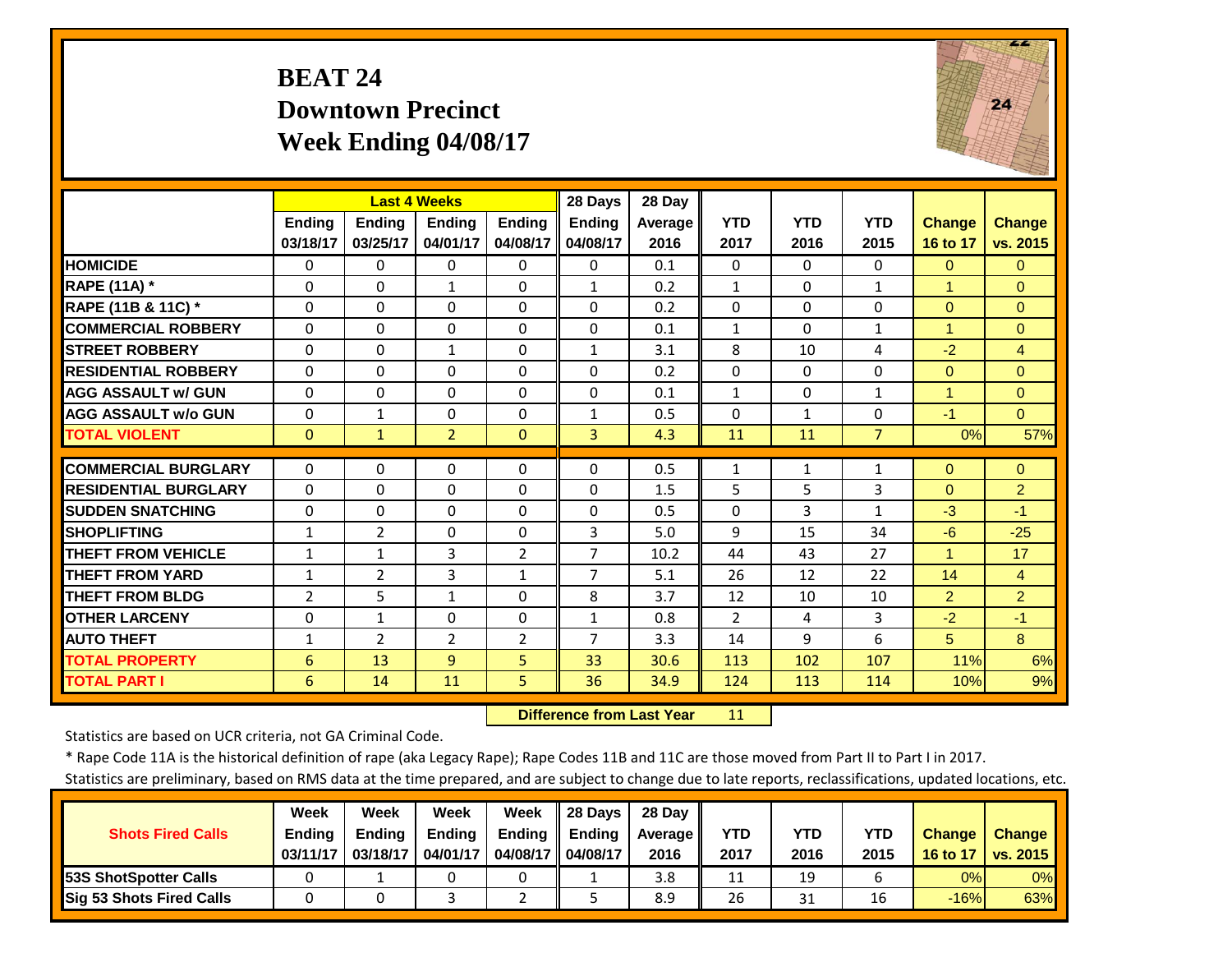#### **BEAT 25 Downtown PrecinctWeek Ending 04/08/17**



|                             |               | <b>Last 4 Weeks</b> |                |                | 28 Days        | 28 Day  |                |                |                |                |               |
|-----------------------------|---------------|---------------------|----------------|----------------|----------------|---------|----------------|----------------|----------------|----------------|---------------|
|                             | <b>Ending</b> | <b>Ending</b>       | <b>Endina</b>  | <b>Endina</b>  | <b>Ending</b>  | Average | <b>YTD</b>     | <b>YTD</b>     | <b>YTD</b>     | <b>Change</b>  | <b>Change</b> |
|                             | 03/18/17      | 03/25/17            | 04/01/17       | 04/08/17       | 04/08/17       | 2016    | 2017           | 2016           | 2015           | 16 to 17       | vs. 2015      |
| <b>HOMICIDE</b>             | $\Omega$      | $\Omega$            | $\Omega$       | $\Omega$       | $\Omega$       | 0.0     | $\Omega$       | $\Omega$       | 0              | $\Omega$       | $\Omega$      |
| RAPE (11A) *                | $\Omega$      | $\Omega$            | $\Omega$       | $\Omega$       | $\Omega$       | 0.1     | $\Omega$       | $\mathbf{1}$   | $\Omega$       | $-1$           | $\Omega$      |
| RAPE (11B & 11C) *          | $\Omega$      | $\Omega$            | $\Omega$       | $\Omega$       | $\Omega$       | 0.2     | $\Omega$       | $\overline{2}$ | 0              | $-2$           | $\Omega$      |
| <b>COMMERCIAL ROBBERY</b>   | $\Omega$      | $\Omega$            | $\Omega$       | $\Omega$       | $\Omega$       | 0.1     | 0              | $\mathbf{1}$   | $\mathbf{1}$   | $-1$           | $-1$          |
| <b>STREET ROBBERY</b>       | $\Omega$      | $\Omega$            | $\Omega$       | $\Omega$       | $\Omega$       | 2.4     | 6              | 10             | 3              | $-4$           | 3             |
| <b>RESIDENTIAL ROBBERY</b>  | $\Omega$      | $\Omega$            | $\Omega$       | $\Omega$       | $\Omega$       | 0.0     | $\Omega$       | $\Omega$       | 0              | $\Omega$       | $\Omega$      |
| <b>AGG ASSAULT w/ GUN</b>   | $\Omega$      | $\Omega$            | $\Omega$       | $\Omega$       | $\Omega$       | 0.9     | $\mathbf{1}$   | 3              | 6              | $-2$           | $-5$          |
| <b>AGG ASSAULT w/o GUN</b>  | 0             | $\Omega$            | $\Omega$       | $\Omega$       | $\Omega$       | 0.8     | 3              | $\overline{2}$ | 0              | 1              | 3             |
| <b>TOTAL VIOLENT</b>        | $\mathbf{0}$  | $\Omega$            | $\Omega$       | $\mathbf{0}$   | $\Omega$       | 4.5     | 10             | 19             | 10             | $-47%$         | 0%            |
| <b>COMMERCIAL BURGLARY</b>  | $\Omega$      | $\Omega$            | $\Omega$       | $\mathbf{1}$   | $\mathbf{1}$   | 1.6     | $\overline{2}$ | $\overline{7}$ | $\mathbf{1}$   | $-5$           | $\mathbf{1}$  |
| <b>RESIDENTIAL BURGLARY</b> | $\Omega$      | $\overline{2}$      | $\Omega$       | $\Omega$       | $\overline{2}$ | 1.7     | $\overline{2}$ | 6              | 3              | $-4$           | $-1$          |
| <b>SUDDEN SNATCHING</b>     | $\Omega$      | $\Omega$            | $\Omega$       | $\Omega$       | $\Omega$       | 0.2     | $\Omega$       | $\Omega$       | 0              | $\Omega$       | $\Omega$      |
| <b>SHOPLIFTING</b>          | 1             | $\Omega$            | $\overline{2}$ | $\overline{2}$ | 5.             | 4.0     | 18             | 3              | 7              | 15             | 11            |
| <b>THEFT FROM VEHICLE</b>   | 1             | $\overline{2}$      | $\Omega$       | $\Omega$       | 3              | 9.5     | 22             | 34             | 16             | $-12$          | 6             |
| <b>THEFT FROM YARD</b>      | 1             | $\mathbf{1}$        | $\Omega$       | $\mathbf{1}$   | 3              | 2.3     | 14             | $\overline{7}$ | 4              | $\overline{7}$ | 10            |
| <b>THEFT FROM BLDG</b>      | $\Omega$      | $\Omega$            | $\mathbf{1}$   | $\Omega$       | $\mathbf{1}$   | 2.3     | 9              | 6              | 9              | 3              | $\Omega$      |
| <b>OTHER LARCENY</b>        | $\Omega$      | $\Omega$            | $\Omega$       | $\Omega$       | $\Omega$       | 0.3     | $\Omega$       | $\overline{2}$ | $\mathbf{1}$   | $-2$           | $-1$          |
| <b>AUTO THEFT</b>           | 3             | $\mathbf{1}$        | $\mathbf{1}$   | $\mathbf{1}$   | 6              | 3.2     | 13             | 12             | $\overline{7}$ | $\mathbf{1}$   | 6             |
| <b>TOTAL PROPERTY</b>       | 6             | 6                   | 4              | 5              | 21             | 25.0    | 80             | 77             | 48             | 4%             | 67%           |
| <b>TOTAL PART I</b>         | 6             | 6                   | 4              | 5              | 21             | 29.5    | 90             | 96             | 58             | $-6%$          | 55%           |

 **Difference from Last Year**‐6

Statistics are based on UCR criteria, not GA Criminal Code.

\* Rape Code 11A is the historical definition of rape (aka Legacy Rape); Rape Codes 11B and 11C are those moved from Part II to Part I in 2017.

|                                 | Week          | Week          | Week          | Week          | 28 Days       | 28 Dav     |      |      |      |               |               |
|---------------------------------|---------------|---------------|---------------|---------------|---------------|------------|------|------|------|---------------|---------------|
| <b>Shots Fired Calls</b>        | <b>Ending</b> | <b>Ending</b> | <b>Ending</b> | <b>Ending</b> | <b>Ending</b> | Average II | YTD  | YTD  | YTD  | <b>Change</b> | <b>Change</b> |
|                                 | 03/11/17      | 03/18/17      | 04/01/17      | 04/08/17 I    | 04/08/17      | 2016       | 2017 | 2016 | 2015 | 16 to 17      | vs. 2015      |
| <b>153S ShotSpotter Calls</b>   |               |               |               |               |               | 6.3        | 11   | 25   | 14   | 0%            | $0\%$         |
| <b>Sig 53 Shots Fired Calls</b> |               |               |               |               |               | 6.4        | 17   | 33   | 18   | $-48%$        | $-6%$         |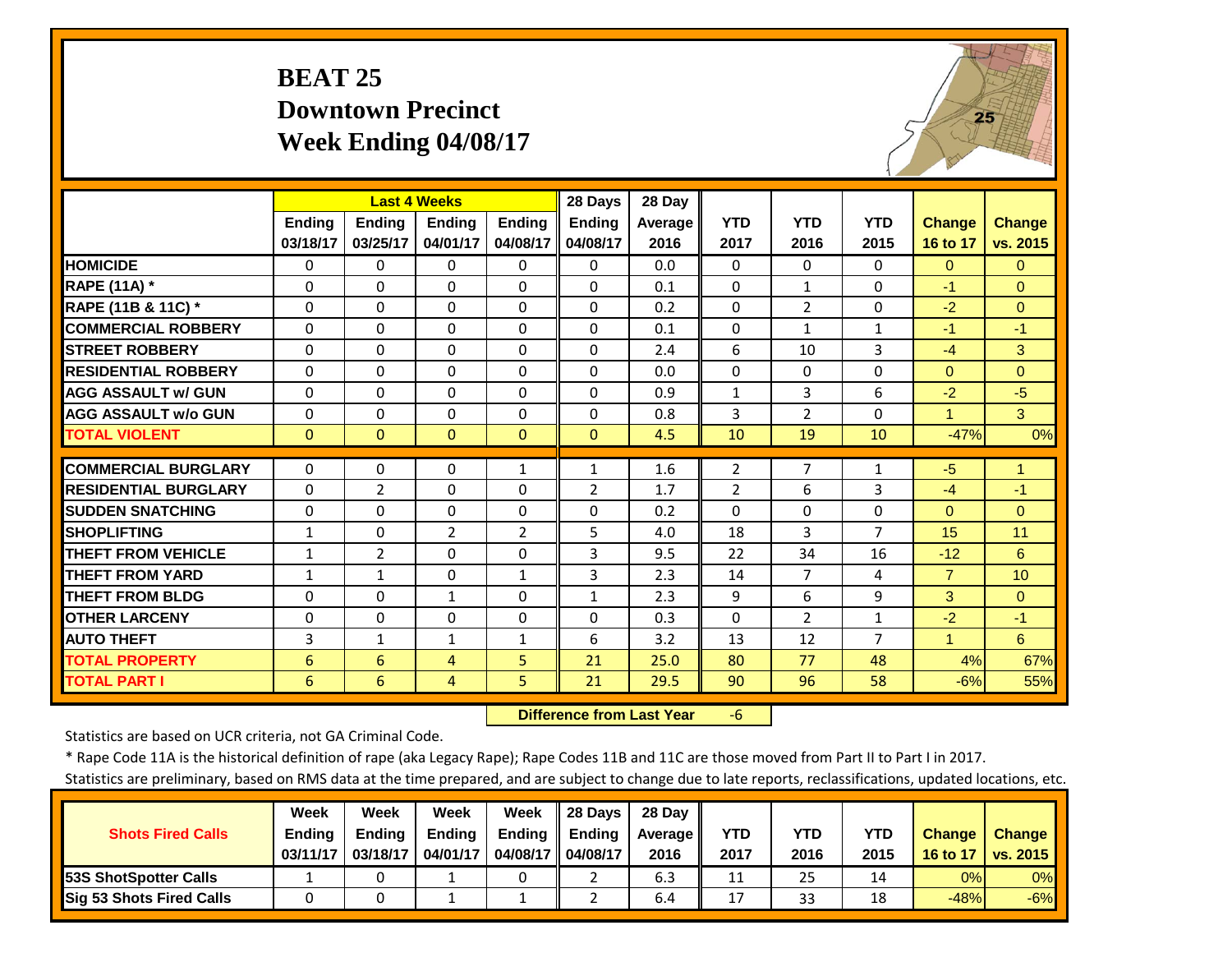#### **BEAT 26 Downtown Precinct Week Ending 04/08/17**



|                             |                | <b>Last 4 Weeks</b> |               |                | 28 Days        | 28 Day  |                |                |                |                |                      |
|-----------------------------|----------------|---------------------|---------------|----------------|----------------|---------|----------------|----------------|----------------|----------------|----------------------|
|                             | <b>Ending</b>  | <b>Ending</b>       | <b>Endina</b> | <b>Ending</b>  | <b>Endina</b>  | Average | <b>YTD</b>     | <b>YTD</b>     | <b>YTD</b>     | <b>Change</b>  | <b>Change</b>        |
|                             | 03/18/17       | 03/25/17            | 04/01/17      | 04/08/17       | 04/08/17       | 2016    | 2017           | 2016           | 2015           | 16 to 17       | vs. 2015             |
| <b>HOMICIDE</b>             | $\Omega$       | $\Omega$            | $\Omega$      | $\Omega$       | $\Omega$       | 0.2     | $\mathbf{1}$   | $\mathbf{1}$   | $\Omega$       | $\Omega$       | 1                    |
| <b>RAPE (11A) *</b>         | $\Omega$       | $\Omega$            | $\Omega$      | $\Omega$       | $\Omega$       | 0.1     | $\Omega$       | $\Omega$       | 0              | $\Omega$       | $\Omega$             |
| RAPE (11B & 11C) *          | $\Omega$       | $\Omega$            | $\Omega$      | $\Omega$       | $\Omega$       | 0.5     | $\Omega$       | $\mathbf{1}$   | $\Omega$       | $-1$           | $\Omega$             |
| <b>COMMERCIAL ROBBERY</b>   | $\Omega$       | $\Omega$            | $\Omega$      | $\Omega$       | $\Omega$       | 0.0     | $\Omega$       | $\Omega$       | 0              | $\Omega$       | $\Omega$             |
| <b>STREET ROBBERY</b>       | 0              | $\mathbf{1}$        | $\mathbf 0$   | $\mathbf 0$    | $\mathbf{1}$   | 1.6     | $\overline{7}$ | 12             | 5              | $-5$           | $\overline{2}$       |
| <b>RESIDENTIAL ROBBERY</b>  | $\Omega$       | $\Omega$            | $\Omega$      | $\Omega$       | $\Omega$       | 0.1     | $\mathbf{1}$   | $\Omega$       | 0              | 1              | $\overline{1}$       |
| <b>AGG ASSAULT w/ GUN</b>   | $\Omega$       | $\Omega$            | $\Omega$      | $\mathbf{1}$   | 1              | 2.4     | 3              | 16             | $\mathbf{1}$   | $-13$          | $\overline{2}$       |
| <b>AGG ASSAULT w/o GUN</b>  | 1              | $\Omega$            | $\Omega$      | $\mathbf{1}$   | $\overline{2}$ | 1.1     | $\overline{7}$ | $\Omega$       | $\overline{2}$ | $\overline{7}$ | 5                    |
| <b>TOTAL VIOLENT</b>        | $\mathbf{1}$   | $\mathbf{1}$        | $\Omega$      | $\overline{2}$ | 4              | 5.9     | 19             | 30             | 8              | $-37%$         | 138%                 |
| <b>COMMERCIAL BURGLARY</b>  | $\Omega$       | $\Omega$            | 0             | 0              | 0              | 1.3     | $\overline{2}$ | $\overline{2}$ | 0              | $\Omega$       | $\overline{2}$       |
| <b>RESIDENTIAL BURGLARY</b> | $\Omega$       | $\overline{2}$      | $\Omega$      | $\Omega$       | $\overline{2}$ | 4.1     | 8              | 13             | 11             | $-5$           | $-3$                 |
| <b>SUDDEN SNATCHING</b>     | $\Omega$       | $\Omega$            | $\Omega$      | $\Omega$       | $\Omega$       | 0.0     | $\mathbf{1}$   | $\Omega$       | $\mathbf{1}$   | 1              | $\Omega$             |
| <b>SHOPLIFTING</b>          | $\Omega$       | $\Omega$            | $\mathbf{1}$  | $\Omega$       | $\mathbf{1}$   | 2.4     | 5              | 9              | $\overline{2}$ | $-4$           | 3                    |
| <b>THEFT FROM VEHICLE</b>   | $\Omega$       | $\mathbf{1}$        | $\Omega$      | $\Omega$       | $\mathbf{1}$   | 4.6     | 25             | 9              | $\overline{7}$ | 16             | 18                   |
| <b>THEFT FROM YARD</b>      | $\mathbf{1}$   | 3                   | $\mathbf{1}$  | $\Omega$       | 5              | 1.7     | 5              | 4              | $\overline{7}$ | 1              | $-2$                 |
| <b>THEFT FROM BLDG</b>      | $\Omega$       | $\Omega$            | $\mathbf{1}$  | $\Omega$       | $\mathbf{1}$   | 1.9     | 5              | 9              | 4              | $-4$           | $\blacktriangleleft$ |
| <b>OTHER LARCENY</b>        | $\Omega$       | $\Omega$            | $\Omega$      | $\Omega$       | $\Omega$       | 0.5     | $\mathbf{1}$   | $\overline{2}$ | $\Omega$       | $-1$           | $\overline{1}$       |
| <b>AUTO THEFT</b>           | $\overline{2}$ | $\Omega$            | $\Omega$      | $\mathbf{1}$   | 3              | 2.1     | 6              | 6              | 9              | $\Omega$       | $-3$                 |
| <b>TOTAL PROPERTY</b>       | 3              | 6                   | 3             | $\mathbf{1}$   | 13             | 18.7    | 58             | 54             | 41             | 7%             | 41%                  |
| <b>TOTAL PART I</b>         | 4              | $\overline{7}$      | 3             | 3              | 17             | 24.6    | 77             | 84             | 49             | $-8%$          | 57%                  |
|                             |                |                     |               |                |                |         |                |                |                |                |                      |

 **Difference from Last Year** $-7$ 

Statistics are based on UCR criteria, not GA Criminal Code.

\* Rape Code 11A is the historical definition of rape (aka Legacy Rape); Rape Codes 11B and 11C are those moved from Part II to Part I in 2017.

|                          | Week          | Week          | <b>Week</b>   | Week          | 28 Davs  | 28 Day     |            |      |            |               |                 |
|--------------------------|---------------|---------------|---------------|---------------|----------|------------|------------|------|------------|---------------|-----------------|
| <b>Shots Fired Calls</b> | <b>Ending</b> | <b>Ending</b> | <b>Ending</b> | <b>Ending</b> | Endina   | Average II | <b>YTD</b> | YTD  | <b>YTD</b> | <b>Change</b> | <b>Change</b>   |
|                          | 03/11/17      | 03/18/17      | 04/01/17      | 04/08/17 II   | 04/08/17 | 2016       | 2017       | 2016 | 2015       | 16 to 17      | <b>VS. 2015</b> |
| 53S ShotSpotter Calls    |               |               |               |               | 4        | 15.5       | 24         | 69   | 14         | 0%            | $0\%$           |
| Sig 53 Shots Fired Calls |               |               |               |               |          | 13.3       | 35         | 42   | 24         | $-17%$        | 46%             |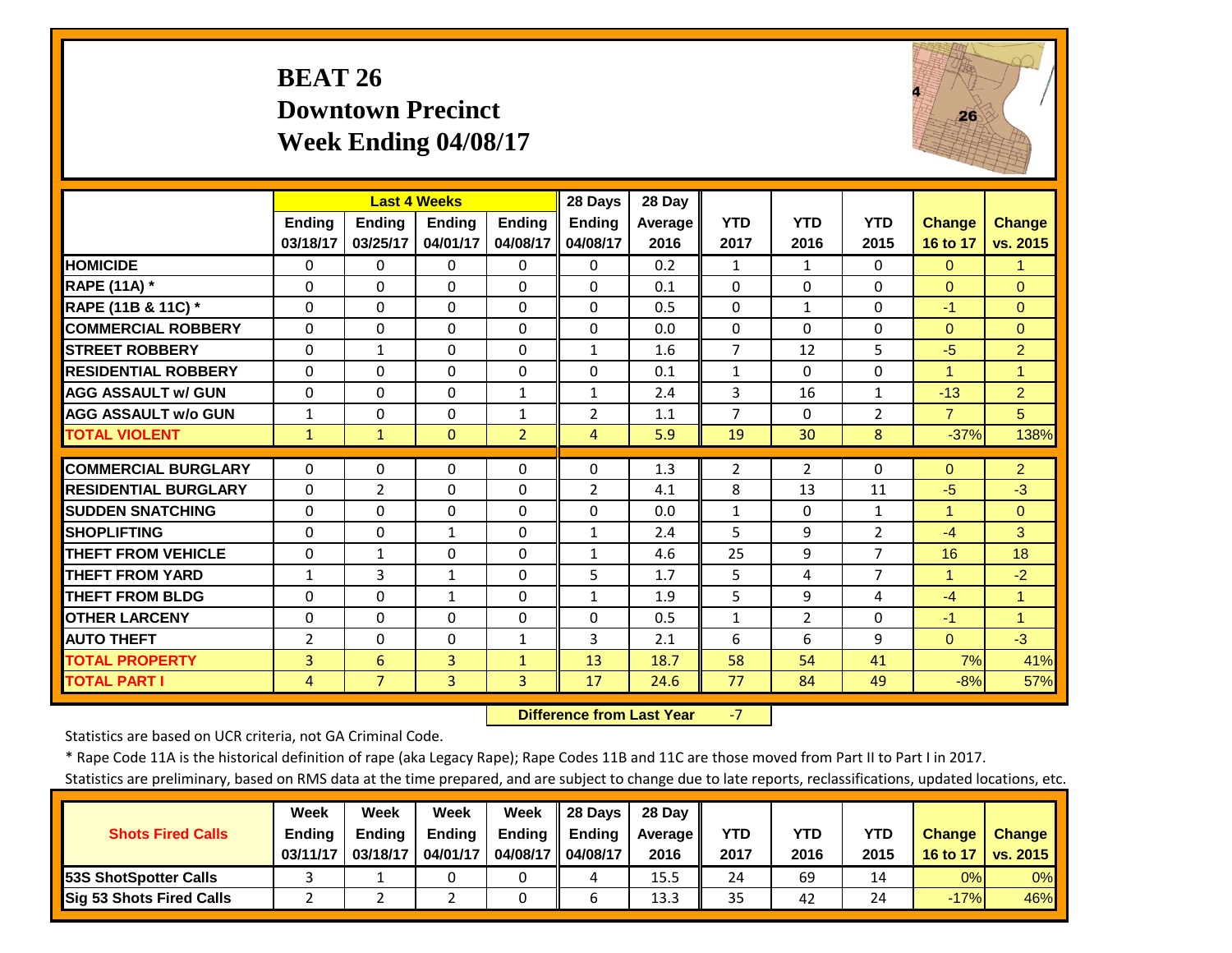

#### **COMPSTATCENTRAL PRECINCTWeek Ending 04/08/17**

**PRECINCT COMMANDER:**

**CAPT. BEN HERRON**



|                             | Week           | Week           | <b>Weekly</b>        | 28-Day        | $28 - Day$     | Avg            |              |                |                 |                |                |
|-----------------------------|----------------|----------------|----------------------|---------------|----------------|----------------|--------------|----------------|-----------------|----------------|----------------|
|                             | <b>Ending</b>  | <b>Ending</b>  | Avg                  | <b>Ending</b> | Ending         | 28-Day         | <b>YTD</b>   | <b>YTD</b>     | <b>YTD</b>      | <b>Change</b>  | <b>Change</b>  |
|                             | 04/08/17       | 04/01/17       | 2016                 | 04/08/17      | 3/11/17        | 2016           | 2017         | 2016           | 2015            | 16 to 17       | vs. 2015       |
| <b>HOMICIDE</b>             | 0              | 0              | 0                    | 0             | 0              | 2              |              | 9              | 2               | $-8$           | $-1$           |
| <b>RAPE (11A) *</b>         | $\bf{0}$       | $\Omega$       | $\Omega$             | 0             | $\Omega$       |                | 1            | 4              | $\overline{2}$  | $-3$           | $-1$           |
| RAPE (11B & 11C) *          | $\bf{0}$       | $\Omega$       | $\Omega$             |               | 1              |                | 4            | $\overline{2}$ | 3               | $\overline{2}$ | 1              |
| <b>COMMERCIAL ROBBERY</b>   | 1              | 0              | $\Omega$             | 1             | 1              |                | 6            | $\overline{2}$ | 2               | $\overline{4}$ | $\overline{4}$ |
| <b>STREET ROBBERY</b>       | 1              | $\overline{2}$ | $\overline{2}$       | 6             | 6              | 8              | 12           | 18             | 22              | $-6$           | $-10$          |
| <b>RESIDENTIAL ROBBERY</b>  | и              | $\Omega$       | $\Omega$             | 1             | 1              |                | $\mathbf{2}$ | $\overline{2}$ |                 | $\overline{0}$ | 1              |
| <b>AGG ASSAULT w/ GUN</b>   | 3              | 3              | 1                    | 6             | 6              | 5              | 21           | 16             | 24              | 5              | $-3$           |
| <b>AGG ASSAULT w/o GUN</b>  |                | $\overline{2}$ | $\blacktriangleleft$ | 6             | 3              | 4              | 14           | 12             | 10              | $\overline{2}$ | $\overline{4}$ |
| <b>TOTAL VIOLENT</b>        | $\overline{7}$ | $\overline{7}$ | 6                    | 21            | 18             | 22             | 61           | 65             | 66              | $-6%$          | $-8%$          |
|                             |                |                |                      |               |                |                |              |                |                 |                |                |
| <b>COMMERCIAL BURGLARY</b>  | 1              | 0              | 2                    | $\mathbf{2}$  | $\overline{2}$ | 8              | 8            | 24             | $\overline{22}$ | $-16$          | $-14$          |
| <b>RESIDENTIAL BURGLARY</b> | 8              | 3              | 7                    | 21            | 21             | 30             | 58           | 73             | 86              | $-15$          | $-28$          |
| <b>SUDDEN SNATCHING</b>     | 0              | $\Omega$       | $\Omega$             | $\mathbf{2}$  | 2              |                | 7            | 5              | 5               | $\overline{2}$ | $\overline{2}$ |
| <b>SHOPLIFTING</b>          |                | 4              | 3                    | 11            | 11             | 13             | 62           | 33             | 24              | 29             | 38             |
| <b>THEFT FROM VEHICLE</b>   | 10             | 11             | 9                    | 35            | 37             | 35             | 124          | 127            | 135             | $-3$           | $-11$          |
| <b>THEFT FROM YARD</b>      | 4              | 4              | 4                    | 14            | 14             | 17             | 50           | 38             | 41              | 12             | 9              |
| <b>THEFT FROM BLDG</b>      | 3              | $\overline{2}$ | 6                    | 8             | 8              | 22             | 37           | 70             | 49              | $-33$          | $-12$          |
| <b>OTHER LARCENY</b>        | 0              | 0              | $\mathbf 0$          | 3             | 4              | $\overline{2}$ | 10           | 5              | 14              | 5 <sup>5</sup> | $-4$           |
| <b>AUTO THEFT</b>           |                | 5              | 4                    | 19            | 17             | 18             | 53           | 64             | 65              | $-11$          | $-12$          |
| <b>TOTAL PROPERTY</b>       | 28             | 29             | 37                   | 115           | 116            | 146            | 409          | 439            | 441             | $-7%$          | $-7%$          |
| <b>TOTAL PART I</b>         | 35             | 36             | 42                   | 136           | 134            | 168            | 470          | 504            | 507             | $-7%$          | $-7%$          |

Statistics are based on UCR criteria, not GA Criminal Code. **Difference from Last Year** -34

Statistics are preliminary, based on RMS data at the time prepared, and are subject to change due to late reports, reclassifications, updated locations, etc.

Cell Shading: white is within 0.6 standard deviation of the mean; red is above; green is below.

| <b>Citizen Initiated Calls</b>  | Week<br><b>Ending</b><br>04/08/17 | <b>Week</b><br><b>Ending</b><br>04/01/17 | <b>Weekly</b><br>Avg<br>2015 | $28$ -Day<br><b>Ending</b><br>04/08/17 | 28-Day<br><b>Ending</b><br>3/11/17 | Avg<br>$28$ -Day<br>2016 | YTD<br>2017 | <b>YTD</b><br>2016 | YTD<br>2015 | Change<br>16 to 17 | <b>Change</b><br>vs. 2015 |
|---------------------------------|-----------------------------------|------------------------------------------|------------------------------|----------------------------------------|------------------------------------|--------------------------|-------------|--------------------|-------------|--------------------|---------------------------|
| <b>Midnight Shift</b>           | 102                               | 115                                      | 126                          | 400                                    | 424                                | 503                      | 1437        | 1792               | 1639        | $-355$             | $-202$                    |
| Day Shift                       | 256                               | 212                                      | 271                          | 948                                    | 984                                | 1085                     | 3319        | 3518               | 3654        | $-199$             | $-335$                    |
| Afternoon Shift                 | 267                               | 281                                      | 294                          | 1025                                   | 1039                               | 1176                     | 3496        | 3851               | 3738        | $-355$             | $-242$                    |
| <b>TOTAL CITIZEN CFS</b>        | 625                               | 608                                      | 691                          | 2373                                   | 2447                               | 2764                     | 8252        | 9161               | 9031        | $-9.9%$            | $-8.6%$                   |
| 53S ShotSpotter Calls           |                                   | 12                                       | 10                           | 33                                     | 35                                 | 42                       | 199         | 239                | 83          | -40                | 116                       |
| <b>Sig 53 Shots Fired Calls</b> | 25                                | 30                                       | 18                           | 86                                     | 78                                 | 74                       | 254         | 296                | 229         | -42                | 25                        |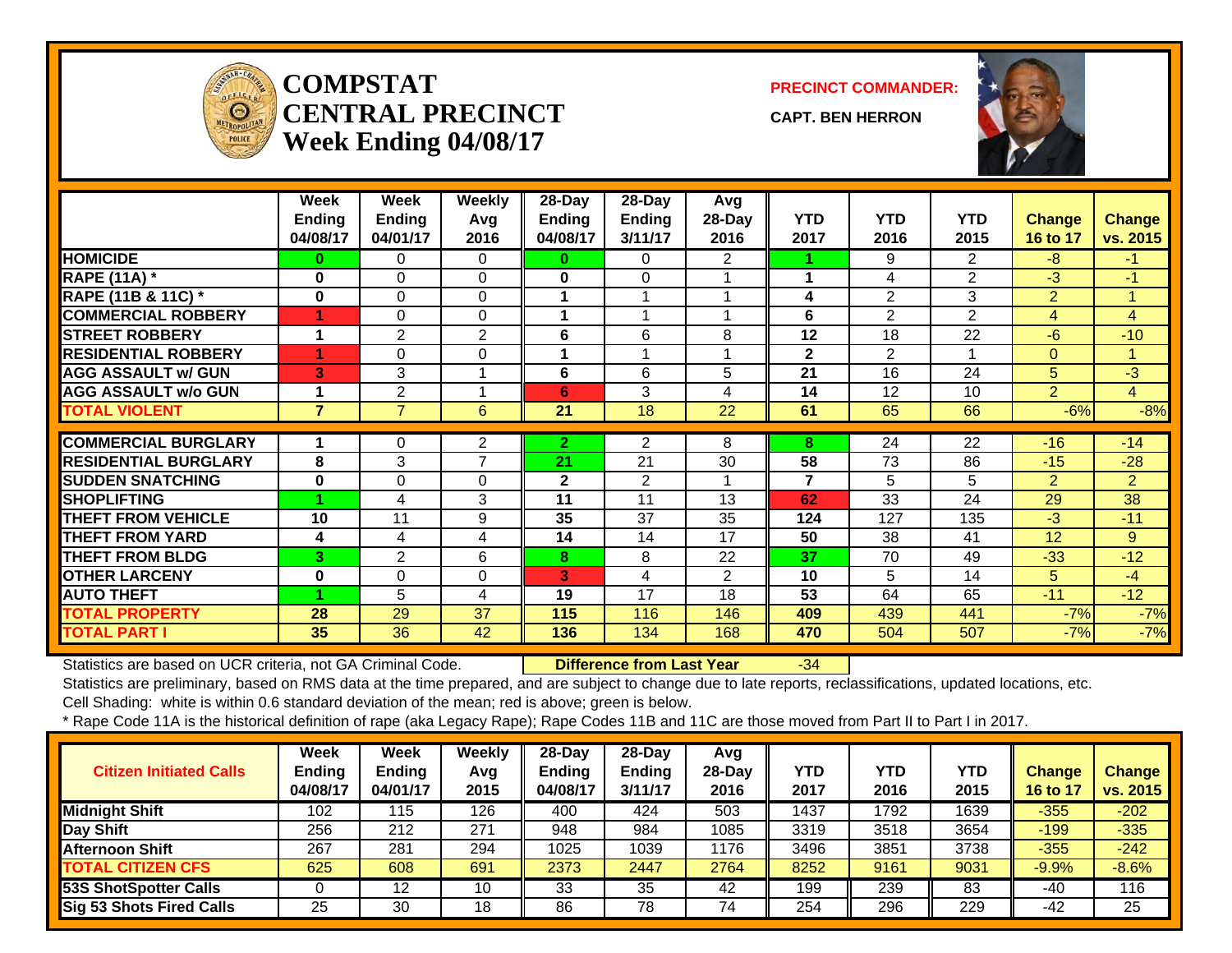#### **BEAT 31 Central Precinct Week Ending 04/08/17**



|                             |                   |               | <b>Last 4 Weeks</b>      |                | 28 Days           | 28 Day     |                |                     |                |                      |                      |
|-----------------------------|-------------------|---------------|--------------------------|----------------|-------------------|------------|----------------|---------------------|----------------|----------------------|----------------------|
|                             | <b>Ending</b>     | <b>Ending</b> | <b>Endina</b>            | <b>Ending</b>  | <b>Ending</b>     | Average    | <b>YTD</b>     | <b>YTD</b>          | <b>YTD</b>     | <b>Change</b>        | <b>Change</b>        |
|                             | 03/18/17          | 03/25/17      | 04/01/17                 | 04/08/17       | 04/08/17          | 2016       | 2017           | 2016                | 2015           | 16 to 17             | vs. 2015             |
| <b>HOMICIDE</b>             | $\Omega$          | 0             | 0                        | $\Omega$       | 0                 | 0.2        | 0              | $\mathbf{1}$        | 0              | $-1$                 | $\Omega$             |
| <b>RAPE (11A)</b> *         | $\Omega$          | $\Omega$      | $\Omega$                 | $\Omega$       | $\Omega$          | 0.0        | $\Omega$       | $\Omega$            | 0              | $\Omega$             | $\Omega$             |
| RAPE (11B & 11C) *          | $\Omega$          | $\Omega$      | $\mathbf 0$              | $\Omega$       | $\Omega$          | 0.2        | $\Omega$       | $\mathbf{1}$        | 0              | $-1$                 | $\Omega$             |
| <b>COMMERCIAL ROBBERY</b>   | $\Omega$          | $\Omega$      | $\Omega$                 | $\Omega$       | $\Omega$          | 0.1        | $\Omega$       | $\Omega$            | $\Omega$       | $\Omega$             | $\Omega$             |
| <b>STREET ROBBERY</b>       | $\Omega$          | $\Omega$      | $\Omega$                 | $\Omega$       | $\Omega$          | 0.8        | $\mathbf{1}$   | $\mathbf{1}$        | 5              | $\Omega$             | $-4$                 |
| <b>RESIDENTIAL ROBBERY</b>  | $\Omega$          | $\Omega$      | $\Omega$                 | $\mathbf{1}$   | $\mathbf{1}$      | 0.2        | $\mathbf{1}$   | $\mathbf{1}$        | $\mathbf{1}$   | $\Omega$             | $\Omega$             |
| <b>AGG ASSAULT w/ GUN</b>   | $\Omega$          | $\Omega$      | 1                        | $\mathbf{1}$   | 2                 | 1.5        | 9              | 6                   | 8              | 3                    | 1                    |
| <b>AGG ASSAULT w/o GUN</b>  | $\Omega$          | $\mathbf{1}$  | $\Omega$                 | $\Omega$       | $\mathbf{1}$      | 0.8        | $\overline{2}$ | $\mathbf{1}$        | 4              | $\blacktriangleleft$ | $-2$                 |
| <b>TOTAL VIOLENT</b>        | $\mathbf{0}$      | $\mathbf{1}$  | $\mathbf{1}$             | $\overline{2}$ | 4                 | 4.0        | 13             | 11                  | 18             | 18%                  | $-28%$               |
| <b>COMMERCIAL BURGLARY</b>  | $\Omega$          | $\Omega$      | $\mathbf 0$              | $\mathbf{1}$   | 1                 | 0.5        | 2              | 3                   | $\overline{2}$ | $-1$                 | $\mathbf{0}$         |
| <b>RESIDENTIAL BURGLARY</b> | $\overline{2}$    | 3             | $\overline{3}$           | 4              | 12                | 6.0        | 26             | 15                  | 16             | 11                   | 10                   |
| <b>SUDDEN SNATCHING</b>     | 0                 | $\Omega$      | 0                        | $\Omega$       | $\Omega$          | 0.3        | $\mathbf{1}$   | $\mathbf{1}$        | $\mathbf{1}$   | $\Omega$             | $\Omega$             |
| <b>SHOPLIFTING</b>          |                   | $\Omega$      |                          |                |                   |            | $\Omega$       |                     | 0              | $-1$                 |                      |
| <b>THEFT FROM VEHICLE</b>   | 1<br>$\mathbf{1}$ | $\Omega$      | $\Omega$<br>$\mathbf{1}$ | $\Omega$<br>1  | $\mathbf{1}$<br>3 | 0.5<br>2.8 | 14             | $\mathbf{1}$<br>11  | 14             | 3                    | $\Omega$<br>$\Omega$ |
| <b>THEFT FROM YARD</b>      | $\Omega$          | $\Omega$      | $\Omega$                 |                |                   |            |                |                     | 3              | $-1$                 | $\Omega$             |
|                             |                   | $\Omega$      |                          | 1              | $\mathbf{1}$      | 1.8        | 3              | 4<br>$\overline{7}$ | 6              | $-3$                 |                      |
| <b>THEFT FROM BLDG</b>      | 0                 |               | $\Omega$                 | $\mathbf{1}$   | $\mathbf{1}$      | 2.4        | 4              |                     |                |                      | $-2$                 |
| <b>OTHER LARCENY</b>        | $\Omega$          | $\Omega$      | $\Omega$                 | $\Omega$       | $\Omega$          | 0.3        | $\Omega$       | $\mathbf{1}$        | $\mathbf{1}$   | $-1$                 | $-1$                 |
| <b>AUTO THEFT</b>           | 0                 | $\mathbf{1}$  | $\mathbf{1}$             | $\Omega$       | $\overline{2}$    | 3.0        | 8              | 9                   | 6              | $-1$                 | $\overline{2}$       |
| <b>TOTAL PROPERTY</b>       | $\overline{4}$    | 4             | 5                        | 8              | 21                | 17.6       | 58             | 52                  | 49             | 12%                  | 18%                  |
| <b>TOTAL PART I</b>         | $\overline{4}$    | 5             | 6                        | 10             | 25                | 21.6       | 71             | 63                  | 67             | 13%                  | 6%                   |

 **Difference from Last Year**8

Statistics are based on UCR criteria, not GA Criminal Code.

\* Rape Code 11A is the historical definition of rape (aka Legacy Rape); Rape Codes 11B and 11C are those moved from Part II to Part I in 2017.

|                                 | <b>Week</b>   | Week          | <b>Week</b>   | Week          | 28 Davs       | 28 Day     |      |      |      |               |               |
|---------------------------------|---------------|---------------|---------------|---------------|---------------|------------|------|------|------|---------------|---------------|
| <b>Shots Fired Calls</b>        | <b>Ending</b> | <b>Ending</b> | <b>Ending</b> | <b>Ending</b> | <b>Ending</b> | Average II | YTD  | YTD  | YTD  | <b>Change</b> | <b>Change</b> |
|                                 | 03/11/17      | 03/18/17      | 04/01/17      | 04/08/17 II   | 04/08/17      | 2016       | 2017 | 2016 | 2015 | 16 to 17      | vs. 2015      |
| <b>153S ShotSpotter Calls</b>   |               |               |               |               | 12            | 16.7       | 70   | 82   | 35   | 0%            | 0%            |
| <b>Sig 53 Shots Fired Calls</b> |               |               |               |               | ⊥             | 13.7       | 58   | 48   | 49   | 21%           | <b>18%</b>    |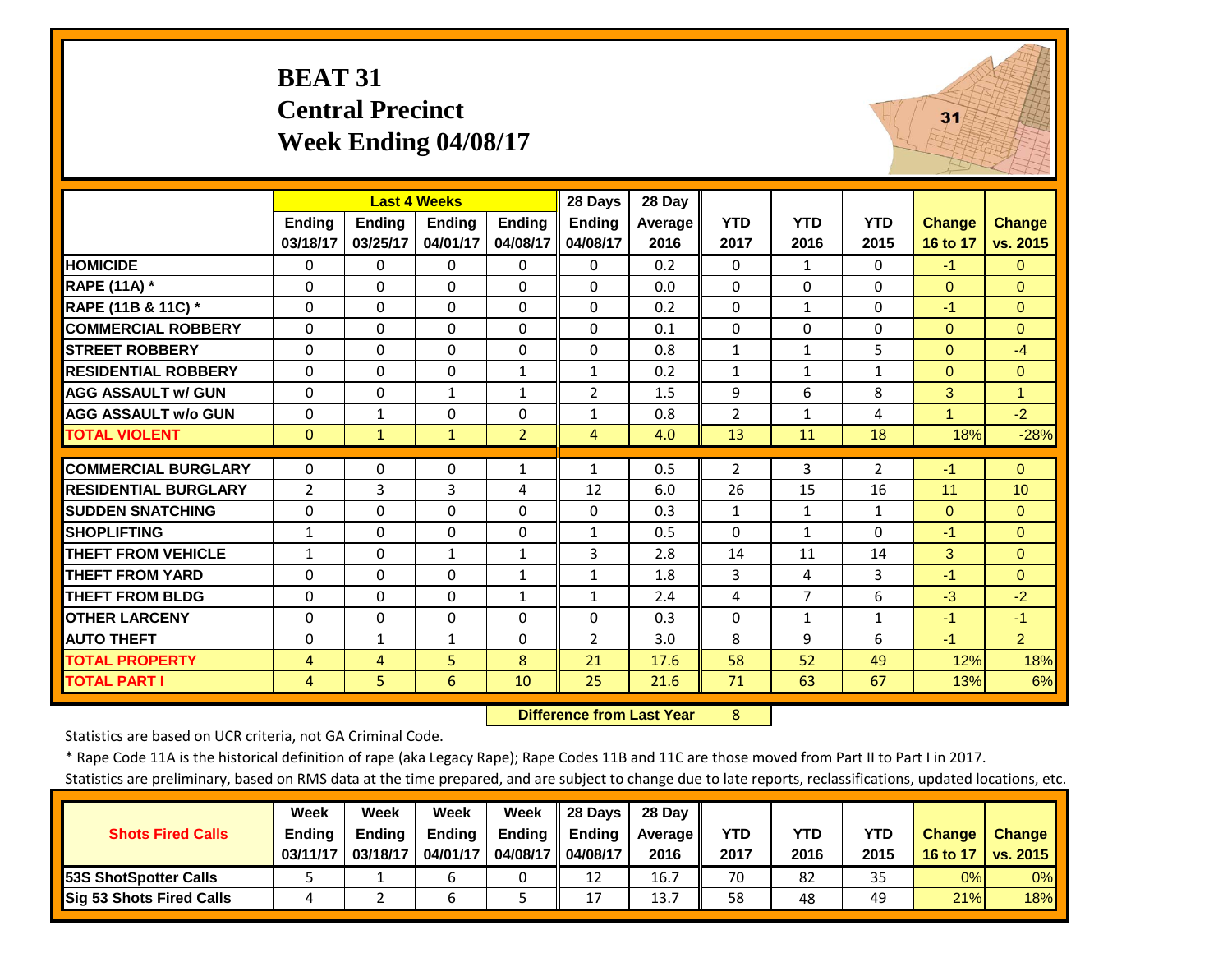# **BEAT 32 Central Precinct Week Ending 04/08/17**



|                             |               | <b>Last 4 Weeks</b> |               |                | 28 Days        | 28 Day  |                |                |                |                |                      |
|-----------------------------|---------------|---------------------|---------------|----------------|----------------|---------|----------------|----------------|----------------|----------------|----------------------|
|                             | <b>Ending</b> | <b>Ending</b>       | <b>Endina</b> | <b>Ending</b>  | <b>Ending</b>  | Average | <b>YTD</b>     | <b>YTD</b>     | <b>YTD</b>     | <b>Change</b>  | <b>Change</b>        |
|                             | 03/18/17      | 03/25/17            | 04/01/17      | 04/08/17       | 04/08/17       | 2016    | 2017           | 2016           | 2015           | 16 to 17       | vs. 2015             |
| <b>HOMICIDE</b>             | $\Omega$      | $\Omega$            | $\Omega$      | $\Omega$       | $\Omega$       | 0.3     | $\Omega$       | $\mathbf{1}$   | 1              | $-1$           | $-1$                 |
| <b>RAPE (11A) *</b>         | $\Omega$      | $\Omega$            | $\Omega$      | $\Omega$       | $\Omega$       | 0.1     | $\Omega$       | $\mathbf{1}$   | $\mathbf{1}$   | $-1$           | $-1$                 |
| RAPE (11B & 11C) *          | $\Omega$      | $\Omega$            | $\Omega$      | $\Omega$       | $\Omega$       | 0.0     | $\Omega$       | $\Omega$       | $\Omega$       | $\Omega$       | $\Omega$             |
| <b>COMMERCIAL ROBBERY</b>   | $\Omega$      | $\Omega$            | $\Omega$      | $\Omega$       | $\Omega$       | 0.4     | $\Omega$       | $\mathbf{1}$   | $\Omega$       | $-1$           | $\Omega$             |
| <b>STREET ROBBERY</b>       | 0             | $\Omega$            | $\Omega$      | $\mathbf 0$    | $\Omega$       | 1.1     | 0              | 4              | 0              | $-4$           | $\Omega$             |
| <b>RESIDENTIAL ROBBERY</b>  | $\Omega$      | $\Omega$            | $\Omega$      | $\Omega$       | $\Omega$       | 0.0     | $\Omega$       | $\Omega$       | $\Omega$       | $\Omega$       | $\Omega$             |
| <b>AGG ASSAULT w/ GUN</b>   | $\Omega$      | $\Omega$            | $\Omega$      | $\mathbf{1}$   | $\mathbf{1}$   | 1.0     | $\overline{2}$ | $\overline{2}$ | 3              | $\Omega$       | $-1$                 |
| <b>AGG ASSAULT w/o GUN</b>  | $\Omega$      | 1                   | 1             | $\mathbf{1}$   | 3              | 0.5     | 3              | $\overline{2}$ | $\overline{2}$ | 1              | 1                    |
| <b>TOTAL VIOLENT</b>        | $\mathbf{0}$  | $\mathbf{1}$        | 1             | $\overline{2}$ | 4              | 3.3     | 5              | 11             | $\overline{7}$ | $-55%$         | $-29%$               |
| <b>COMMERCIAL BURGLARY</b>  | 1             | $\Omega$            | $\Omega$      | $\Omega$       | $\mathbf{1}$   | 1.8     | 3              | 3              | $\mathbf{1}$   | $\Omega$       | $\overline{2}$       |
| <b>RESIDENTIAL BURGLARY</b> | 3             | 1                   | $\Omega$      | $\Omega$       | 4              | 4.5     | 8              | 13             | 15             | $-5$           | $-7$                 |
| <b>SUDDEN SNATCHING</b>     | $\Omega$      | 1                   | $\Omega$      | $\Omega$       | $\mathbf{1}$   | 0.2     | $\mathbf{1}$   | $\overline{2}$ | 1              | $-1$           | $\Omega$             |
| <b>SHOPLIFTING</b>          | $\Omega$      | $\Omega$            | $\Omega$      | $\Omega$       | $\Omega$       | 2.1     | 12             | 6              | 7              | 6              | 5                    |
| <b>THEFT FROM VEHICLE</b>   | $\Omega$      | $\overline{2}$      | $\mathbf{1}$  | $\mathbf{1}$   | 4              | 4.3     | 6              | 19             | 10             | $-13$          | $-4$                 |
| <b>THEFT FROM YARD</b>      | $\Omega$      | $\mathbf{1}$        | $\Omega$      | $\Omega$       | $\mathbf{1}$   | 1.8     | 3              | 5.             | $\overline{2}$ | $-2$           | $\blacktriangleleft$ |
| <b>THEFT FROM BLDG</b>      | $\mathbf{1}$  | $\Omega$            | $\mathbf{1}$  | $\Omega$       | $\overline{2}$ | 2.7     | 8              | 12             | 8              | $-4$           | $\Omega$             |
| <b>OTHER LARCENY</b>        | $\Omega$      | $\mathbf{1}$        | $\Omega$      | $\Omega$       | $\mathbf{1}$   | 0.1     | $\overline{2}$ | $\Omega$       | 3              | $\overline{2}$ | $-1$                 |
| <b>AUTO THEFT</b>           | 0             | $\Omega$            | $\mathbf{1}$  | $\mathbf 0$    | $\mathbf{1}$   | 2.8     | 6              | 10             | 11             | $-4$           | $-5$                 |
| <b>TOTAL PROPERTY</b>       | 5             | 6                   | 3             | $\mathbf{1}$   | 15             | 20.2    | 49             | 70             | 58             | $-30%$         | $-16%$               |
| <b>TOTAL PART I</b>         | 5             | $\overline{7}$      | 4             | 3              | 19             | 23.5    | 54             | 81             | 65             | $-33%$         | $-17%$               |
|                             |               |                     |               |                |                |         |                |                |                |                |                      |

 **Difference from Last Year**‐27

Statistics are based on UCR criteria, not GA Criminal Code.

\* Rape Code 11A is the historical definition of rape (aka Legacy Rape); Rape Codes 11B and 11C are those moved from Part II to Part I in 2017.

|                               | Week          | Week          | <b>Week</b>   | Week          | 28 Davs  | 28 Day     |            |      |      |               |                 |
|-------------------------------|---------------|---------------|---------------|---------------|----------|------------|------------|------|------|---------------|-----------------|
| <b>Shots Fired Calls</b>      | <b>Ending</b> | <b>Endina</b> | <b>Ending</b> | <b>Ending</b> | Endina   | Average II | <b>YTD</b> | YTD  | YTD  | <b>Change</b> | <b>Change</b>   |
|                               | 03/11/17      | 03/18/17      | 04/01/17      | 04/08/17      | 04/08/17 | 2016       | 2017       | 2016 | 2015 | 16 to 17      | <b>vs. 2015</b> |
| <b>153S ShotSpotter Calls</b> |               |               |               |               |          | 0.1        |            |      |      | 0%            | $0\%$           |
| Sig 53 Shots Fired Calls      |               |               |               |               |          | 9.3        | 23         | 19   | 27   | 21%           | $-15%$          |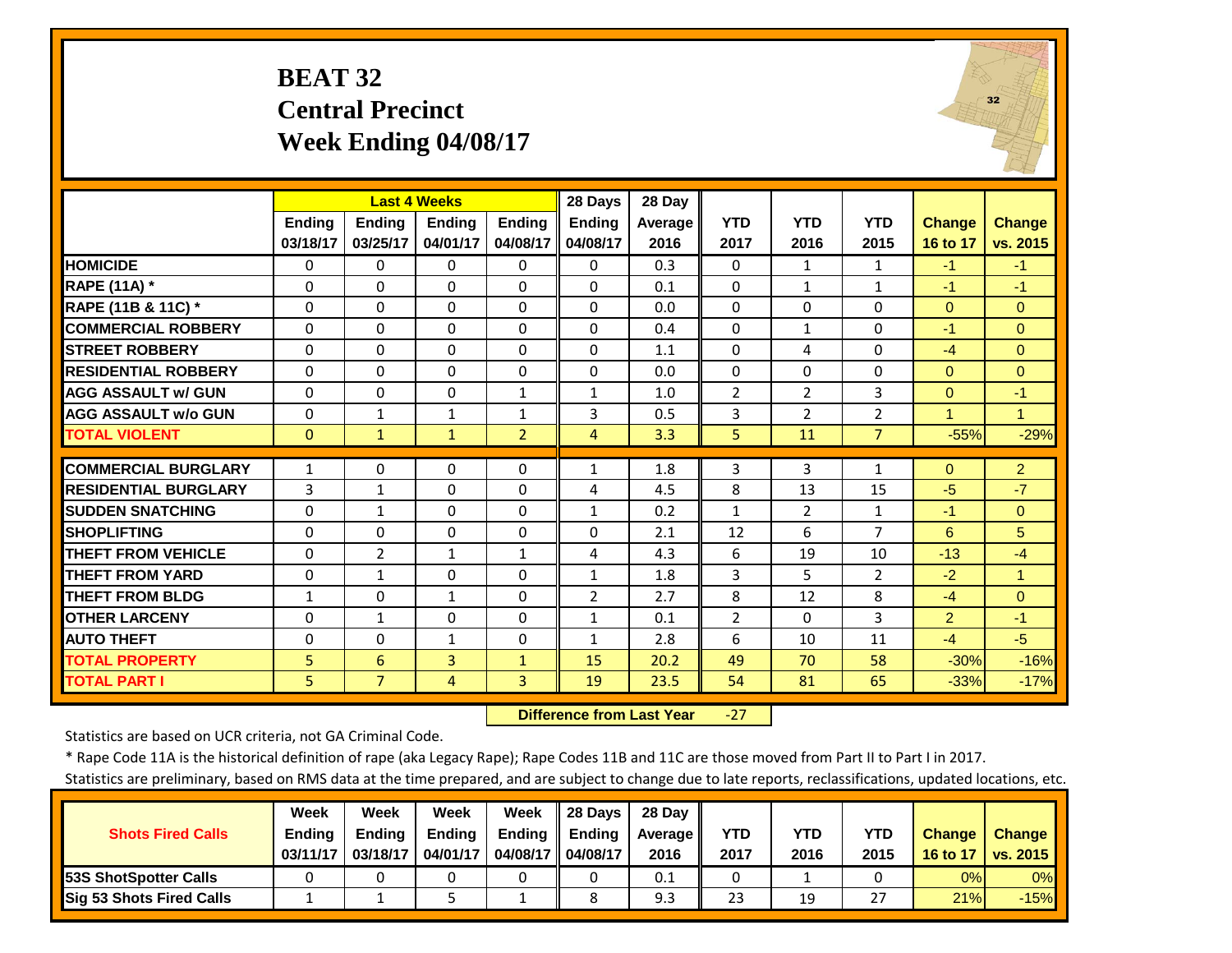#### **BEAT 33 Central Precinct Week Ending 04/08/17**



|                             |                | <b>Last 4 Weeks</b> |                |                | 28 Days        | 28 Day         |                |                |                |                      |                |
|-----------------------------|----------------|---------------------|----------------|----------------|----------------|----------------|----------------|----------------|----------------|----------------------|----------------|
|                             | Ending         | <b>Ending</b>       | <b>Ending</b>  | <b>Endina</b>  | <b>Ending</b>  | <b>Average</b> | <b>YTD</b>     | <b>YTD</b>     | <b>YTD</b>     | <b>Change</b>        | <b>Change</b>  |
|                             | 03/18/17       | 03/25/17            | 04/01/17       | 04/08/17       | 04/08/17       | 2016           | 2017           | 2016           | 2015           | 16 to 17             | vs. 2015       |
| <b>HOMICIDE</b>             | 0              | 0                   | 0              | $\Omega$       | $\Omega$       | 0.8            | $\Omega$       | 5.             | $\mathbf{1}$   | $-5$                 | $-1$           |
| <b>RAPE (11A) *</b>         | $\Omega$       | $\Omega$            | $\Omega$       | $\Omega$       | $\Omega$       | 0.4            | $\Omega$       | $\mathbf{1}$   | $\mathbf{1}$   | $-1$                 | $-1$           |
| RAPE (11B & 11C) *          | $\Omega$       | $\Omega$            | $\Omega$       | $\Omega$       | $\Omega$       | 0.2            | $\mathbf{1}$   | $\Omega$       | $\Omega$       | $\blacktriangleleft$ | $\overline{1}$ |
| <b>COMMERCIAL ROBBERY</b>   | $\Omega$       | 0                   | $\Omega$       | $\Omega$       | $\Omega$       | 0.2            | 2              | $\mathbf{1}$   | 0              | $\overline{1}$       | $\overline{2}$ |
| <b>STREET ROBBERY</b>       | $\Omega$       | $\overline{2}$      | 1              | $\mathbf{1}$   | 4              | 2.1            | 8              | 4              | 5              | $\overline{4}$       | 3              |
| <b>RESIDENTIAL ROBBERY</b>  | $\Omega$       | 0                   | $\Omega$       | $\Omega$       | $\Omega$       | 0.1            | $\Omega$       | $\Omega$       | 0              | $\Omega$             | $\Omega$       |
| <b>AGG ASSAULT W/ GUN</b>   | $\Omega$       | 0                   | $\Omega$       | $\mathbf{1}$   | $\mathbf{1}$   | 0.4            | $\mathbf{1}$   | $\mathbf{1}$   | 3              | $\Omega$             | $-2$           |
| <b>AGG ASSAULT w/o GUN</b>  | $\mathbf{1}$   | 0                   | $\Omega$       | $\Omega$       | $\mathbf{1}$   | 0.8            | 5              | 3              | $\mathbf{1}$   | 2                    | $\overline{4}$ |
| <b>TOTAL VIOLENT</b>        | $\mathbf{1}$   | $\overline{2}$      | 1              | $\overline{2}$ | 6              | 5.0            | 17             | 15             | 11             | 13%                  | 55%            |
| <b>COMMERCIAL BURGLARY</b>  | $\Omega$       | 0                   | 0              | 0              | 0              | 2.4            | 2              | 10             | 11             | $-8$                 | $-9$           |
| <b>RESIDENTIAL BURGLARY</b> | $\Omega$       | 0                   | $\mathbf 0$    | 1              | 1              | 3.9            | 5              | 10             | $\overline{7}$ | $-5$                 | $-2$           |
| <b>SUDDEN SNATCHING</b>     | $\Omega$       | 0                   | $\Omega$       | $\Omega$       | $\Omega$       | 0.5            | 1              | $\overline{2}$ | $\overline{2}$ | $-1$                 | $-1$           |
| <b>SHOPLIFTING</b>          | $\mathbf{1}$   | 0                   | $\mathbf{1}$   | $\Omega$       | $\overline{2}$ | 2.1            | 12             | 6              | 8              | 6                    | $\overline{4}$ |
| <b>THEFT FROM VEHICLE</b>   | 1              | 0                   | $\mathbf{1}$   | $\mathbf{1}$   | 3              | 8.1            | 39             | 33             | 23             | 6                    | 16             |
| <b>THEFT FROM YARD</b>      | $\Omega$       | $\Omega$            | $\mathbf{1}$   | $\overline{2}$ | 3              | 6.0            | 19             | 17             | 13             | 2                    | 6              |
| <b>THEFT FROM BLDG</b>      | $\Omega$       | $\Omega$            | $\Omega$       | $\Omega$       | $\Omega$       | 4.7            | 4              | 18             | 6              | $-14$                | $-2$           |
| <b>OTHER LARCENY</b>        | $\Omega$       | 0                   | $\Omega$       | $\Omega$       | $\Omega$       | 0.5            | $\overline{2}$ | 3              | 4              | $-1$                 | $-2$           |
| <b>AUTO THEFT</b>           | $\Omega$       | $\overline{2}$      | $\Omega$       | $\Omega$       | $\overline{2}$ | 3.4            | 8              | 14             | 14             | $-6$                 | $-6$           |
| <b>TOTAL PROPERTY</b>       | $\overline{2}$ | $\overline{2}$      | $\overline{3}$ | 4              | 11             | 31.7           | 92             | 113            | 88             | $-19%$               | 5%             |
| <b>TOTAL PART I</b>         | $\overline{3}$ | 4                   | 4              | 6              | 17             | 36.6           | 109            | 128            | 99             | $-15%$               | 10%            |

 **Difference from Last Year** $-19$ 

Statistics are based on UCR criteria, not GA Criminal Code.

\* Rape Code 11A is the historical definition of rape (aka Legacy Rape); Rape Codes 11B and 11C are those moved from Part II to Part I in 2017.

|                               | Week          | Week          | Week          | Week          | 28 Davs       | 28 Dav     |            |      |      |               |                 |
|-------------------------------|---------------|---------------|---------------|---------------|---------------|------------|------------|------|------|---------------|-----------------|
| <b>Shots Fired Calls</b>      | <b>Ending</b> | <b>Endina</b> | <b>Ending</b> | <b>Ending</b> | <b>Ending</b> | Average II | <b>YTD</b> | YTD  | YTD  | <b>Change</b> | <b>Change</b>   |
|                               | 03/11/17      | 03/18/17      | 04/01/17      | 04/08/17 II   | 04/08/17      | 2016       | 2017       | 2016 | 2015 | 16 to 17      | <b>vs. 2015</b> |
| <b>153S ShotSpotter Calls</b> |               |               |               |               |               | 5.4        | 21         | 31   | 13   | 0%            | $0\%$           |
| Sig 53 Shots Fired Calls      |               |               | 4             |               | 13            | 12.7       | 39         | 74   | 40   | $-47%$        | $-3%$           |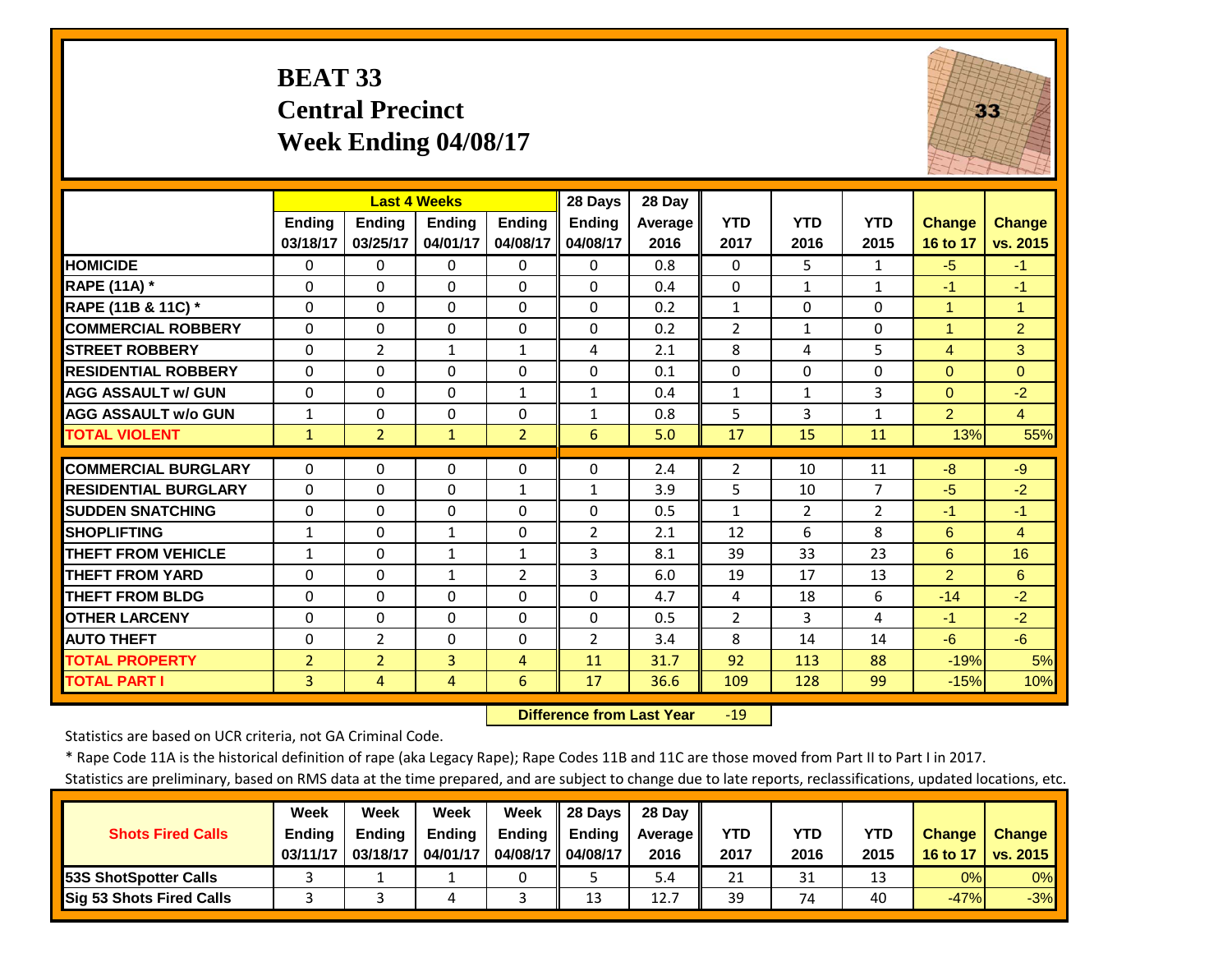#### **BEAT 34 Central Precinct Week Ending 04/08/17**



|                             |                |                | <b>Last 4 Weeks</b> |                      | 28 Days           | 28 Day  |                |                    |                |                |                |
|-----------------------------|----------------|----------------|---------------------|----------------------|-------------------|---------|----------------|--------------------|----------------|----------------|----------------|
|                             | <b>Endina</b>  | <b>Ending</b>  | <b>Endina</b>       | <b>Endina</b>        | <b>Ending</b>     | Average | <b>YTD</b>     | <b>YTD</b>         | <b>YTD</b>     | <b>Change</b>  | <b>Change</b>  |
|                             | 03/18/17       | 03/25/17       | 04/01/17            | 04/08/17             | 04/08/17          | 2016    | 2017           | 2016               | 2015           | 16 to 17       | vs. 2015       |
| <b>HOMICIDE</b>             | $\Omega$       | $\Omega$       | $\Omega$            | $\Omega$             | $\Omega$          | 0.0     | $\Omega$       | $\Omega$           | 0              | $\Omega$       | $\Omega$       |
| <b>RAPE (11A) *</b>         | $\Omega$       | $\Omega$       | $\Omega$            | $\Omega$             | $\Omega$          | 0.1     | $\Omega$       | $\Omega$           | $\Omega$       | $\Omega$       | $\Omega$       |
| RAPE (11B & 11C) *          | $\mathbf{1}$   | $\Omega$       | $\Omega$            | $\Omega$             | $\mathbf{1}$      | 0.2     | $1\,$          | $\Omega$           | $\overline{2}$ | $\mathbf{1}$   | $-1$           |
| <b>COMMERCIAL ROBBERY</b>   | $\Omega$       | $\Omega$       | $\Omega$            | $\mathbf{1}$         | $\mathbf{1}$      | 0.2     | 3              | $\Omega$           | $\mathbf{1}$   | 3              | $\overline{2}$ |
| <b>STREET ROBBERY</b>       | $\Omega$       | $\Omega$       | $\mathbf{1}$        | $\Omega$             | $\mathbf{1}$      | 0.8     | $\mathbf{1}$   | $\Omega$           | 4              | $\overline{1}$ | $-3$           |
| <b>RESIDENTIAL ROBBERY</b>  | $\Omega$       | $\Omega$       | 0                   | $\Omega$             | $\Omega$          | 0.2     | $\Omega$       | $\Omega$           | 0              | $\Omega$       | $\Omega$       |
| <b>AGG ASSAULT w/ GUN</b>   | $\Omega$       | $\Omega$       | 1                   | $\mathbf 0$          | 1                 | 0.5     | 3              | 1                  | 3              | $\overline{2}$ | $\mathbf{0}$   |
| <b>AGG ASSAULT w/o GUN</b>  | $\Omega$       | $\Omega$       | $\Omega$            | $\Omega$             | $\Omega$          | 0.5     | $\overline{2}$ | 4                  | 0              | $-2$           | $\overline{2}$ |
| <b>TOTAL VIOLENT</b>        | $\mathbf{1}$   | $\Omega$       | $\overline{2}$      | $\mathbf{1}$         | 4                 | 2.4     | 10             | 5                  | 10             | 100%           | 0%             |
| <b>COMMERCIAL BURGLARY</b>  | 0              | $\Omega$       | $\Omega$            | $\Omega$             | $\Omega$          | 1.4     | 0              | 4                  | 3              | $-4$           | $-3$           |
| <b>RESIDENTIAL BURGLARY</b> | $\Omega$       | $\Omega$       | $\Omega$            | $\Omega$             | $\Omega$          | 4.4     | 4              | $\overline{7}$     | 10             | $-3$           | $-6$           |
| <b>SUDDEN SNATCHING</b>     | 0              | 0              | $\Omega$            | $\Omega$             | $\Omega$          | 0.1     | $\overline{2}$ | $\Omega$           | 0              | $\overline{2}$ | $\overline{2}$ |
| <b>SHOPLIFTING</b>          | 0              | $\overline{2}$ | $\mathbf{1}$        | $\mathbf{1}$         | 4                 | 4.4     | 24             | 14                 | 4              | 10             | 20             |
| <b>THEFT FROM VEHICLE</b>   | $\Omega$       | 3              | 5                   | $\overline{2}$       | 10                | 7.0     | 22             | 23                 | 25             | $-1$           | $-3$           |
| <b>THEFT FROM YARD</b>      | $\overline{2}$ | 3              | $\overline{2}$      | $\mathbf{1}$         | 8                 | 2.6     | 15             | 4                  | 9              | 11             | 6              |
| <b>THEFT FROM BLDG</b>      | $\mathbf{1}$   | $\Omega$       | $\Omega$            | $\mathbf{1}$         | $\overline{2}$    | 5.3     | 12             | 21                 | 8              | $-9$           | $\overline{4}$ |
| <b>OTHER LARCENY</b>        |                | $\Omega$       | $\Omega$            |                      |                   | 0.3     | $\overline{2}$ |                    | $\mathbf{1}$   | $\mathbf{1}$   | $\overline{1}$ |
| <b>AUTO THEFT</b>           | $\mathbf{1}$   | $\overline{2}$ | $\mathbf{1}$        | $\Omega$<br>$\Omega$ | $\mathbf{1}$<br>4 | 3.4     |                | $\mathbf{1}$<br>15 | 11             | $-6$           | $-2$           |
|                             | $\mathbf{1}$   |                |                     |                      |                   |         | 9              |                    |                |                |                |
| <b>TOTAL PROPERTY</b>       | 5              | 10             | $\overline{9}$      | $\overline{5}$       | 29                | 28.8    | 90             | 89                 | 71             | 1%             | 27%            |
| <b>TOTAL PART I</b>         | 6              | 10             | 11                  | 6                    | 33                | 31.1    | 100            | 94                 | 81             | 6%             | 23%            |

 **Difference from Last Year**r 6

Statistics are based on UCR criteria, not GA Criminal Code.

\* Rape Code 11A is the historical definition of rape (aka Legacy Rape); Rape Codes 11B and 11C are those moved from Part II to Part I in 2017.

|                                 | Week          | Week          | Week          | Week          | 28 Davs       | 28 Day     |      |      |      |               |               |
|---------------------------------|---------------|---------------|---------------|---------------|---------------|------------|------|------|------|---------------|---------------|
| <b>Shots Fired Calls</b>        | <b>Ending</b> | <b>Ending</b> | <b>Ending</b> | <b>Ending</b> | <b>Ending</b> | Average II | YTD  | YTD  | YTD  | <b>Change</b> | <b>Change</b> |
|                                 | 03/11/17      | 03/18/17      | 04/01/17      | 04/08/17      | 04/08/17      | 2016       | 2017 | 2016 | 2015 | 16 to 17      | vs. 2015      |
| <b>153S ShotSpotter Calls</b>   |               |               |               |               |               | 0.2        |      |      |      | 0%            | $0\%$         |
| <b>Sig 53 Shots Fired Calls</b> |               |               |               | 4             | 10            | 7.4        | 24   | 27   | 30   | $-11%$        | $-20%$        |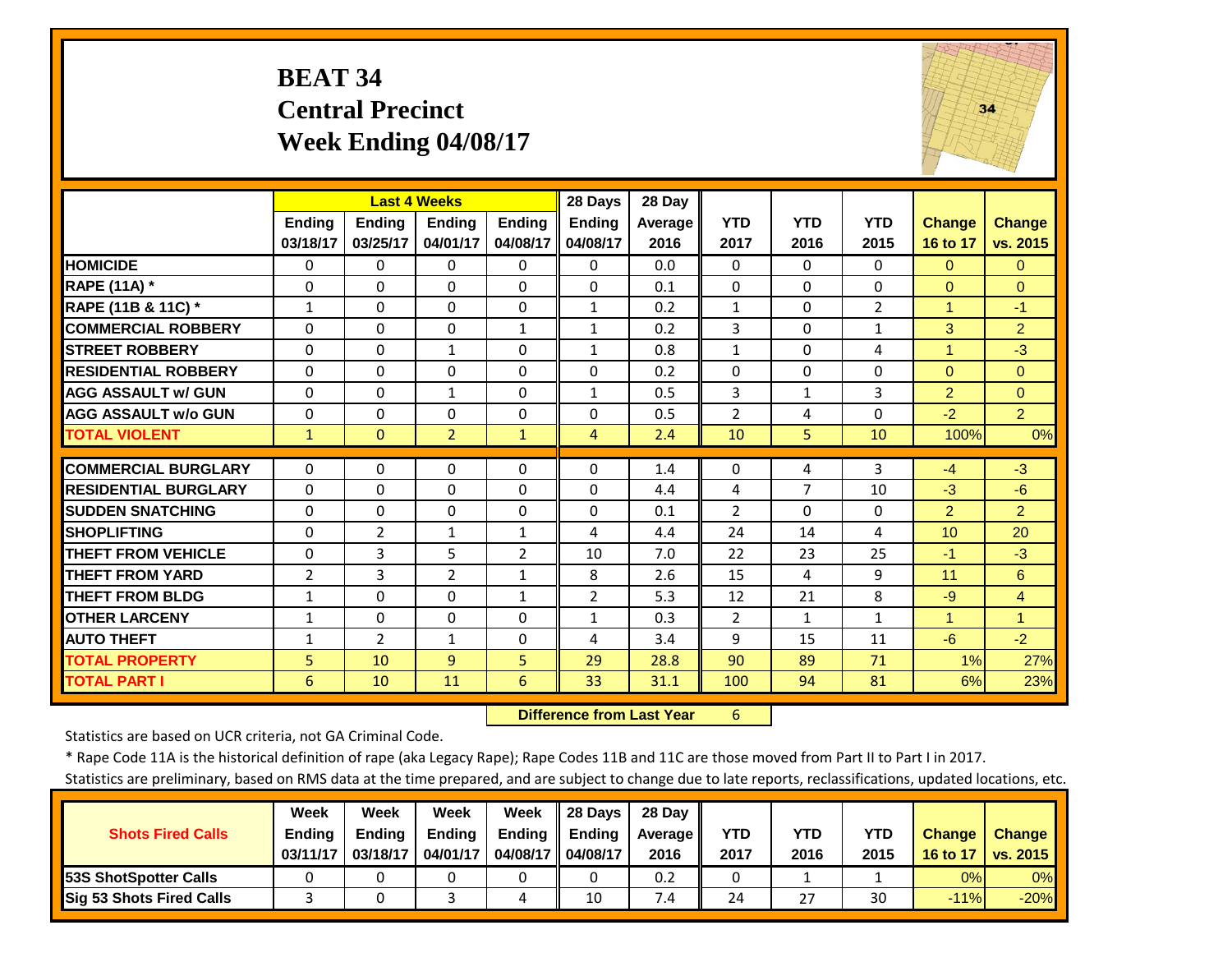# **BEAT 35 Central Precinct Week Ending 04/08/17**



|                             |                | <b>Last 4 Weeks</b> |                |               | 28 Days        | 28 Day  |                |                |                |                |                      |
|-----------------------------|----------------|---------------------|----------------|---------------|----------------|---------|----------------|----------------|----------------|----------------|----------------------|
|                             | Ending         | <b>Ending</b>       | <b>Ending</b>  | <b>Ending</b> | <b>Ending</b>  | Average | <b>YTD</b>     | <b>YTD</b>     | <b>YTD</b>     | <b>Change</b>  | <b>Change</b>        |
|                             | 03/18/17       | 03/25/17            | 04/01/17       | 04/08/17      | 04/08/17       | 2016    | 2017           | 2016           | 2015           | 16 to 17       | vs. 2015             |
| <b>HOMICIDE</b>             | $\Omega$       | 0                   | $\Omega$       | 0             | 0              | 0.5     | 1              | $\overline{2}$ | $\Omega$       | $-1$           | $\blacktriangleleft$ |
| RAPE (11A) *                | $\Omega$       | 0                   | $\Omega$       | $\Omega$      | $\Omega$       | 0.2     | $\mathbf{1}$   | $\mathbf{1}$   | 0              | $\Omega$       | $\overline{1}$       |
| RAPE (11B & 11C) *          | $\Omega$       | $\Omega$            | $\Omega$       | $\Omega$      | $\Omega$       | 0.2     | $\overline{2}$ | $\mathbf{1}$   | $\mathbf{1}$   | $\mathbf{1}$   | $\overline{1}$       |
| <b>COMMERCIAL ROBBERY</b>   | $\Omega$       | $\Omega$            | $\mathbf 0$    | $\Omega$      | 0              | 0.1     | $\Omega$       | $\Omega$       | $\Omega$       | $\mathbf{0}$   | $\mathbf{0}$         |
| <b>STREET ROBBERY</b>       | $\Omega$       | $\Omega$            | $\Omega$       | $\Omega$      | $\Omega$       | 1.5     | $\Omega$       | 4              | 5              | $-4$           | $-5$                 |
| <b>RESIDENTIAL ROBBERY</b>  | $\Omega$       | 0                   | $\mathbf 0$    | $\Omega$      | $\Omega$       | 0.4     | $\mathbf{1}$   | $\mathbf{1}$   | 0              | $\mathbf{0}$   | $\blacktriangleleft$ |
| <b>AGG ASSAULT w/ GUN</b>   | $\Omega$       | 0                   | $\mathbf 0$    | $\Omega$      | $\Omega$       | 1.2     | 4              | 3              | 6              | $\mathbf{1}$   | $-2$                 |
| <b>AGG ASSAULT w/o GUN</b>  | $\Omega$       | 0                   | $\mathbf{1}$   | $\Omega$      | $\mathbf{1}$   | 1.1     | $\overline{2}$ | $\overline{2}$ | $\overline{2}$ | $\Omega$       | $\overline{0}$       |
| <b>TOTAL VIOLENT</b>        | $\mathbf{0}$   | $\overline{0}$      | $\mathbf{1}$   | $\Omega$      | $\mathbf{1}$   | 5.2     | 11             | 14             | 14             | $-21%$         | $-21%$               |
| <b>COMMERCIAL BURGLARY</b>  | $\Omega$       | 0                   | 0              | $\Omega$      | $\Omega$       | 1.0     | $\Omega$       | $\mathbf{1}$   | 4              | $-1$           | $-4$                 |
| <b>RESIDENTIAL BURGLARY</b> | $\mathbf{1}$   | 0                   | $\mathbf 0$    | 3             | 4              | 8.0     | 14             | 21             | 31             | $-7$           | $-17$                |
| <b>SUDDEN SNATCHING</b>     | $\Omega$       | 0                   | $\Omega$       | $\Omega$      | $\Omega$       | 0.2     | 1              | $\Omega$       | $\Omega$       | $\mathbf 1$    | $\blacktriangleleft$ |
| <b>SHOPLIFTING</b>          | $\mathbf{1}$   | 0                   | $\Omega$       | $\Omega$      | $\mathbf{1}$   | 0.3     | 3              | $\mathbf{1}$   | 1              | $\overline{2}$ | 2                    |
| <b>THEFT FROM VEHICLE</b>   | $\Omega$       | $\overline{2}$      | $\mathbf{1}$   | $\mathbf{1}$  | 4              | 5.0     | 17             | 18             | 19             | $-1$           | $-2$                 |
| <b>THEFT FROM YARD</b>      | $\Omega$       | 0                   | $\Omega$       | $\Omega$      | $\Omega$       | 2.1     | $\overline{7}$ | 3              | 4              | $\overline{4}$ | 3                    |
| <b>THEFT FROM BLDG</b>      | $\Omega$       | 0                   | $\mathbf{1}$   | $\mathbf{1}$  | $\overline{2}$ | 4.9     | 4              | 9              | 8              | $-5$           | $-4$                 |
| <b>OTHER LARCENY</b>        | $\Omega$       | 0                   | $\mathbf 0$    | $\Omega$      | $\Omega$       | 0.3     | $\overline{2}$ | $\Omega$       | $\mathbf{1}$   | $\overline{2}$ | $\overline{1}$       |
| <b>AUTO THEFT</b>           | 3              | $\mathbf{1}$        | $\overline{2}$ | $\Omega$      | 6              | 3.9     | 12             | 10             | 15             | $\overline{2}$ | $-3$                 |
| <b>TOTAL PROPERTY</b>       | $\overline{5}$ | 3                   | 4              | 5.            | 17             | 25.6    | 60             | 63             | 83             | $-5%$          | $-28%$               |
| <b>TOTAL PART I</b>         | 5.             | $\overline{3}$      | 5              | 5             | 18             | 30.8    | 71             | 77             | 97             | $-8%$          | $-27%$               |

 **Difference from Last Year**‐6

Statistics are based on UCR criteria, not GA Criminal Code.

\* Rape Code 11A is the historical definition of rape (aka Legacy Rape); Rape Codes 11B and 11C are those moved from Part II to Part I in 2017.

|                               | Week          | Week          | <b>Week</b>   | Week          | 28 Davs       | 28 Dav     |            |      |      |               |                 |
|-------------------------------|---------------|---------------|---------------|---------------|---------------|------------|------------|------|------|---------------|-----------------|
| <b>Shots Fired Calls</b>      | <b>Endina</b> | <b>Endina</b> | <b>Ending</b> | <b>Ending</b> | <b>Endina</b> | Average II | <b>YTD</b> | YTD  | YTD  | <b>Change</b> | <b>Change</b>   |
|                               | 03/11/17      | 03/18/17      | 04/01/17      | 04/08/17      | 04/08/17      | 2016       | 2017       | 2016 | 2015 | 16 to 17      | <b>vs. 2015</b> |
| <b>153S ShotSpotter Calls</b> |               |               |               |               | 11<br>ᆠᆂ      | 15.7       | 89         | 105  | 25   | 0%            | $0\%$           |
| Sig 53 Shots Fired Calls      |               |               |               |               | 19            | 18.2       | 68         | 82   | 45   | $-17%$        | 51%             |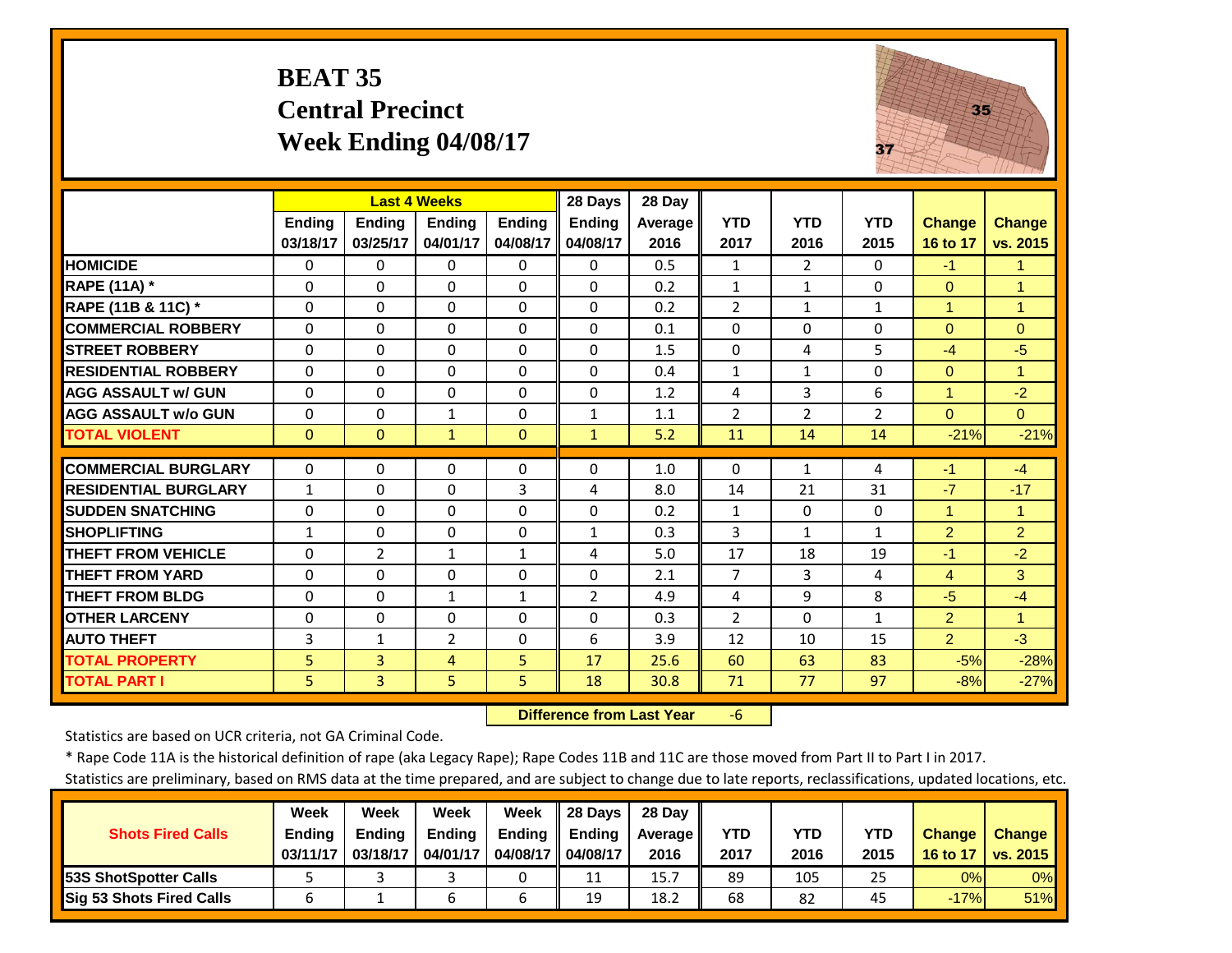# **BEAT 37 Central Precinct Week Ending 04/08/17**



|                             |                | <b>Last 4 Weeks</b> |                                  |              | 28 Days                      | 28 Day     |                |              |              |                      |                        |
|-----------------------------|----------------|---------------------|----------------------------------|--------------|------------------------------|------------|----------------|--------------|--------------|----------------------|------------------------|
|                             | <b>Ending</b>  | Ending              | <b>Ending</b>                    | Ending       | Ending                       | Average    | <b>YTD</b>     | <b>YTD</b>   | <b>YTD</b>   | <b>Change</b>        | <b>Change</b>          |
|                             | 03/18/17       | 03/25/17            | 04/01/17                         | 04/08/17     | 04/08/17                     | 2016       | 2017           | 2016         | 2015         | 16 to 17             | vs. 2015               |
| <b>HOMICIDE</b>             | $\mathbf{0}$   | 0                   | $\Omega$                         | $\Omega$     | $\Omega$                     | 0.1        | $\Omega$       | $\Omega$     | $\Omega$     | $\Omega$             | $\Omega$               |
| <b>RAPE (11A) *</b>         | $\Omega$       | $\Omega$            | $\Omega$                         | $\Omega$     | $\Omega$                     | 0.1        | $\Omega$       | $\mathbf{1}$ | $\Omega$     | $-1$                 | $\Omega$               |
| RAPE (11B & 11C) *          | $\Omega$       | $\Omega$            | $\Omega$                         | $\Omega$     | $\Omega$                     | 0.2        | $\Omega$       | $\Omega$     | $\Omega$     | $\Omega$             | $\Omega$               |
| <b>COMMERCIAL ROBBERY</b>   | $\Omega$       | $\Omega$            | $\Omega$                         | $\Omega$     | $\Omega$                     | 0.1        | $\mathbf{1}$   | $\Omega$     | $\mathbf{1}$ | $\blacktriangleleft$ | $\Omega$               |
| <b>STREET ROBBERY</b>       | $\mathbf{1}$   | $\Omega$            | $\Omega$                         | $\Omega$     | $\mathbf{1}$                 | 1.5        | $\overline{2}$ | 5            | 3            | $-3$                 | $-1$                   |
| <b>RESIDENTIAL ROBBERY</b>  | $\Omega$       | 0                   | $\Omega$                         | $\Omega$     | $\Omega$                     | 0.0        | $\Omega$       | $\Omega$     | $\Omega$     | $\Omega$             | $\Omega$               |
| <b>AGG ASSAULT w/ GUN</b>   | $\Omega$       | 0                   | 1                                | $\Omega$     | $\mathbf{1}$                 | 0.5        | $\overline{2}$ | 3            | $\mathbf{1}$ | $-1$                 | 1                      |
| <b>AGG ASSAULT w/o GUN</b>  | $\Omega$       | 0                   | $\Omega$                         | $\Omega$     | $\Omega$                     | 0.2        | $\Omega$       | $\Omega$     | 1            | $\Omega$             | $-1$                   |
| <b>TOTAL VIOLENT</b>        | $\mathbf{1}$   | $\Omega$            | $\mathbf{1}$                     | $\Omega$     | $\overline{2}$               | 2.6        | 5              | 9            | 6            | $-44%$               | $-17%$                 |
| <b>COMMERCIAL BURGLARY</b>  | $\Omega$       | 0                   | $\Omega$                         | $\Omega$     | $\Omega$                     | 1.3        | $\mathbf{1}$   | 3            | 1            | $-2$                 | $\Omega$               |
| <b>RESIDENTIAL BURGLARY</b> | $\Omega$       | 0                   | $\Omega$                         | $\Omega$     | $\Omega$                     | 3.1        | $\mathbf{1}$   | 7            | 7            | $-6$                 | $-6$                   |
| <b>SUDDEN SNATCHING</b>     | $\Omega$       | $\mathbf{1}$        | $\Omega$                         | $\Omega$     | $\mathbf{1}$                 | 0.2        | $\mathbf{1}$   | $\Omega$     | $\mathbf{1}$ | 1                    | $\Omega$               |
| <b>SHOPLIFTING</b>          | $\Omega$       |                     |                                  | $\Omega$     | 3                            |            | 11             |              | 4            | 6                    | $\overline{7}$         |
| <b>THEFT FROM VEHICLE</b>   | $\mathbf{1}$   | 1<br>4              | $\overline{2}$<br>$\overline{2}$ | 4            | 11                           | 3.3<br>7.3 | 26             | 5<br>23      | 44           | 3                    | $-18$                  |
| <b>THEFT FROM YARD</b>      | $\Omega$       | 0                   |                                  | $\Omega$     |                              | 3.1        | 3              | 5.           | 10           | $-2$                 | $-7$                   |
| <b>THEFT FROM BLDG</b>      | 1              | 0                   | $\mathbf{1}$<br>$\Omega$         | $\Omega$     | $\mathbf{1}$<br>$\mathbf{1}$ | 2.4        | 5              | 3            | 13           | $\overline{2}$       | $-8$                   |
| <b>OTHER LARCENY</b>        |                | $\Omega$            | $\Omega$                         |              |                              | 0.2        | $\overline{2}$ | $\Omega$     | 4            |                      |                        |
|                             | $\mathbf{1}$   |                     | $\Omega$                         | $\Omega$     | $\mathbf{1}$                 | 1.4        | 10             | 6            | 8            | $\overline{2}$       | $-2$<br>$\overline{2}$ |
| <b>AUTO THEFT</b>           | $\overline{2}$ | $\mathbf{1}$        |                                  | $\mathbf{1}$ | 4                            |            |                |              |              | $\overline{4}$       |                        |
| <b>TOTAL PROPERTY</b>       | 5              | $\overline{7}$      | 5                                | 5            | 22                           | 22.2       | 60             | 52           | 92           | 15%                  | $-35%$                 |
| <b>TOTAL PART I</b>         | 6              | $\overline{7}$      | 6                                | 5            | 24                           | 24.8       | 65             | 61           | 98           | 7%                   | $-34%$                 |

 **Difference from Last Year**

4

Statistics are based on UCR criteria, not GA Criminal Code.

\* Rape Code 11A is the historical definition of rape (aka Legacy Rape); Rape Codes 11B and 11C are those moved from Part II to Part I in 2017.

|                               | Week          | Week          | Week     | Week          | 28 Days       | 28 Dav     |      |      |            |               |               |
|-------------------------------|---------------|---------------|----------|---------------|---------------|------------|------|------|------------|---------------|---------------|
| <b>Shots Fired Calls</b>      | <b>Ending</b> | <b>Endina</b> | Ending   | <b>Ending</b> | <b>Ending</b> | Average II | YTD  | YTD  | <b>YTD</b> | <b>Change</b> | <b>Change</b> |
|                               | 03/11/17      | 03/18/17      | 04/01/17 | 04/08/17      | 04/08/17      | 2016       | 2017 | 2016 | 2015       | 16 to 17      | vs. 2015      |
| <b>153S ShotSpotter Calls</b> |               |               |          |               |               | 3.5        | 19   | 19   |            | 0%            | 0%            |
| Sig 53 Shots Fired Calls      |               |               | ь        | o             | 19            | 12.7       | 42   | 46   | 38         | $-9%$         | 11%           |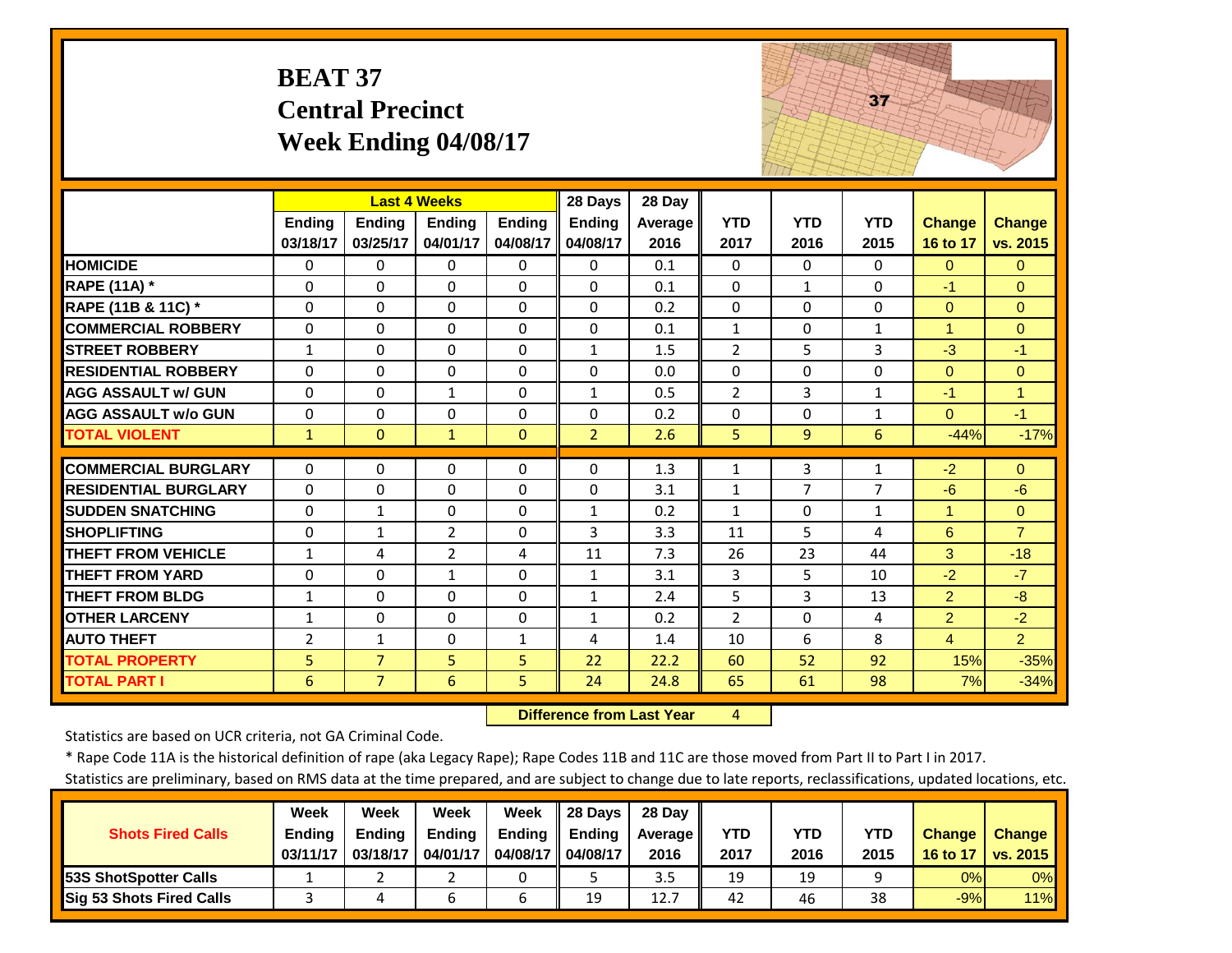

#### **COMPSTATSOUTHSIDE PRECINCT** CAPT. ASHLEY BROWN **Week Ending 04/08/17**

**PRECINCT COMMANDER:**



|                             | Week          | Week           | Weekly   | 28-Day        | 28-Day        | Avg            |                |                |            |                |                |
|-----------------------------|---------------|----------------|----------|---------------|---------------|----------------|----------------|----------------|------------|----------------|----------------|
|                             | <b>Ending</b> | <b>Ending</b>  | Avg      | <b>Ending</b> | <b>Ending</b> | $28-Dav$       | <b>YTD</b>     | <b>YTD</b>     | <b>YTD</b> | Change         | <b>Change</b>  |
|                             | 04/08/17      | 04/01/17       | 2016     | 04/08/17      | 3/11/17       | 2016           | 2017           | 2016           | 2015       | 16 to 17       | vs. 2015       |
| <b>HOMICIDE</b>             | 0             | 0              | 0        |               |               | 0              | 3              |                |            | $\overline{2}$ | $\mathbf{2}$   |
| <b>RAPE (11A)</b> *         | 1             | $\Omega$       | $\Omega$ | 1             | 1             |                | $\mathbf{2}$   | 4              | 2          | $-2$           | $\Omega$       |
| RAPE (11B & 11C) *          | 0             |                | $\Omega$ | $\mathbf{2}$  | 2             |                | $\mathbf{2}$   | 3              |            | $-1$           |                |
| <b>COMMERCIAL ROBBERY</b>   | 0             | $\overline{A}$ | 1        |               | 1             | $\overline{2}$ | 10             | 6              | 5          | 4              | 5              |
| <b>STREET ROBBERY</b>       | 1             | $\Omega$       | 1        | 1             | 1             | 3              | $\overline{7}$ | 11             | 12         | $-4$           | $-5$           |
| <b>RESIDENTIAL ROBBERY</b>  | $\bf{0}$      | $\Omega$       | $\Omega$ |               | 1             | 0              |                |                | 5          | $\Omega$       | $-4$           |
| <b>AGG ASSAULT w/ GUN</b>   | 1             | $\Omega$       | $\Omega$ | 3             | 3             | $\overline{2}$ | 9              | $\overline{2}$ | 4          | $\overline{7}$ | 5              |
| <b>AGG ASSAULT w/o GUN</b>  | $\bf{0}$      |                | 1        | 4             | 2             | 3              | 4              | 16             | 6          | $-12$          | $-2$           |
| <b>TOTAL VIOLENT</b>        | 3             | 3              | 3        | 14            | 12            | 12             | 38             | 44             | 36         | $-14%$         | 6%             |
| <b>COMMERCIAL BURGLARY</b>  |               |                |          |               |               |                | 10             | 10             | 14         | $\Omega$       | $-4$           |
|                             |               | 0              |          |               |               | 5              |                |                |            |                |                |
| <b>RESIDENTIAL BURGLARY</b> | 3             | 8              | 4        | 18            | 18            | 17             | 59             | 48             | 76         | 11             | $-17$          |
| <b>SUDDEN SNATCHING</b>     | 0             | $\Omega$       | $\Omega$ | 0             | $\Omega$      |                |                |                | 4          | $\Omega$       | $-3$           |
| <b>SHOPLIFTING</b>          | 9             | 12             | 12       | 46            | 46            | 49             | 184            | 206            | 195        | $-22$          | $-11$          |
| <b>THEFT FROM VEHICLE</b>   | 11            | 10             | 6        | 31            | 32            | 24             | 115            | 81             | 81         | 34             | 34             |
| <b>THEFT FROM YARD</b>      | 3             | 0              | 3        | 4             | 4             | 11             | 28             | 30             | 28         | $-2$           | $\overline{0}$ |
| <b>THEFT FROM BLDG</b>      |               | 3              | 4        | 16            | 17            | 15             | 58             | 44             | 51         | 14             | $\overline{7}$ |
| <b>OTHER LARCENY</b>        | 3             | 0              |          | 4             | 4             | 2              | 11             | 6              | 6          | 5              | 5              |
| <b>AUTO THEFT</b>           | $\mathbf{2}$  | 4              | 2        | 11            | 11            | 9              | 35             | 36             | 53         | $-1$           | $-18$          |
| <b>TOTAL PROPERTY</b>       | 33            | 37             | 33       | 131           | 133           | 133            | 501            | 462            | 508        | 8%             | $-1%$          |
|                             |               |                |          |               |               |                |                |                |            |                | $-1%$<br>7%    |

Statistics are based on UCR criteria, not GA Criminal Code. **Difference from Last Year** 33

Statistics are preliminary, based on RMS data at the time prepared, and are subject to change due to late reports, reclassifications, updated locations, etc.

Cell Shading: white is within 0.6 standard deviation of the mean; red is above; green is below.

| <b>Citizen Initiated Calls</b> | Week<br><b>Ending</b><br>04/08/17 | <b>Week</b><br><b>Ending</b><br>04/01/17 | Weekly<br>Avg<br>2016 | $28$ -Dav<br><b>Ending</b><br>04/08/17 | $28-Dav$<br><b>Ending</b><br>3/11/17 | Avg<br>$28-Day$<br>2016 | YTD<br>2017 | YTD<br>2016 | <b>YTD</b><br>2015 | <b>Change</b><br>16 to 17 | <b>Change</b><br>vs. 2015 |
|--------------------------------|-----------------------------------|------------------------------------------|-----------------------|----------------------------------------|--------------------------------------|-------------------------|-------------|-------------|--------------------|---------------------------|---------------------------|
| <b>Midnight Shift</b>          | 82                                | 73                                       | 100                   | 338                                    | 375                                  | 399                     | 1292        | 1284        | 1312               |                           | $-20$                     |
| Day Shift                      | 243                               | 280                                      | 273                   | 1013                                   | 1008                                 | 1090                    | 3530        | 3645        | 3654               | $-115$                    | $-124$                    |
| <b>Afternoon Shift</b>         | 246                               | 277                                      | 269                   | 1015                                   | 937                                  | 1077                    | 3435        | 3528        | 3537               | $-93$                     | $-102$                    |
| <b>TOTAL CITIZEN CFS</b>       | 571                               | 630                                      | 641                   | 2366                                   | 2320                                 | 2566                    | 8257        | 8457        | 8503               | $-2.4%$                   | $-2.9%$                   |
| <b>53S ShotSpotter Calls</b>   | 12                                |                                          | υ                     | 12                                     |                                      |                         |             |             |                    |                           |                           |
| Sig 53 Shots Fired Calls       |                                   | 10                                       | 9                     | 37                                     | 37                                   | 37                      | 123         | 119         | 117                |                           | 6                         |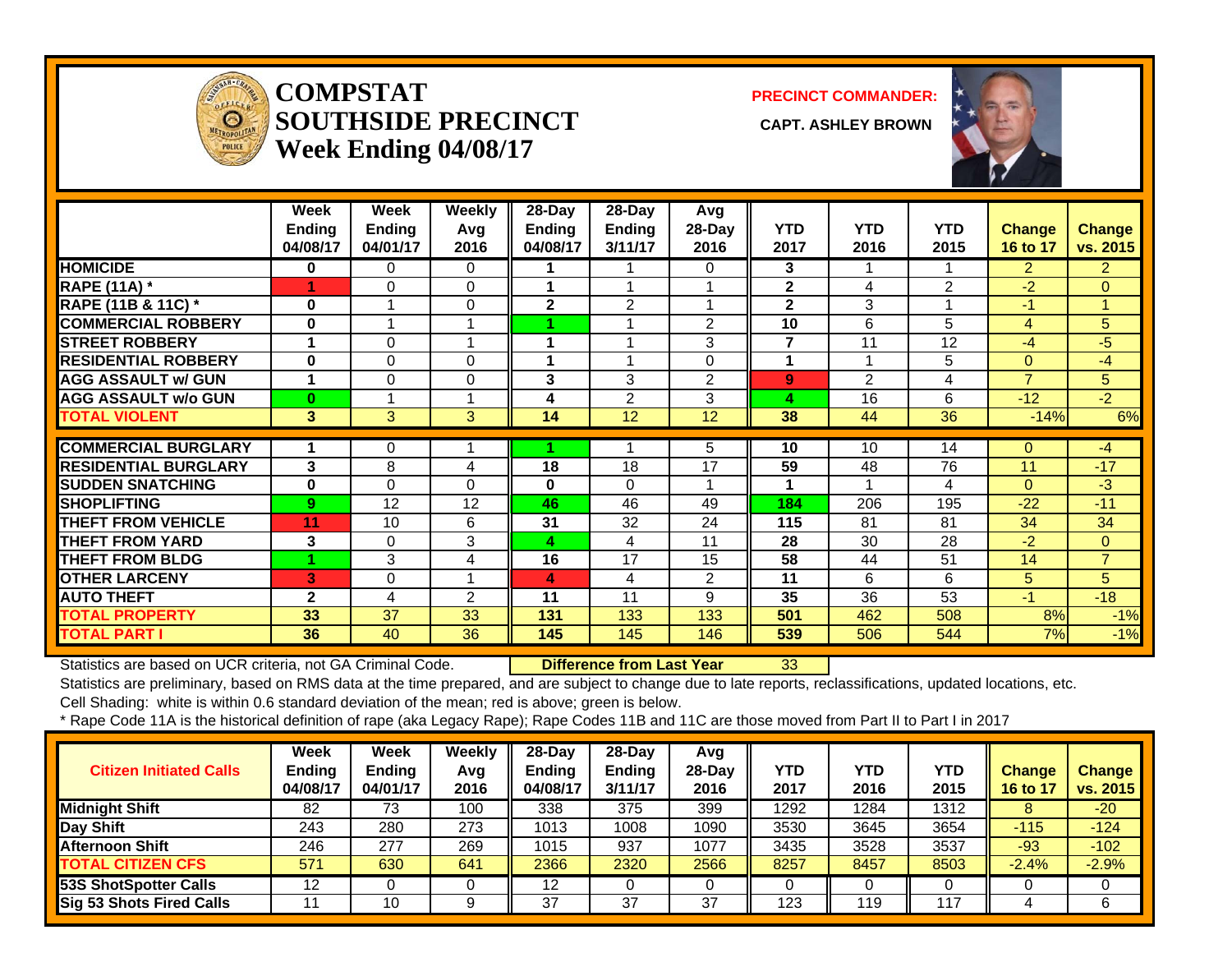# **BEAT 41 Southside Precinct Week Ending 04/08/17**



|                             |                |                | <b>Last 4 Weeks</b> |                | 28 Days        | 28 Day  |                |                |                |                |                      |
|-----------------------------|----------------|----------------|---------------------|----------------|----------------|---------|----------------|----------------|----------------|----------------|----------------------|
|                             | <b>Ending</b>  | <b>Endina</b>  | <b>Endina</b>       | <b>Endina</b>  | <b>Ending</b>  | Average | <b>YTD</b>     | <b>YTD</b>     | <b>YTD</b>     | <b>Change</b>  | <b>Change</b>        |
|                             | 03/18/17       | 03/25/17       | 04/01/17            | 04/08/17       | 04/08/17       | 2016    | 2017           | 2016           | 2015           | 16 to 17       | vs. 2015             |
| <b>HOMICIDE</b>             | $\Omega$       | $\Omega$       | $\Omega$            | $\Omega$       | $\Omega$       | 0.0     | $\Omega$       | $\Omega$       | 0              | $\Omega$       | $\Omega$             |
| RAPE (11A) *                | $\Omega$       | 0              | $\Omega$            | $\mathbf{1}$   | $\mathbf{1}$   | 0.2     | $\mathbf{1}$   | $\overline{2}$ | 0              | $-1$           | $\overline{1}$       |
| RAPE (11B & 11C) *          | $\mathbf 0$    | $\Omega$       | 0                   | $\Omega$       | $\Omega$       | 0.0     | $\Omega$       | $\Omega$       | $\Omega$       | $\mathbf{0}$   | $\mathbf{0}$         |
| <b>COMMERCIAL ROBBERY</b>   | $\Omega$       | $\Omega$       | $\mathbf{1}$        | $\Omega$       | $\mathbf{1}$   | 0.4     | 5              | 3              | $\mathbf{1}$   | $\overline{2}$ | $\overline{4}$       |
| <b>STREET ROBBERY</b>       | $\Omega$       | $\Omega$       | $\Omega$            | $\Omega$       | $\Omega$       | 0.3     | $\Omega$       | $\overline{2}$ | $\Omega$       | $-2$           | $\Omega$             |
| <b>RESIDENTIAL ROBBERY</b>  | $\Omega$       | $\Omega$       | $\Omega$            | $\Omega$       | $\Omega$       | 0.1     | $\Omega$       | $\Omega$       | $\mathbf{1}$   | $\Omega$       | $-1$                 |
| <b>AGG ASSAULT w/ GUN</b>   | $\Omega$       | 0              | $\Omega$            | $\Omega$       | $\Omega$       | 0.3     | $\Omega$       | $\Omega$       | 0              | $\mathbf{0}$   | $\Omega$             |
| <b>AGG ASSAULT w/o GUN</b>  | $\Omega$       | 0              | $\Omega$            | $\Omega$       | $\Omega$       | 0.5     | $\Omega$       | 3              | 0              | $-3$           | $\overline{0}$       |
| <b>TOTAL VIOLENT</b>        | $\mathbf{0}$   | $\Omega$       | 1                   | $\mathbf{1}$   | $\overline{2}$ | 1.8     | 6              | 10             | $\overline{2}$ | $-40%$         | 200%                 |
| <b>COMMERCIAL BURGLARY</b>  | $\Omega$       | 0              | $\mathbf 0$         | 0              | $\Omega$       | 1.8     |                | 7              |                | $-3$           | 3                    |
|                             |                |                |                     |                |                |         | 4              |                | 1              |                |                      |
| <b>RESIDENTIAL BURGLARY</b> | $\mathbf{1}$   | $\Omega$       | $\overline{2}$      | $\Omega$       | 3              | 1.1     | 5              | 5              | 4              | $\Omega$       | $\blacktriangleleft$ |
| <b>SUDDEN SNATCHING</b>     | 0              | 0              | $\Omega$            | $\Omega$       | $\Omega$       | 0.0     | $\Omega$       | $\Omega$       | 0              | $\Omega$       | $\Omega$             |
| <b>SHOPLIFTING</b>          | $\Omega$       | $\overline{2}$ | $\mathbf{1}$        | $\Omega$       | 3              | 2.4     | 11             | 4              | 3              | $\overline{7}$ | 8                    |
| <b>THEFT FROM VEHICLE</b>   | $\mathbf{1}$   | 0              | $\mathbf{1}$        | 0              | 2              | 4.6     | 17             | 21             | 18             | $-4$           | $-1$                 |
| <b>THEFT FROM YARD</b>      | $\Omega$       | $\Omega$       | $\Omega$            | 0              | $\Omega$       | 1.7     | 4              | 5.             | 8              | $-1$           | $-4$                 |
| <b>THEFT FROM BLDG</b>      | 0              | $\overline{2}$ | $\mathbf{1}$        | $\Omega$       | 3              | 2.3     | 10             | 5              | 16             | 5              | $-6$                 |
| <b>OTHER LARCENY</b>        | $\Omega$       | $\Omega$       | 0                   | $\mathbf{1}$   | $\mathbf{1}$   | 0.2     | $\overline{2}$ | $\Omega$       | $\mathbf{1}$   | $\overline{2}$ | $\blacktriangleleft$ |
| <b>AUTO THEFT</b>           | $\mathbf{1}$   | $\mathbf{1}$   | $\mathbf{1}$        | $\Omega$       | 3              | 1.5     | 4              | 4              | 10             | $\Omega$       | $-6$                 |
| <b>TOTAL PROPERTY</b>       | 3              | 5              | 6                   | $\mathbf{1}$   | 15             | 15.5    | 57             | 51             | 61             | 12%            | $-7%$                |
| <b>TOTAL PART I</b>         | $\overline{3}$ | 5              | $\overline{7}$      | $\overline{2}$ | 17             | 17.2    | 63             | 61             | 63             | 3%             | 0%                   |

 **Difference from Last Year**2

Statistics are based on UCR criteria, not GA Criminal Code.

\* Rape Code 11A is the historical definition of rape (aka Legacy Rape); Rape Codes 11B and 11C are those moved from Part II to Part I in 2017.

|                                 | Week          | Week          | Week          | Week          | 28 Davs       | 28 Dav     |      |      |      |               |               |
|---------------------------------|---------------|---------------|---------------|---------------|---------------|------------|------|------|------|---------------|---------------|
| <b>Shots Fired Calls</b>        | <b>Ending</b> | <b>Ending</b> | <b>Ending</b> | <b>Ending</b> | <b>Ending</b> | Average II | YTD  | YTD  | YTD  | <b>Change</b> | <b>Change</b> |
|                                 | 03/11/17      | 03/18/17      | 04/01/17      | 04/08/17 II   | 04/08/17      | 2016       | 2017 | 2016 | 2015 | 16 to 17      | vs. 2015      |
| <b>153S ShotSpotter Calls</b>   |               |               |               |               |               | 0.1        |      |      |      | 0%            | $0\%$         |
| <b>Sig 53 Shots Fired Calls</b> |               |               |               |               |               | 1.8        |      |      |      | $-50%$        | $-33%$        |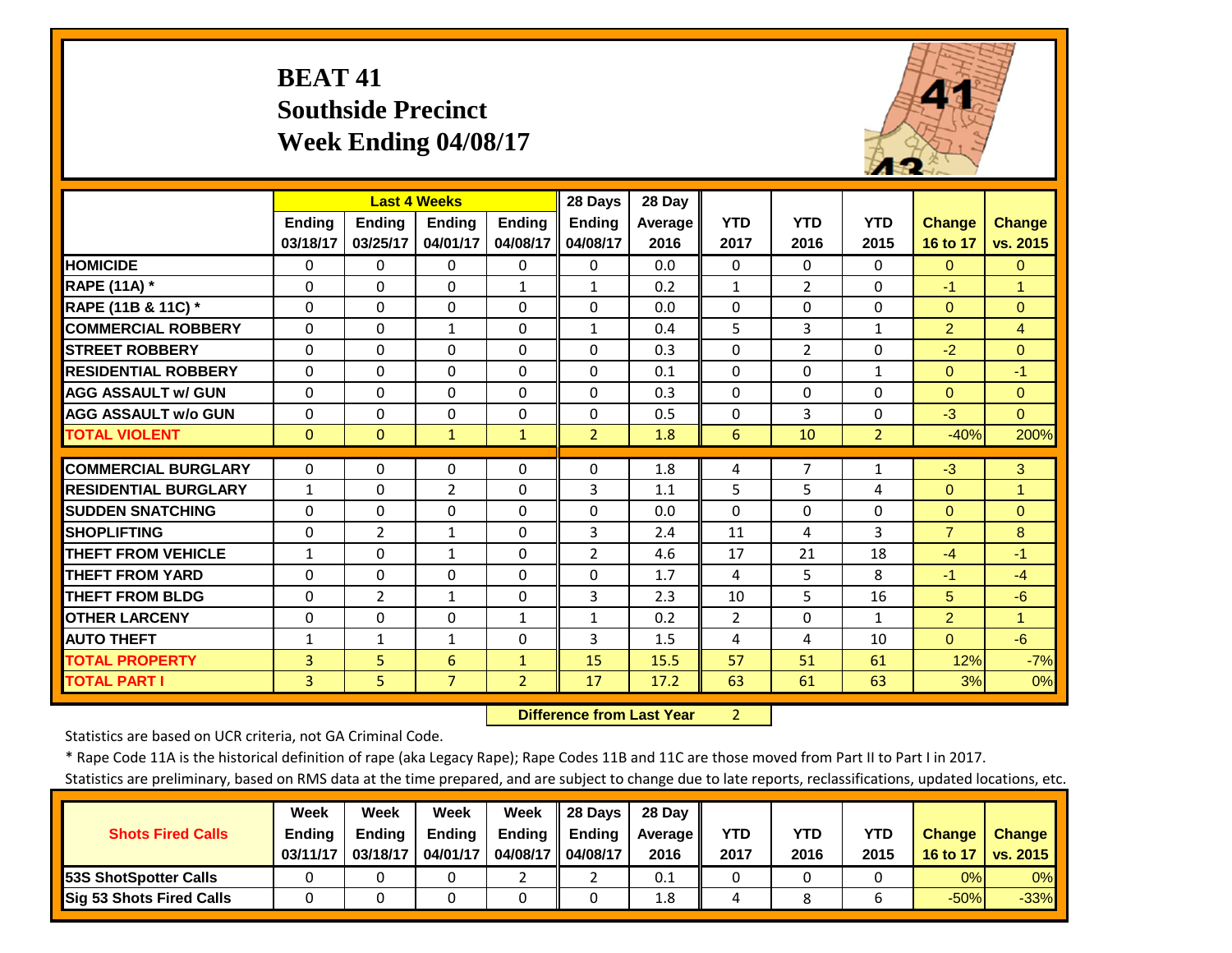# **BEAT 42 Southside Precinct Week Ending 04/08/17**



|                             |                | <b>Last 4 Weeks</b> |                |                          | 28 Days                    | 28 Day     |              |                |                    |                      |                      |
|-----------------------------|----------------|---------------------|----------------|--------------------------|----------------------------|------------|--------------|----------------|--------------------|----------------------|----------------------|
|                             | Ending         | <b>Ending</b>       | <b>Ending</b>  | <b>Ending</b>            | Ending                     | Average    | <b>YTD</b>   | <b>YTD</b>     | <b>YTD</b>         | <b>Change</b>        | <b>Change</b>        |
|                             | 03/18/17       | 03/25/17            | 04/01/17       | 04/08/17                 | 04/08/17                   | 2016       | 2017         | 2016           | 2015               | 16 to 17             | vs. 2015             |
| <b>HOMICIDE</b>             | $\Omega$       | $\Omega$            | $\Omega$       | 0                        | $\Omega$                   | 0.1        | $\Omega$     | $\Omega$       | $\Omega$           | $\Omega$             | $\Omega$             |
| RAPE (11A) *                | $\Omega$       | $\Omega$            | $\Omega$       | $\Omega$                 | $\Omega$                   | 0.2        | $\Omega$     | $\Omega$       | 0                  | $\Omega$             | $\Omega$             |
| RAPE (11B & 11C) *          | $\Omega$       | $\Omega$            | $\mathbf{1}$   | $\Omega$                 | $\mathbf{1}$               | 0.4        | $\mathbf{1}$ | $\mathbf{1}$   | 0                  | $\mathbf{0}$         | $\mathbf{1}$         |
| <b>COMMERCIAL ROBBERY</b>   | $\Omega$       | $\Omega$            | 0              | $\Omega$                 | $\Omega$                   | 0.6        | $\mathbf{1}$ | $\Omega$       | 0                  | $\blacktriangleleft$ | $\overline{1}$       |
| <b>STREET ROBBERY</b>       | $\Omega$       | $\Omega$            | $\Omega$       | $\Omega$                 | $\Omega$                   | 0.9        | 3            | 3              | 3                  | $\Omega$             | $\Omega$             |
| <b>RESIDENTIAL ROBBERY</b>  | $\mathbf{1}$   | $\Omega$            | $\Omega$       | $\Omega$                 | $\mathbf{1}$               | 0.2        | $\mathbf{1}$ | $\mathbf{1}$   | $\overline{2}$     | $\Omega$             | $-1$                 |
| <b>AGG ASSAULT w/ GUN</b>   | $\Omega$       | 0                   | $\Omega$       | $\Omega$                 | $\Omega$                   | 0.5        | $\mathbf{1}$ | $\mathbf{1}$   | 0                  | $\Omega$             | $\blacktriangleleft$ |
| <b>AGG ASSAULT w/o GUN</b>  | $\Omega$       | $\mathbf{1}$        | 1              | $\Omega$                 | $\overline{2}$             | 0.7        | 4            | 4              | 3                  | $\Omega$             | $\mathbf{1}$         |
| <b>TOTAL VIOLENT</b>        | $\mathbf{1}$   | $\mathbf{1}$        | $\overline{2}$ | $\mathbf{0}$             | 4                          | 3.7        | 11           | 10             | 8                  | 10%                  | 38%                  |
| <b>COMMERCIAL BURGLARY</b>  | $\Omega$       | 0                   | $\Omega$       | 0                        | 0                          | 1.4        | 3            | $\mathbf{1}$   | 3                  | 2                    | $\mathbf{0}$         |
| <b>RESIDENTIAL BURGLARY</b> | $\Omega$       | $\Omega$            |                |                          |                            |            | 8            | 19             |                    | $-11$                |                      |
| <b>SUDDEN SNATCHING</b>     | $\Omega$       | $\Omega$            | 1<br>$\Omega$  | $\mathbf{1}$<br>$\Omega$ | $\overline{2}$<br>$\Omega$ | 4.5<br>0.1 | $\Omega$     | $\Omega$       | 19<br>$\mathbf{1}$ | $\Omega$             | $-11$<br>$-1$        |
|                             |                |                     |                |                          |                            |            |              |                |                    |                      |                      |
| <b>SHOPLIFTING</b>          | $\overline{2}$ | $\Omega$            | $\mathbf{1}$   | $\Omega$                 | 3                          | 9.0        | 31           | 32             | 50                 | $-1$                 | $-19$                |
| <b>THEFT FROM VEHICLE</b>   | $\mathbf{1}$   | $\overline{2}$      | $\Omega$       | $\overline{2}$           | 5                          | 5.7        | 22           | 18             | 23                 | $\overline{4}$       | $-1$                 |
| <b>THEFT FROM YARD</b>      | $\Omega$       | $\Omega$            | $\Omega$       | $\Omega$                 | $\Omega$                   | 2.3        | 5            | 12             | $\overline{7}$     | $-7$                 | $-2$                 |
| <b>THEFT FROM BLDG</b>      | $\mathbf{1}$   | $\Omega$            | $\Omega$       | $\Omega$                 | $\mathbf{1}$               | 3.0        | 11           | 5              | 11                 | 6                    | $\Omega$             |
| <b>OTHER LARCENY</b>        | $\Omega$       | 0                   | 0              | $\Omega$                 | 0                          | 0.5        | $\mathbf{1}$ | $\overline{2}$ | $\mathbf{1}$       | $-1$                 | $\Omega$             |
| <b>AUTO THEFT</b>           | $\Omega$       | $\mathbf{1}$        | $\overline{2}$ | $\mathbf{1}$             | 4                          | 2.3        | 16           | 15             | 21                 | $\blacktriangleleft$ | $-5$                 |
| <b>TOTAL PROPERTY</b>       | 4              | 3                   | 4              | 4                        | 15                         | 28.7       | 97           | 104            | 136                | $-7%$                | $-29%$               |
| <b>TOTAL PART I</b>         | 5.             | 4                   | 6              | 4                        | 19                         | 32.4       | 108          | 114            | 144                | $-5%$                | $-25%$               |

 **Difference from Last Year**‐6

Statistics are based on UCR criteria, not GA Criminal Code.

\* Rape Code 11A is the historical definition of rape (aka Legacy Rape); Rape Codes 11B and 11C are those moved from Part II to Part I in 2017.

|                               | Week          | Week          | <b>Week</b>   | Week          | 28 Davs       | 28 Dav     |      |      |               |               |               |
|-------------------------------|---------------|---------------|---------------|---------------|---------------|------------|------|------|---------------|---------------|---------------|
| <b>Shots Fired Calls</b>      | <b>Ending</b> | <b>Endina</b> | <b>Ending</b> | <b>Ending</b> | <b>Ending</b> | Average II | YTD  | YTD  | <b>YTD</b>    | <b>Change</b> | <b>Change</b> |
|                               | 03/11/17      | 03/18/17      | 04/01/17      | 04/08/17 I    | 04/08/17      | 2016       | 2017 | 2016 | 2015          | 16 to 17      | vs. 2015      |
| <b>153S ShotSpotter Calls</b> |               |               |               |               |               | 0.0        |      |      |               | 0%            | 0%            |
| Sig 53 Shots Fired Calls      |               |               |               |               | 10            | د.         | 19   | 19   | $\mathcal{L}$ | 0%            | $-30\%$       |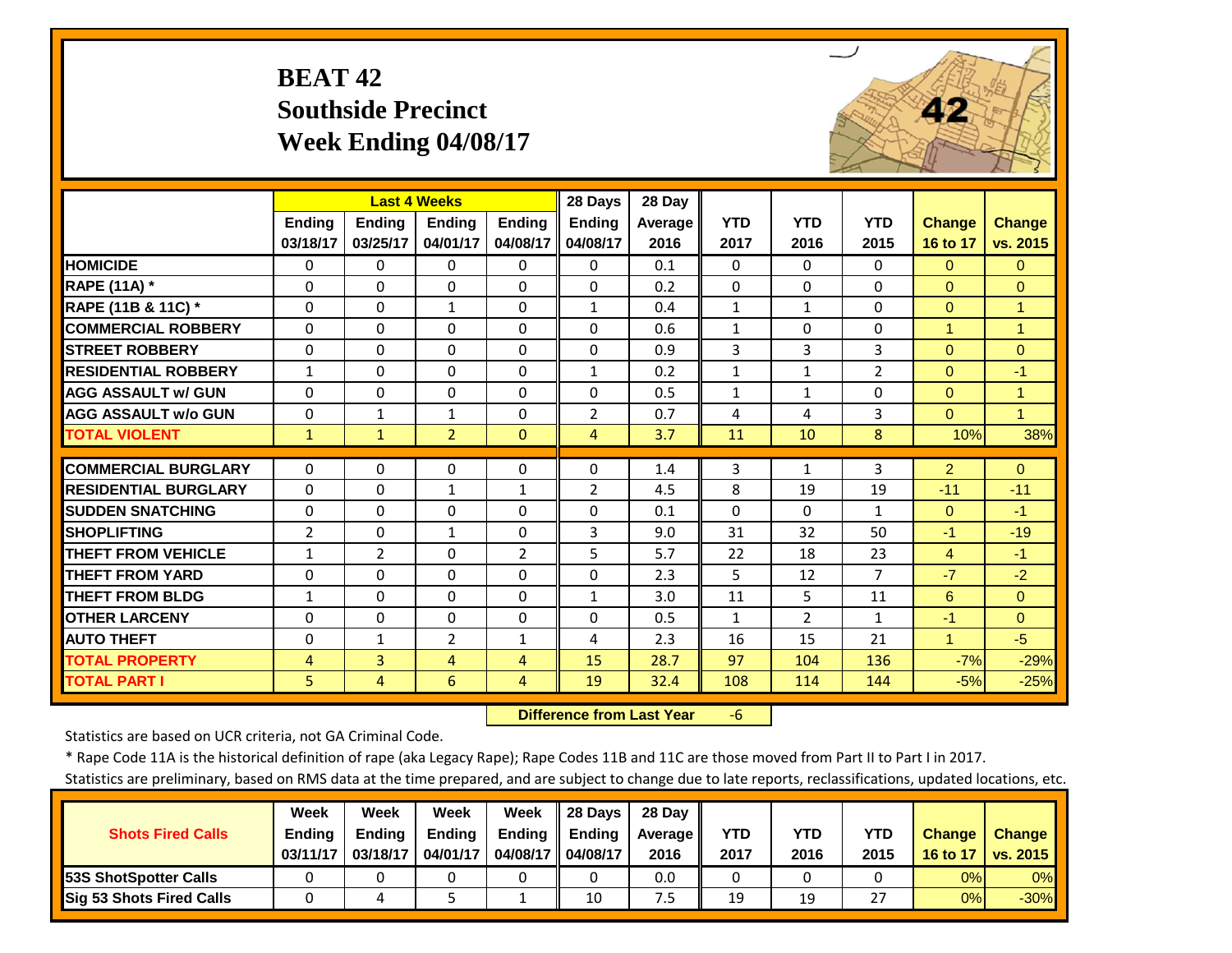#### **BEAT 43 Southside PrecinctWeek Ending 04/08/17**



|                             |                | <b>Last 4 Weeks</b> |                |                | 28 Days        | 28 Day  |                |                |              |                      |                |
|-----------------------------|----------------|---------------------|----------------|----------------|----------------|---------|----------------|----------------|--------------|----------------------|----------------|
|                             | <b>Ending</b>  | <b>Ending</b>       | <b>Ending</b>  | <b>Endina</b>  | Ending         | Average | <b>YTD</b>     | <b>YTD</b>     | <b>YTD</b>   | <b>Change</b>        | <b>Change</b>  |
|                             | 03/18/17       | 03/25/17            | 04/01/17       | 04/08/17       | 04/08/17       | 2016    | 2017           | 2016           | 2015         | 16 to 17             | vs. 2015       |
| <b>HOMICIDE</b>             | $\Omega$       | 0                   | $\Omega$       | $\Omega$       | $\Omega$       | 0.2     | $\Omega$       | $\Omega$       | $\Omega$     | $\mathbf{0}$         | $\Omega$       |
| <b>RAPE (11A) *</b>         | $\Omega$       | $\Omega$            | $\Omega$       | $\Omega$       | $\Omega$       | 0.1     | $\mathbf{0}$   | $\Omega$       | 0            | $\Omega$             | $\Omega$       |
| RAPE (11B & 11C) *          | $\Omega$       | $\Omega$            | $\Omega$       | $\Omega$       | $\Omega$       | 0.1     | $\mathbf 0$    | $\mathbf{1}$   | 0            | $-1$                 | $\Omega$       |
| <b>COMMERCIAL ROBBERY</b>   | $\Omega$       | $\Omega$            | $\Omega$       | $\Omega$       | $\Omega$       | 0.8     | $\mathbf{1}$   | $\overline{2}$ | 4            | $-1$                 | $-3$           |
| <b>STREET ROBBERY</b>       | $\Omega$       | $\Omega$            | $\Omega$       | $\Omega$       | $\Omega$       | 0.5     | $\mathbf{1}$   | 3              | 6            | $-2$                 | $-5$           |
| <b>RESIDENTIAL ROBBERY</b>  | $\Omega$       | 0                   | $\Omega$       | $\Omega$       | $\Omega$       | 0.1     | $\Omega$       | $\Omega$       | $\mathbf{1}$ | $\Omega$             | $-1$           |
| <b>AGG ASSAULT w/ GUN</b>   | $\Omega$       | 1                   | $\Omega$       | $\Omega$       | 1              | 0.1     | $\mathbf{1}$   | 0              | $\mathbf{1}$ | $\blacktriangleleft$ | $\Omega$       |
| <b>AGG ASSAULT w/o GUN</b>  | $\Omega$       | $\mathbf{1}$        | $\Omega$       | 0              | 1              | 0.6     | $\Omega$       | 3              | $\mathbf{1}$ | $-3$                 | $-1$           |
| <b>TOTAL VIOLENT</b>        | $\Omega$       | $\overline{2}$      | $\Omega$       | $\Omega$       | $\overline{2}$ | 2.5     | 3              | 9              | 13           | $-67%$               | $-77%$         |
| <b>COMMERCIAL BURGLARY</b>  | $\Omega$       | 0                   | $\Omega$       | 0              | 0              | 1.5     | $\Omega$       | $\mathbf{1}$   | 8            | $-1$                 | $-8$           |
| <b>RESIDENTIAL BURGLARY</b> | $\mathbf{1}$   | $\Omega$            | $\overline{2}$ | 1              | 4              | 2.2     | 9              | 4              | 3            | 5                    | 6              |
| <b>SUDDEN SNATCHING</b>     | $\Omega$       | 0                   | $\Omega$       | 0              | 0              | 0.3     | $\Omega$       | $\Omega$       | $\mathbf{1}$ | $\Omega$             | $-1$           |
| <b>SHOPLIFTING</b>          | 2              | 12                  | 7              | 5              | 26             | 25.6    | 89             | 116            | 98           | $-27$                | $-9$           |
| <b>THEFT FROM VEHICLE</b>   | $\Omega$       | $\mathbf{1}$        | $\overline{2}$ | $\overline{2}$ | 5              | 2.8     | 25             | 10             | 5            | 15                   | 20             |
| <b>THEFT FROM YARD</b>      | $\Omega$       | $\Omega$            | $\Omega$       | $\mathbf{1}$   | $\mathbf{1}$   | 1.4     | 5              | 5.             | 3            | $\Omega$             | $\overline{2}$ |
| <b>THEFT FROM BLDG</b>      | $\overline{2}$ | $\overline{2}$      | $\Omega$       | $\mathbf{1}$   | 5              | 3.1     | 17             | 12             | 9            | 5                    | 8              |
| <b>OTHER LARCENY</b>        | $\Omega$       | $\Omega$            | $\Omega$       | $\mathbf{1}$   | $\mathbf{1}$   | 0.3     | $\overline{2}$ | $\overline{2}$ | $\mathbf{1}$ | $\Omega$             | $\mathbf{1}$   |
| <b>AUTO THEFT</b>           | $\Omega$       | $\Omega$            | $\Omega$       | $\mathbf{1}$   | $\mathbf{1}$   | 1.3     | 6              | 3              | 5            | 3                    | $\mathbf{1}$   |
| <b>TOTAL PROPERTY</b>       | 5              | 15                  | 11             | 12             | 43             | 38.4    | 153            | 153            | 133          | 0%                   |                |
| <b>TOTAL PART I</b>         | 5              | 17                  | 11             | 12             | 45             | 40.9    | 156            | 162            | 146          | $-4%$                | 15%<br>7%      |
|                             |                |                     |                |                |                |         |                |                |              |                      |                |

 **Difference from Last Year**‐6

Statistics are based on UCR criteria, not GA Criminal Code.

\* Rape Code 11A is the historical definition of rape (aka Legacy Rape); Rape Codes 11B and 11C are those moved from Part II to Part I in 2017.

|                                 | Week          | Week          | Week          | Week          | 28 Days       | 28 Dav     |      |      |      |               |               |
|---------------------------------|---------------|---------------|---------------|---------------|---------------|------------|------|------|------|---------------|---------------|
| <b>Shots Fired Calls</b>        | <b>Ending</b> | <b>Ending</b> | <b>Ending</b> | <b>Ending</b> | <b>Ending</b> | Average II | YTD  | YTD  | YTD  | <b>Change</b> | <b>Change</b> |
|                                 | 03/11/17      | 03/18/17      | 04/01/17      | 04/08/17 I    | 04/08/17      | 2016       | 2017 | 2016 | 2015 | 16 to 17      | vs. 2015      |
| <b>153S ShotSpotter Calls</b>   |               |               |               |               |               | 0.0        |      |      |      | 0%            | $0\%$         |
| <b>Sig 53 Shots Fired Calls</b> |               |               |               |               |               | 5.4        | 15   | 15   |      | 0%            | 7%            |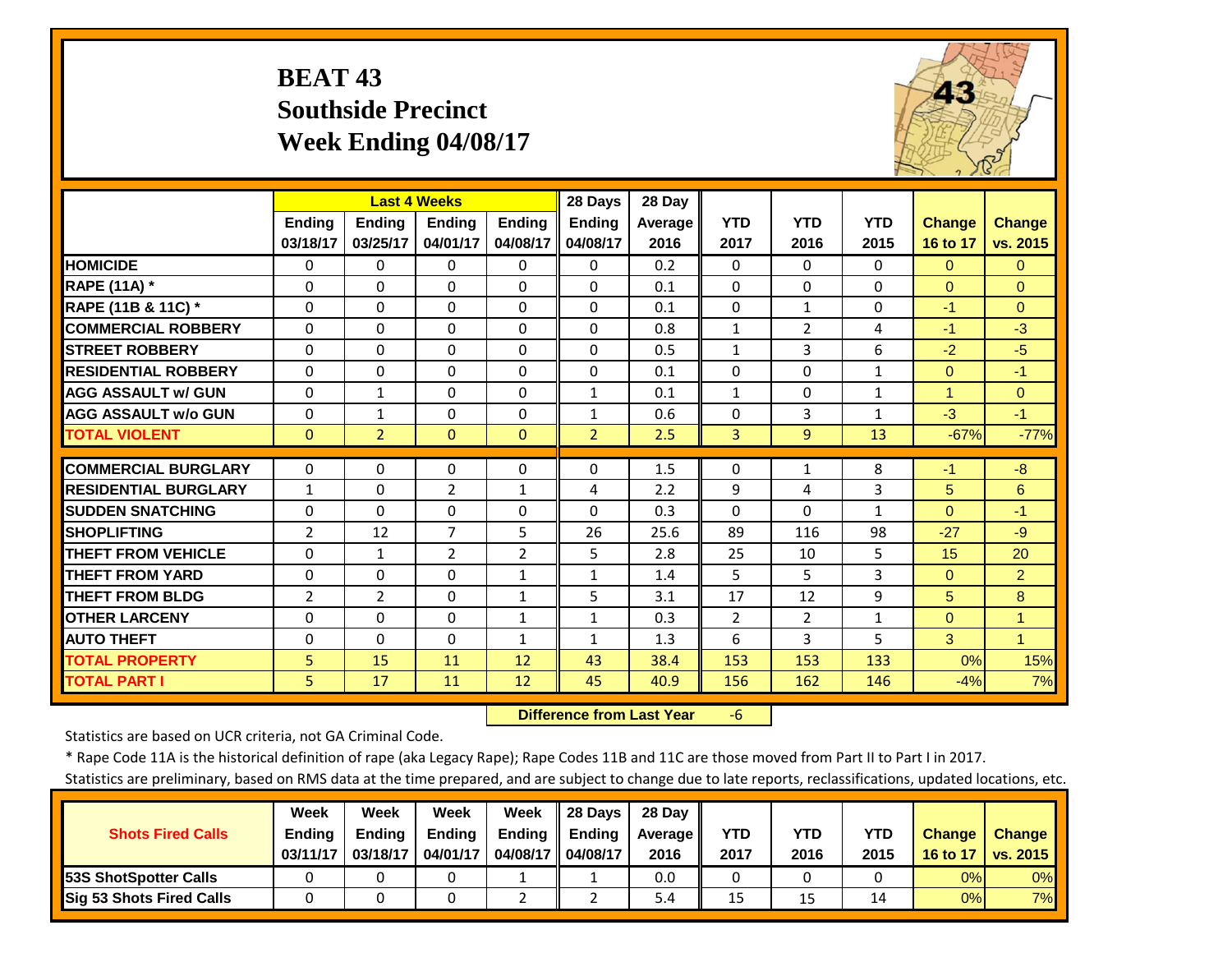### **BEAT 44 Southside PrecinctWeek Ending 04/08/17**



|                             |                | <b>Last 4 Weeks</b> |                |               | 28 Days        | 28 Day  |                |              |                |                |                      |
|-----------------------------|----------------|---------------------|----------------|---------------|----------------|---------|----------------|--------------|----------------|----------------|----------------------|
|                             | Ending         | <b>Ending</b>       | <b>Ending</b>  | <b>Ending</b> | <b>Ending</b>  | Average | <b>YTD</b>     | <b>YTD</b>   | <b>YTD</b>     | <b>Change</b>  | <b>Change</b>        |
|                             | 03/18/17       | 03/25/17            | 04/01/17       | 04/08/17      | 04/08/17       | 2016    | 2017           | 2016         | 2015           | 16 to 17       | vs. 2015             |
| <b>HOMICIDE</b>             | $\Omega$       | 0                   | $\Omega$       | $\Omega$      | $\Omega$       | 0.1     | $\mathbf{1}$   | $\Omega$     | $\Omega$       | $\mathbf{1}$   | $\blacktriangleleft$ |
| <b>RAPE (11A) *</b>         | $\Omega$       | $\Omega$            | $\Omega$       | $\Omega$      | $\Omega$       | 0.2     | $\mathbf{1}$   | $\mathbf{1}$ | 1              | $\Omega$       | $\mathbf{0}$         |
| RAPE (11B & 11C) *          | $\mathbf 0$    | $\mathbf{1}$        | $\Omega$       | $\Omega$      | $\mathbf{1}$   | 0.3     | $\mathbf{1}$   | $\mathbf{1}$ | $\Omega$       | $\Omega$       | $\overline{1}$       |
| <b>COMMERCIAL ROBBERY</b>   | $\Omega$       | $\Omega$            | $\Omega$       | $\Omega$      | $\Omega$       | 0.2     | $\mathbf{1}$   | $\Omega$     | 0              | $\overline{1}$ | $\overline{1}$       |
| <b>STREET ROBBERY</b>       | $\Omega$       | 0                   | $\Omega$       | $\mathbf{1}$  | $\mathbf{1}$   | 0.2     | $\overline{2}$ | $\mathbf{1}$ | $\mathbf{1}$   | $\mathbf{1}$   | $\overline{1}$       |
| <b>RESIDENTIAL ROBBERY</b>  | $\Omega$       | 0                   | $\Omega$       | $\Omega$      | $\Omega$       | 0.1     | $\Omega$       | $\Omega$     | 0              | $\Omega$       | $\Omega$             |
| <b>AGG ASSAULT w/ GUN</b>   | $\Omega$       | 1                   | $\Omega$       | $\Omega$      | $\mathbf{1}$   | 0.5     | 6              | $\mathbf{1}$ | 1              | 5              | 5                    |
| <b>AGG ASSAULT w/o GUN</b>  | $\mathbf{1}$   | 0                   | $\Omega$       | 0             | $\mathbf{1}$   | 0.6     | $\Omega$       | 4            | 1              | $-4$           | $-1$                 |
| <b>TOTAL VIOLENT</b>        | $\mathbf{1}$   | $\overline{2}$      | $\mathbf{0}$   | $\mathbf{1}$  | 4              | 2.3     | 12             | 8            | $\overline{4}$ | 50%            | 200%                 |
| <b>COMMERCIAL BURGLARY</b>  | $\Omega$       | 0                   | $\mathbf 0$    | $\mathbf{1}$  | $\mathbf{1}$   | 0.2     | $\overline{2}$ | 1            | 0              | $\mathbf 1$    | $\overline{2}$       |
| <b>RESIDENTIAL BURGLARY</b> | $\mathbf{1}$   | 1                   | $\mathbf{1}$   | $\Omega$      | 3              | 3.7     | 17             | 9            | 25             | 8              | $-8$                 |
| <b>SUDDEN SNATCHING</b>     | $\Omega$       | 0                   | $\Omega$       | 0             | $\Omega$       | 0.2     | $\Omega$       | 0            | 1              | $\Omega$       | $-1$                 |
| <b>SHOPLIFTING</b>          | 1              | 0                   | $\Omega$       | $\Omega$      | $\mathbf{1}$   | 1.1     | $\overline{7}$ | 4            | $\overline{2}$ | 3              | 5                    |
| <b>THEFT FROM VEHICLE</b>   | $\mathbf{1}$   | $\overline{2}$      | $\mathbf{1}$   | 3             | $\overline{7}$ | 4.1     | 18             | 8            | 22             | 10             | $-4$                 |
| <b>THEFT FROM YARD</b>      | $\mathbf{1}$   | 0                   | $\Omega$       | $\mathbf{1}$  | $\overline{2}$ | 1.6     | $\overline{7}$ | 4            | 3              | 3              | $\overline{4}$       |
| <b>THEFT FROM BLDG</b>      | 3              | $\mathbf{1}$        | $\Omega$       | $\Omega$      | 4              | 2.8     | 8              | 7            | 5              | $\mathbf{1}$   | 3                    |
| <b>OTHER LARCENY</b>        | $\mathbf{1}$   | 0                   | $\Omega$       | $\Omega$      | $\mathbf{1}$   | 0.2     | 3              | $\Omega$     | $\overline{3}$ | 3              | $\Omega$             |
| <b>AUTO THEFT</b>           | $\Omega$       | $\mathbf{1}$        | $\Omega$       | $\Omega$      | $\mathbf{1}$   | 2.1     | 6              | 9            | 10             | $-3$           | $-4$                 |
| <b>TOTAL PROPERTY</b>       | 8              | 5                   | $\overline{2}$ | 5             | 20             | 16.1    | 68             | 42           | 71             | 62%            | $-4%$                |
| <b>TOTAL PART I</b>         | $\overline{9}$ | $\overline{7}$      | $\overline{2}$ | 6             | 24             | 18.4    | 80             | 50           | 75             | 60%            | 7%                   |
|                             |                |                     |                |               |                |         |                |              |                |                |                      |

 **Difference from Last Year**30

Statistics are based on UCR criteria, not GA Criminal Code.

\* Rape Code 11A is the historical definition of rape (aka Legacy Rape); Rape Codes 11B and 11C are those moved from Part II to Part I in 2017.

|                                 | Week          | Week          | Week          | Week          | 28 Davs       | 28 Day     |      |      |      |               |               |
|---------------------------------|---------------|---------------|---------------|---------------|---------------|------------|------|------|------|---------------|---------------|
| <b>Shots Fired Calls</b>        | <b>Ending</b> | <b>Ending</b> | <b>Ending</b> | <b>Ending</b> | <b>Ending</b> | Average II | YTD  | YTD  | YTD  | <b>Change</b> | <b>Change</b> |
|                                 | 03/11/17      | 03/18/17      | 04/01/17      | 04/08/17 I    | 04/08/17      | 2016       | 2017 | 2016 | 2015 | 16 to 17      | vs. 2015      |
| <b>153S ShotSpotter Calls</b>   |               |               |               |               |               | 0.0        |      |      |      | 0%            | $0\%$         |
| <b>Sig 53 Shots Fired Calls</b> |               |               |               |               |               | 8.2        | 32   | 24   | 24   | 33%           | $33\%$        |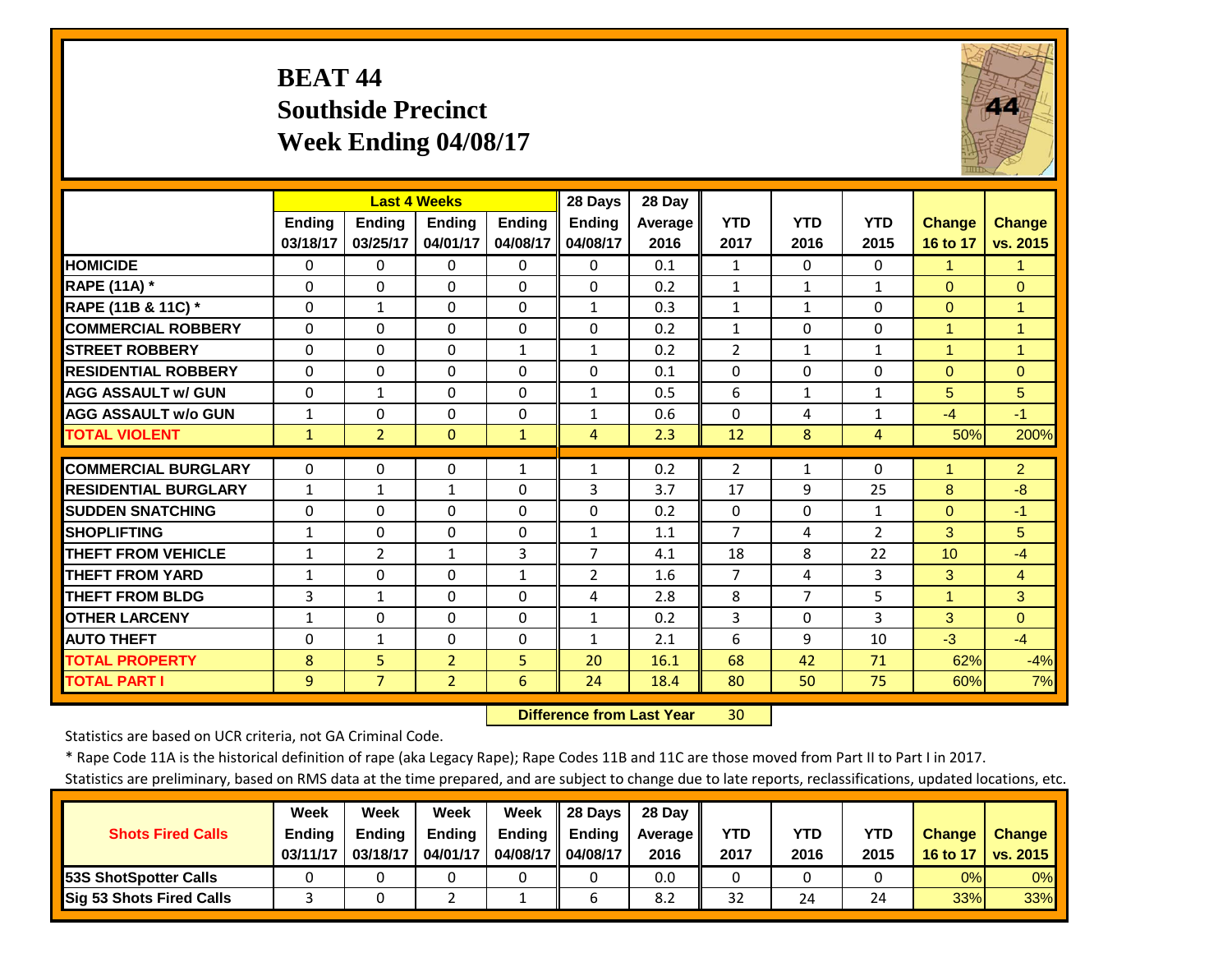#### **BEAT 45 Southside PrecinctWeek Ending 04/08/17**



|                             |               |               | <b>Last 4 Weeks</b> |               | 28 Days        | 28 Day  |                |                |                |                |                |
|-----------------------------|---------------|---------------|---------------------|---------------|----------------|---------|----------------|----------------|----------------|----------------|----------------|
|                             | <b>Ending</b> | <b>Endina</b> | <b>Endina</b>       | <b>Ending</b> | <b>Ending</b>  | Average | <b>YTD</b>     | <b>YTD</b>     | <b>YTD</b>     | <b>Change</b>  | <b>Change</b>  |
|                             | 03/18/17      | 03/25/17      | 04/01/17            | 04/08/17      | 04/08/17       | 2016    | 2017           | 2016           | 2015           | 16 to 17       | vs. 2015       |
| <b>HOMICIDE</b>             | 1             | $\Omega$      | $\Omega$            | $\Omega$      | $\mathbf{1}$   | 0.1     | $\overline{2}$ | $\mathbf{1}$   | 0              | 1              | $\overline{2}$ |
| <b>RAPE (11A) *</b>         | $\Omega$      | $\Omega$      | $\Omega$            | $\Omega$      | $\Omega$       | 0.0     | $\Omega$       | $\Omega$       | $\Omega$       | $\Omega$       | $\Omega$       |
| RAPE (11B & 11C) *          | $\Omega$      | $\Omega$      | $\Omega$            | $\Omega$      | $\Omega$       | 0.2     | $\Omega$       | $\Omega$       | $\mathbf{1}$   | $\Omega$       | $-1$           |
| <b>COMMERCIAL ROBBERY</b>   | $\Omega$      | $\Omega$      | $\Omega$            | $\Omega$      | $\Omega$       | 0.0     | $\Omega$       | $\Omega$       | $\Omega$       | $\Omega$       | $\Omega$       |
| <b>STREET ROBBERY</b>       | $\Omega$      | $\Omega$      | $\Omega$            | $\Omega$      | $\Omega$       | 0.2     | $\mathbf{1}$   | $\Omega$       | $\mathbf{1}$   | $\overline{1}$ | $\Omega$       |
| <b>RESIDENTIAL ROBBERY</b>  | $\Omega$      | $\Omega$      | $\mathbf 0$         | $\Omega$      | $\Omega$       | 0.0     | $\Omega$       | $\Omega$       | $\mathbf{1}$   | $\Omega$       | $-1$           |
| <b>AGG ASSAULT w/ GUN</b>   | $\Omega$      | 0             | $\Omega$            | $\Omega$      | $\Omega$       | 0.0     | $\Omega$       | $\Omega$       | 0              | $\Omega$       | $\Omega$       |
| <b>AGG ASSAULT w/o GUN</b>  | 0             | $\Omega$      | 0                   | $\Omega$      | $\Omega$       | 0.3     | $\Omega$       | $\overline{2}$ | $\mathbf{1}$   | $-2$           | $-1$           |
| <b>TOTAL VIOLENT</b>        | $\mathbf{1}$  | $\Omega$      | $\Omega$            | $\Omega$      | $\mathbf{1}$   | 0.8     | 3              | 3              | 4              | 0%             | $-25%$         |
| <b>COMMERCIAL BURGLARY</b>  | $\Omega$      | $\Omega$      | $\mathbf 0$         | 0             | $\Omega$       | 0.2     | $\Omega$       | $\Omega$       | 2              | $\mathbf{0}$   | $-2$           |
| <b>RESIDENTIAL BURGLARY</b> | 3             | $\Omega$      | $\overline{2}$      | $\mathbf{1}$  | 6              | 3.7     | 17             | 7              | 20             | 10             | $-3$           |
| <b>SUDDEN SNATCHING</b>     | 0             | $\Omega$      | 0                   | $\Omega$      | $\Omega$       | 0.2     | $\Omega$       | $\Omega$       | 0              | $\mathbf{0}$   | $\Omega$       |
| <b>SHOPLIFTING</b>          | 0             | 0             | $\Omega$            | $\Omega$      | $\Omega$       | 0.5     | $\Omega$       | $\overline{2}$ | 0              | $-2$           | $\Omega$       |
| <b>THEFT FROM VEHICLE</b>   | $\mathbf{1}$  | 0             | 4                   | 2             | $\overline{7}$ | 5.0     | 16             | 19             | 4              | $-3$           | 12             |
| <b>THEFT FROM YARD</b>      | $\Omega$      | $\Omega$      | $\Omega$            | $\mathbf{1}$  | $\mathbf{1}$   | 2.1     | 5              | $\overline{2}$ | 5              | 3              | $\Omega$       |
| <b>THEFT FROM BLDG</b>      | $\Omega$      | $\mathbf{1}$  | $\mathbf{1}$        | 0             | 2              | 2.1     | $\overline{7}$ | 9              | 6              | $-2$           | 1              |
| <b>OTHER LARCENY</b>        | $\Omega$      | $\Omega$      | $\Omega$            | $\mathbf{1}$  | $\mathbf{1}$   | 0.5     | $\overline{2}$ | $\mathbf{1}$   | $\Omega$       | 1              | $\overline{2}$ |
| <b>AUTO THEFT</b>           | $\Omega$      | 0             | $\Omega$            | $\Omega$      | $\Omega$       | 1.1     | $\mathbf{1}$   | $\overline{2}$ | $\overline{2}$ | $-1$           | $-1$           |
| <b>TOTAL PROPERTY</b>       | 4             | $\mathbf{1}$  | $\overline{7}$      | 5             | 17             | 15.4    | 48             | 42             | 39             | 14%            | 23%            |
| <b>TOTAL PART I</b>         | 5             | $\mathbf{1}$  | $\overline{7}$      | 5             | 18             | 16.2    | 51             | 45             | 43             | 13%            | 19%            |

 **Difference from Last Year**r 6

Statistics are based on UCR criteria, not GA Criminal Code.

\* Rape Code 11A is the historical definition of rape (aka Legacy Rape); Rape Codes 11B and 11C are those moved from Part II to Part I in 2017.

|                               | Week          | Week          | Week     | Week          | 28 Days       | 28 Dav     |      |      |            |               |               |
|-------------------------------|---------------|---------------|----------|---------------|---------------|------------|------|------|------------|---------------|---------------|
| <b>Shots Fired Calls</b>      | <b>Ending</b> | <b>Endina</b> | Ending   | <b>Ending</b> | <b>Ending</b> | Average II | YTD  | YTD  | <b>YTD</b> | <b>Change</b> | <b>Change</b> |
|                               | 03/11/17      | 03/18/17      | 04/01/17 | 04/08/17 I    | 04/08/17      | 2016       | 2017 | 2016 | 2015       | 16 to 17      | vs. 2015      |
| <b>153S ShotSpotter Calls</b> |               |               |          |               |               | 0.0        |      |      |            | 0%            | 0%            |
| Sig 53 Shots Fired Calls      |               |               |          |               | 13            | 6.4        | 25   | 21   | า 1<br>ᅀ   | 19%           | <b>19%</b>    |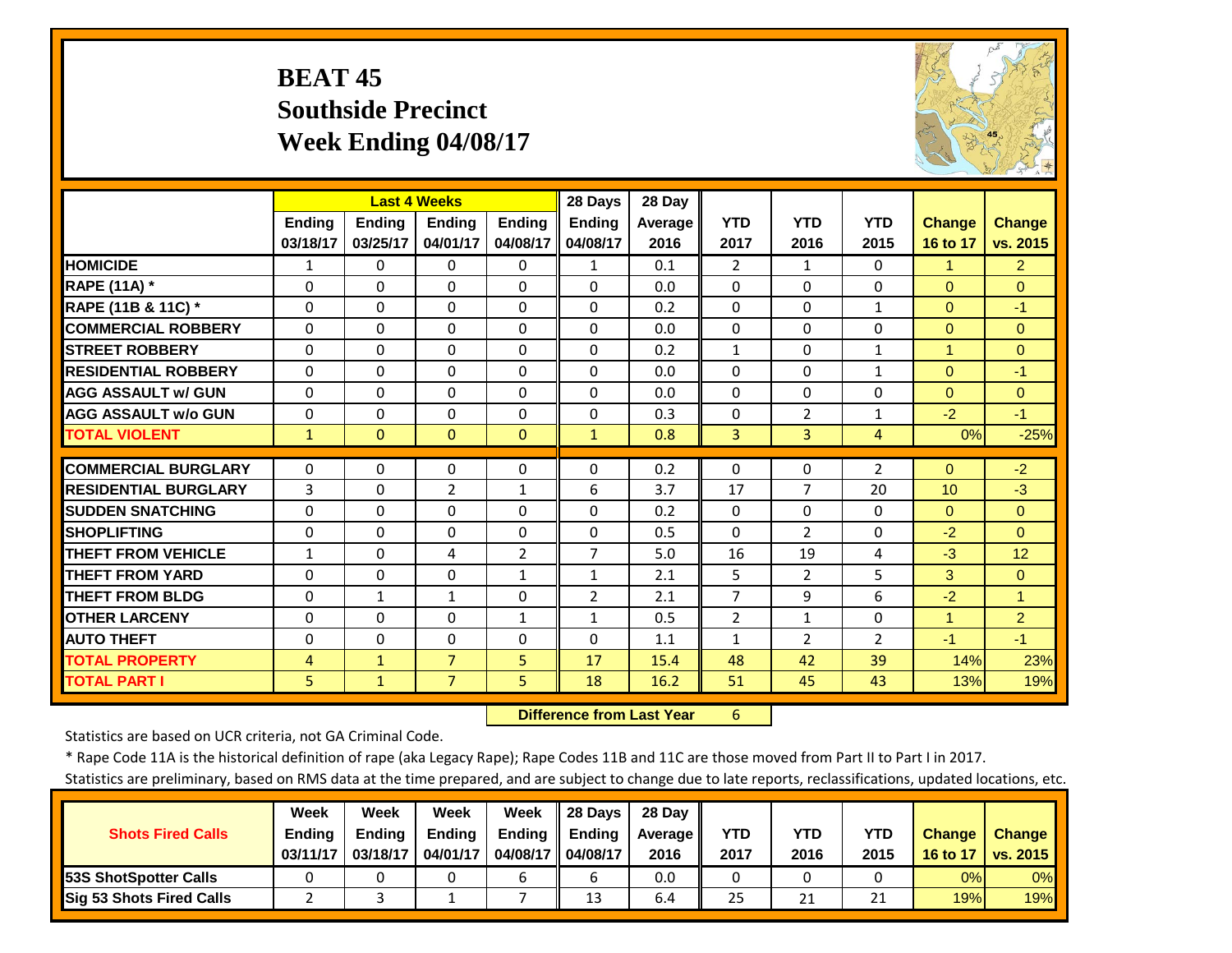#### **BEAT 46 Southside PrecinctWeek Ending 04/08/17**



|                             |               | <b>Last 4 Weeks</b> |                |                | 28 Days        | 28 Day  |                |                |                |                |                |
|-----------------------------|---------------|---------------------|----------------|----------------|----------------|---------|----------------|----------------|----------------|----------------|----------------|
|                             | <b>Ending</b> | <b>Endina</b>       | <b>Endina</b>  | <b>Ending</b>  | <b>Ending</b>  | Average | <b>YTD</b>     | <b>YTD</b>     | <b>YTD</b>     | <b>Change</b>  | <b>Change</b>  |
|                             | 03/18/17      | 03/25/17            | 04/01/17       | 04/08/17       | 04/08/17       | 2016    | 2017           | 2016           | 2015           | 16 to 17       | vs. 2015       |
| <b>HOMICIDE</b>             | $\Omega$      | $\Omega$            | $\Omega$       | $\Omega$       | $\Omega$       | 0.0     | $\Omega$       | 0              | $\mathbf{1}$   | $\Omega$       | $-1$           |
| RAPE (11A) *                | $\Omega$      | $\Omega$            | 0              | $\Omega$       | 0              | 0.1     | $\Omega$       | $\mathbf{1}$   | 1              | $-1$           | $-1$           |
| RAPE (11B & 11C) *          | $\Omega$      | $\Omega$            | $\Omega$       | $\Omega$       | $\Omega$       | 0.1     | $\Omega$       | $\Omega$       | $\Omega$       | $\Omega$       | $\Omega$       |
| <b>COMMERCIAL ROBBERY</b>   | $\Omega$      | $\Omega$            | $\Omega$       | $\Omega$       | $\Omega$       | 0.4     | $\overline{2}$ | $\mathbf{1}$   | 0              | $\mathbf{1}$   | $\overline{2}$ |
| <b>STREET ROBBERY</b>       | $\Omega$      | $\Omega$            | $\Omega$       | $\Omega$       | $\Omega$       | 0.3     | $\Omega$       | $\overline{2}$ | $\mathbf{1}$   | $-2$           | $-1$           |
| <b>RESIDENTIAL ROBBERY</b>  | $\Omega$      | $\Omega$            | $\Omega$       | $\Omega$       | $\Omega$       | 0.0     | $\Omega$       | $\Omega$       | 0              | $\Omega$       | $\Omega$       |
| <b>AGG ASSAULT W/ GUN</b>   | 0             | $\Omega$            | $\Omega$       | $\mathbf{1}$   | $\mathbf{1}$   | 0.2     | $\mathbf{1}$   | $\Omega$       | $\overline{2}$ | $\overline{1}$ | $-1$           |
| <b>AGG ASSAULT w/o GUN</b>  | 0             | $\Omega$            | $\Omega$       | $\Omega$       | 0              | 0.1     | $\Omega$       | $\Omega$       | 0              | $\Omega$       | $\Omega$       |
| <b>TOTAL VIOLENT</b>        | $\mathbf{0}$  | $\Omega$            | $\Omega$       | $\mathbf{1}$   | $\mathbf{1}$   | 1.1     | 3              | 4              | 5              | $-25%$         | $-40%$         |
| <b>COMMERCIAL BURGLARY</b>  | $\Omega$      | $\Omega$            | $\mathbf 0$    | $\Omega$       | $\Omega$       | 0.0     | 1              | $\Omega$       | 0              | 1              | 1              |
| <b>RESIDENTIAL BURGLARY</b> | $\Omega$      | $\Omega$            | $\Omega$       | 0              | 0              | 1.8     | 3              | 4              | 5              | $-1$           | $-2$           |
| <b>SUDDEN SNATCHING</b>     | 0             | $\Omega$            | $\Omega$       | 0              | $\Omega$       | 0.2     | $\mathbf{1}$   | 1              | 1              | $\Omega$       | $\Omega$       |
| <b>SHOPLIFTING</b>          | 3             | 3                   | 3              | 4              | 13             | 10.9    | 46             | 48             | 42             | $-2$           | $\overline{4}$ |
| <b>THEFT FROM VEHICLE</b>   | $\Omega$      | 1                   | $\overline{2}$ | $\overline{2}$ | 5              | 2.0     | 17             | 5.             | 9              | 12             | 8              |
| <b>THEFT FROM YARD</b>      | $\Omega$      | $\Omega$            | $\Omega$       | $\Omega$       | 0              | 1.5     | $\overline{2}$ | $\overline{2}$ | $\overline{2}$ | $\Omega$       | $\Omega$       |
| <b>THEFT FROM BLDG</b>      | $\Omega$      | $\Omega$            | $\mathbf{1}$   | 0              | $\mathbf{1}$   | 1.6     | 5              | 6              | 4              | $-1$           | $\mathbf{1}$   |
| <b>OTHER LARCENY</b>        | $\Omega$      | $\Omega$            | $\Omega$       | 0              | $\Omega$       | 0.4     | $\mathbf{1}$   | $\mathbf{1}$   | 0              | $\Omega$       | $\overline{1}$ |
| <b>AUTO THEFT</b>           | $\Omega$      | $\mathbf{1}$        | $\mathbf{1}$   | 0              | $\overline{2}$ | 1.1     | $\overline{2}$ | 3              | 5              | $-1$           | $-3$           |
| <b>TOTAL PROPERTY</b>       | 3             | 5                   | $\overline{7}$ | 6              | 21             | 19.5    | 78             | 70             | 68             | 11%            | 15%            |
| <b>TOTAL PART I</b>         | 3             | 5                   | $\overline{7}$ | $\overline{7}$ | 22             | 20.7    | 81             | 74             | 73             | 9%             | 11%            |
|                             |               |                     |                |                |                |         |                |                |                |                |                |

 **Difference from Last Year**

7

Statistics are based on UCR criteria, not GA Criminal Code.

\* Rape Code 11A is the historical definition of rape (aka Legacy Rape); Rape Codes 11B and 11C are those moved from Part II to Part I in 2017.

|                          | Week          | Week          | Week     | Week          | 28 Days  | 28 Dav            |      |      |            |               |               |
|--------------------------|---------------|---------------|----------|---------------|----------|-------------------|------|------|------------|---------------|---------------|
| <b>Shots Fired Calls</b> | <b>Ending</b> | <b>Ending</b> | Ending   | <b>Ending</b> | Ending   | <b>Average</b> II | YTD  | YTD  | <b>YTD</b> | <b>Change</b> | <b>Change</b> |
|                          | 03/11/17      | 03/18/17      | 04/01/17 | 04/08/17 II   | 04/08/17 | 2016              | 2017 | 2016 | 2015       | 16 to 17      | vs. 2015      |
| 53S ShotSpotter Calls    |               |               |          |               |          | 0.0               |      |      |            | 0%            | 0%            |
| Sig 53 Shots Fired Calls |               |               |          |               |          | 7.8               | 28   | 32   | 25         | $-13%$        | 12%           |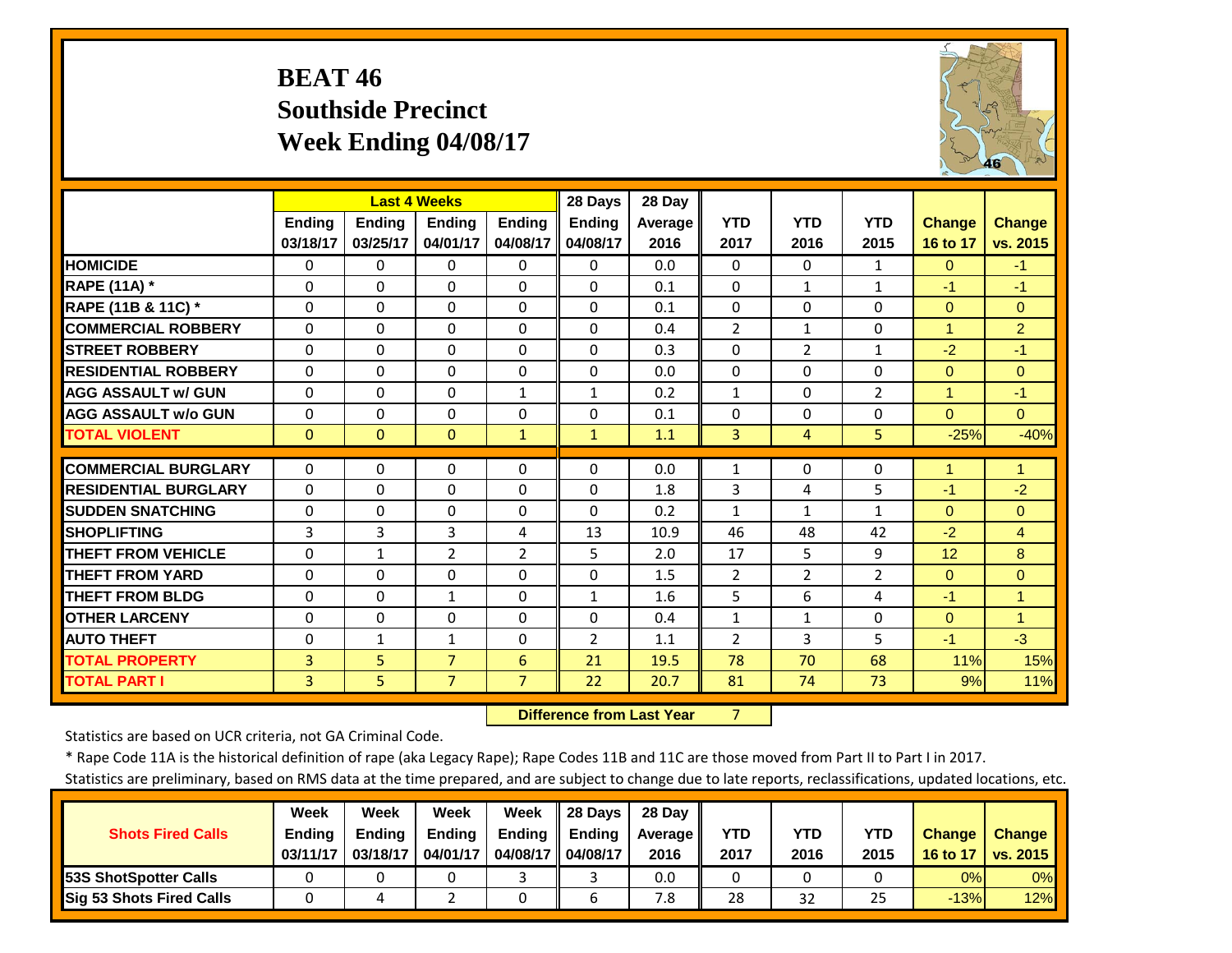

#### **COMPSTATISLANDS PRECINCT** CAPT. CARY HILL **Week Ending 04/08/17**

**PRECINCT COMMANDER:**



|                               | Week<br><b>Ending</b><br>04/08/17 | Week<br><b>Ending</b><br>04/01/17 | <b>Weekly</b><br>Avg<br>2016 | $28$ -Day<br>Ending<br>04/08/17 | 28-Day<br>Ending<br>3/11/17 | Avg<br>28-Day<br>2016 | <b>YTD</b><br>2017 | <b>YTD</b><br>2016 | <b>YTD</b><br>2015 | Change<br>16 to 17 | <b>Change</b><br>vs. 2015 |
|-------------------------------|-----------------------------------|-----------------------------------|------------------------------|---------------------------------|-----------------------------|-----------------------|--------------------|--------------------|--------------------|--------------------|---------------------------|
| <b>HOMICIDE</b>               | 0                                 | 0                                 | 0                            | 0                               | 0                           |                       | $\overline{2}$     | $\overline{2}$     | $\overline{2}$     | 0                  | $\mathbf{0}$              |
| <b>RAPE (11A) *</b>           | 4                                 | 0                                 | $\Omega$                     | 3                               | 3                           | $\Omega$              | 3                  |                    | $\overline{2}$     | $\overline{2}$     |                           |
| <b>RAPE (11B &amp; 11C)</b> * | $\bf{0}$                          | $\overline{2}$                    | $\Omega$                     | 3                               | 3                           |                       | 6                  | $\overline{2}$     | 2                  | $\overline{4}$     | 4                         |
| <b>COMMERCIAL ROBBERY</b>     | $\overline{2}$                    | 0                                 | 0                            | 3                               | 3                           |                       | 12                 | 5                  | 5                  | $\overline{7}$     | $\overline{7}$            |
| <b>STREET ROBBERY</b>         |                                   |                                   |                              | 2                               | $\overline{2}$              | 4                     | 6                  | 17                 | 15                 | $-11$              | $-9$                      |
| <b>RESIDENTIAL ROBBERY</b>    | $\bf{0}$                          | $\Omega$                          | $\Omega$                     | 0                               | $\Omega$                    |                       | 1                  | $\Omega$           | 5                  |                    | -4                        |
| <b>AGG ASSAULT w/ GUN</b>     | $\bf{0}$                          | $\overline{2}$                    |                              | 3                               | 3                           | 5                     | 17                 | 26                 | 13                 | -9                 | 4                         |
| <b>AGG ASSAULT w/o GUN</b>    | $\overline{2}$                    | 4                                 |                              | 6                               | 4                           | 4                     | 11                 | 11                 | 4                  | $\Omega$           | $\overline{7}$            |
| <b>TOTAL VIOLENT</b>          | 6                                 | 9                                 | 4                            | 20                              | 18                          | 17                    | 58                 | 64                 | 48                 | $-9%$              | 21%                       |
|                               |                                   |                                   |                              |                                 |                             |                       |                    |                    |                    |                    |                           |
| <b>COMMERCIAL BURGLARY</b>    | 0                                 | 0<br>$\overline{7}$               |                              | 0                               | 0                           | 3                     | 3                  | 15                 | 5                  | $-12$              | $-2$                      |
| <b>RESIDENTIAL BURGLARY</b>   | 8                                 |                                   | 9                            | 20                              | 20                          | 35                    | 83                 | 107                | 70                 | $-24$              | 13                        |
| <b>SUDDEN SNATCHING</b>       | $\mathbf 0$                       | 0                                 | 0                            | $\mathbf 2$                     | 2                           | 1                     | 4                  | 2                  | 2                  | $\overline{2}$     | $\overline{2}$            |
| <b>SHOPLIFTING</b>            | 5.                                | 8                                 | 8                            | 24                              | 24                          | 32                    | 113                | 120                | 131                | $-7$               | $-18$                     |
| <b>THEFT FROM VEHICLE</b>     | 6                                 | 4                                 | 7                            | 27                              | 26                          | 26                    | 103                | 90                 | 67                 | 13                 | 36                        |
| <b>THEFT FROM YARD</b>        | 4                                 |                                   | 3                            | 8                               | 8                           | 11                    | 27                 | 31                 | 26                 | $-4$               |                           |
| <b>THEFT FROM BLDG</b>        | 4                                 | 2                                 | 5                            | 17                              | 17                          | 20                    | 52                 | 67                 | 53                 | $-15$              | $-1$                      |
| <b>OTHER LARCENY</b>          | $\overline{2}$                    |                                   |                              | 3                               | 3                           | 3                     | 13                 | 13                 | 6                  | $\overline{0}$     | $\overline{7}$            |
| <b>AUTO THEFT</b>             | 4                                 | 2                                 | 3                            | 10                              | 9                           | 14                    | 47                 | 44                 | 34                 | 3                  | 13                        |
| <b>TOTAL PROPERTY</b>         | 33                                | 25                                | 36                           | 111                             | 109                         | 145                   | 445                | 489                | 394                | $-9%$              | 13%                       |
| <b>TOTAL PART I</b>           | 39                                | 34                                | 41                           | 131                             | 127                         | 162                   | 503                | 553                | 442                | $-9%$              | 14%                       |

Statistics are based on UCR criteria, not GA Criminal Code. **Difference from Last Year** -50

Statistics are preliminary, based on RMS data at the time prepared, and are subject to change due to late reports, reclassifications, updated locations, etc. Cell Shading: white is within 0.6 standard deviation of the mean; red is above; green is below.

| <b>Citizen Initiated Calls</b> | Week<br><b>Ending</b><br>04/08/17 | <b>Week</b><br><b>Ending</b><br>04/01/17 | Weekly<br>Avg<br>2016 | $28$ -Day<br><b>Ending</b><br>04/08/17 | $28-Dav$<br><b>Ending</b><br>3/11/17 | Avg<br>$28-Dav$<br>2016 | <b>YTD</b><br>2017 | YTD<br>2016 | <b>YTD</b><br>2015 | <b>Change</b><br>16 to 17 | <b>Change</b><br>vs. 2015 |
|--------------------------------|-----------------------------------|------------------------------------------|-----------------------|----------------------------------------|--------------------------------------|-------------------------|--------------------|-------------|--------------------|---------------------------|---------------------------|
| <b>Midnight Shift</b>          | 101                               | 117                                      | 108                   | 400                                    | 382                                  | 432                     | 1377               | 1370        | 1365               |                           | 12                        |
| Day Shift                      | 268                               | 279                                      | 265                   | 1029                                   | 1077                                 | 1060                    | 3554               | 3600        | 3541               | $-46$                     | 13                        |
| <b>Afternoon Shift</b>         | 300                               | 302                                      | 297                   | 1094                                   | 1049                                 | 1188                    | 3725               | 4041        | 3889               | $-316$                    | $-164$                    |
| <b>TOTAL CITIZEN CFS</b>       | 669                               | 698                                      | 670                   | 2523                                   | 2508                                 | 2680                    | 8656               | 9011        | 8796               | $-3.9%$                   | $-1.6%$                   |
| <b>53S ShotSpotter Calls</b>   |                                   | 6                                        | 3                     | 14                                     | 15                                   | 12                      | 48                 | 47          | 13                 |                           | 35                        |
| Sig 53 Shots Fired Calls       |                                   | 34                                       | 19                    | 57                                     | 70                                   | 78                      | 236                | 309         | 197                | $-73$                     | 39                        |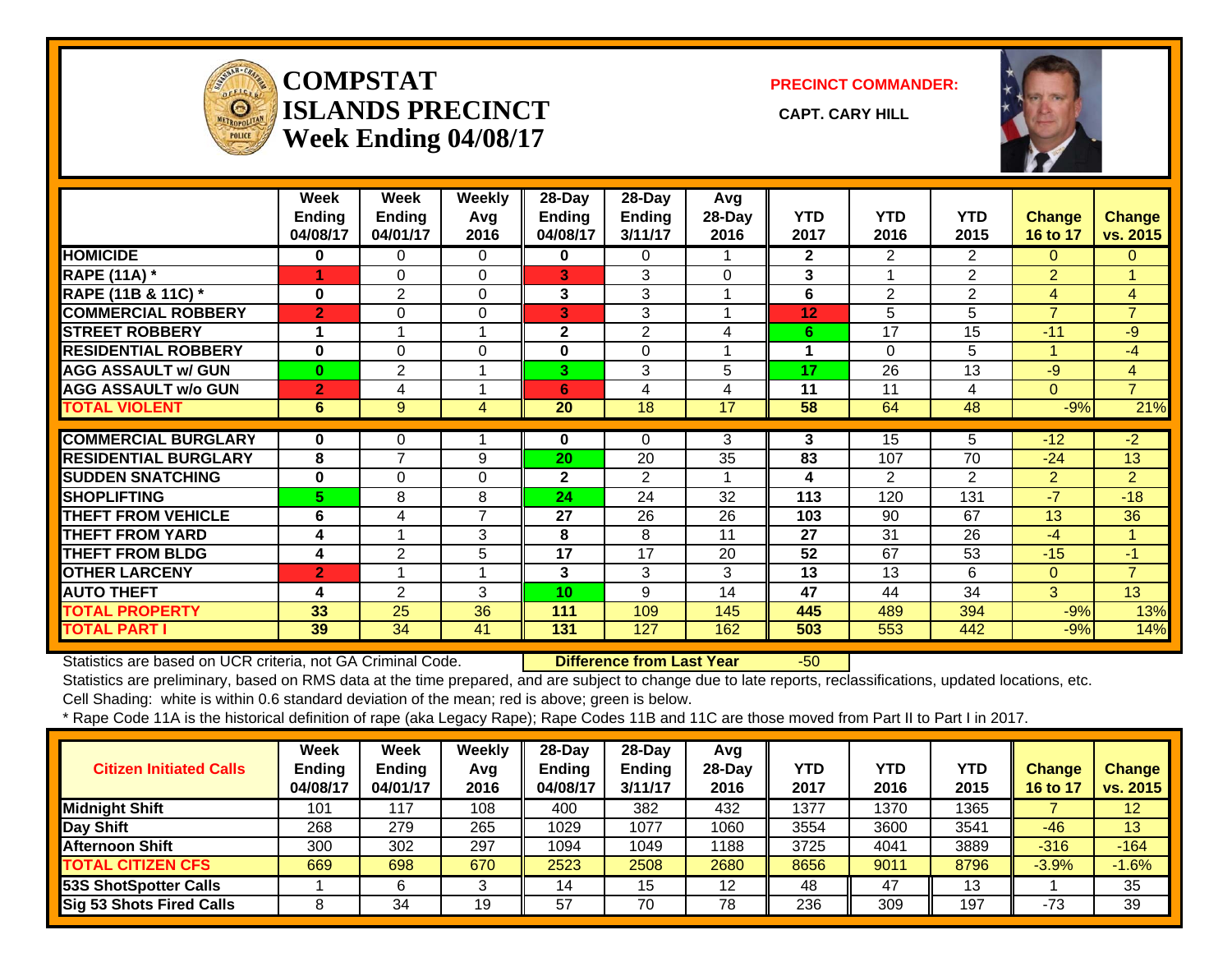# **BEAT 51 Islands Precinct Week Ending 04/08/17**



|                             |                | <b>Last 4 Weeks</b> |                |                | 28 Days        | 28 Day         |                |                |                |                      |                |
|-----------------------------|----------------|---------------------|----------------|----------------|----------------|----------------|----------------|----------------|----------------|----------------------|----------------|
|                             | <b>Ending</b>  | <b>Ending</b>       | <b>Endina</b>  | <b>Endina</b>  | <b>Endina</b>  | <b>Average</b> | <b>YTD</b>     | <b>YTD</b>     | <b>YTD</b>     | <b>Change</b>        | <b>Change</b>  |
|                             | 03/18/17       | 03/25/17            | 04/01/17       | 04/08/17       | 04/08/17       | 2016           | 2017           | 2016           | 2015           | 16 to 17             | vs. 2015       |
| <b>HOMICIDE</b>             | $\Omega$       | 0                   | $\Omega$       | 0              | $\Omega$       | 0.2            | $\Omega$       | $\mathbf{1}$   | $\Omega$       | $-1$                 | $\Omega$       |
| RAPE (11A) *                | $\Omega$       | 0                   | $\Omega$       | $\Omega$       | $\Omega$       | 0.2            | $\Omega$       | $\Omega$       | $\Omega$       | $\Omega$             | $\Omega$       |
| RAPE (11B & 11C) *          | $\Omega$       | 0                   | $\Omega$       | $\Omega$       | $\Omega$       | 0.2            | $\Omega$       | $\mathbf{1}$   | $\Omega$       | $-1$                 | $\Omega$       |
| <b>COMMERCIAL ROBBERY</b>   | $\Omega$       | 0                   | $\Omega$       | $\overline{2}$ | $\overline{2}$ | 0.4            | $\overline{7}$ | $\Omega$       | $\Omega$       | $\overline{7}$       | $\overline{7}$ |
| <b>STREET ROBBERY</b>       | $\Omega$       | 0                   | $\Omega$       | $\Omega$       | $\Omega$       | 1.5            | $\mathbf{1}$   | 7              | 6              | $-6$                 | $-5$           |
| <b>RESIDENTIAL ROBBERY</b>  | $\Omega$       | 0                   | $\Omega$       | $\Omega$       | $\Omega$       | 0.3            | $\Omega$       | $\Omega$       | $\overline{2}$ | $\Omega$             | $-2$           |
| <b>AGG ASSAULT W/ GUN</b>   | $\mathbf{1}$   | 0                   | $\overline{2}$ | $\Omega$       | 3              | 1.6            | 5              | 11             | 3              | $-6$                 | $\overline{2}$ |
| <b>AGG ASSAULT w/o GUN</b>  | $\Omega$       | 0                   | 0              | 1              | 1              | 0.7            | $\overline{2}$ | 1              | $\mathbf{1}$   | 4                    | $\mathbf{1}$   |
| <b>TOTAL VIOLENT</b>        | $\mathbf{1}$   | $\Omega$            | $\overline{2}$ | 3              | 6              | 5.0            | 15             | 21             | 12             | $-29%$               | 25%            |
| <b>COMMERCIAL BURGLARY</b>  | $\Omega$       | 0                   | $\Omega$       | 0              | 0              | 1.1            | $\mathbf{1}$   | 7              | 0              | $-6$                 | 1              |
| <b>RESIDENTIAL BURGLARY</b> | $\mathbf{1}$   | 0                   | $\mathbf{1}$   | $\mathbf{1}$   | 3              | 6.8            | 16             | 29             | 8              | $-13$                | 8              |
| <b>SUDDEN SNATCHING</b>     | $\Omega$       | 0                   | $\Omega$       | 0              | 0              | 0.2            | $\Omega$       | $\Omega$       | $\Omega$       | $\Omega$             | $\Omega$       |
| <b>SHOPLIFTING</b>          | $\Omega$       | 3                   | $\overline{7}$ | 4              | 14             | 13.7           | 54             | 49             | 55             | 5                    | $-1$           |
| <b>THEFT FROM VEHICLE</b>   | 3              | $\overline{3}$      | $\mathbf{1}$   | $\overline{2}$ | 9              | 5.7            | 30             | 24             | 17             | 6                    | 13             |
| <b>THEFT FROM YARD</b>      | $\Omega$       | 0                   | $\Omega$       | $\mathbf{1}$   | $\mathbf{1}$   | 2.1            | 4              | $\overline{7}$ | 6              | $-3$                 | $-2$           |
| <b>THEFT FROM BLDG</b>      | $\overline{2}$ | 0                   | $\Omega$       | 3              | 5              | 4.1            | 12             | 10             | 12             | 2                    | $\Omega$       |
| <b>OTHER LARCENY</b>        | $\Omega$       | 0                   | $\Omega$       | $\Omega$       | $\Omega$       | 0.5            | $\mathbf{1}$   | $\mathbf{1}$   | $\Omega$       | $\Omega$             | $\mathbf{1}$   |
| <b>AUTO THEFT</b>           | $\Omega$       | $\overline{3}$      | $\Omega$       | $\Omega$       | 3              | 3.1            | 10             | 9              | 10             | $\blacktriangleleft$ | $\Omega$       |
| <b>TOTAL PROPERTY</b>       | 6              | 9                   | 9              | 11             | 35             | 37.3           | 128            | 136            | 108            | $-6%$                | 19%            |
| <b>TOTAL PART I</b>         | $\overline{7}$ | $\overline{9}$      | 11             | 14             | 41             | 42.3           | 143            | 157            | 120            | $-9%$                | 19%            |

 **Difference from Last Year**r -14

Statistics are based on UCR criteria, not GA Criminal Code.

\* Rape Code 11A is the historical definition of rape (aka Legacy Rape); Rape Codes 11B and 11C are those moved from Part II to Part I in 2017.

|                               | Week          | Week          | Week          | Week     | 28 Davs       | 28 Dav     |            |      |      |               |                 |
|-------------------------------|---------------|---------------|---------------|----------|---------------|------------|------------|------|------|---------------|-----------------|
| <b>Shots Fired Calls</b>      | <b>Ending</b> | <b>Endina</b> | <b>Ending</b> | Ending   | <b>Ending</b> | Average II | <b>YTD</b> | YTD  | YTD  | <b>Change</b> | <b>Change</b>   |
|                               | 03/11/17      | 03/18/17      | 04/01/17      | 04/08/17 | 04/08/17      | 2016       | 2017       | 2016 | 2015 | 16 to 17      | <b>vs. 2015</b> |
| <b>153S ShotSpotter Calls</b> |               |               |               |          |               | 10.8       | 34         | 43   |      | 0%            | $0\%$           |
| Sig 53 Shots Fired Calls      |               |               |               |          | 11            | 20.9       | 48         | 96   | 42   | $-50%$        | 14%             |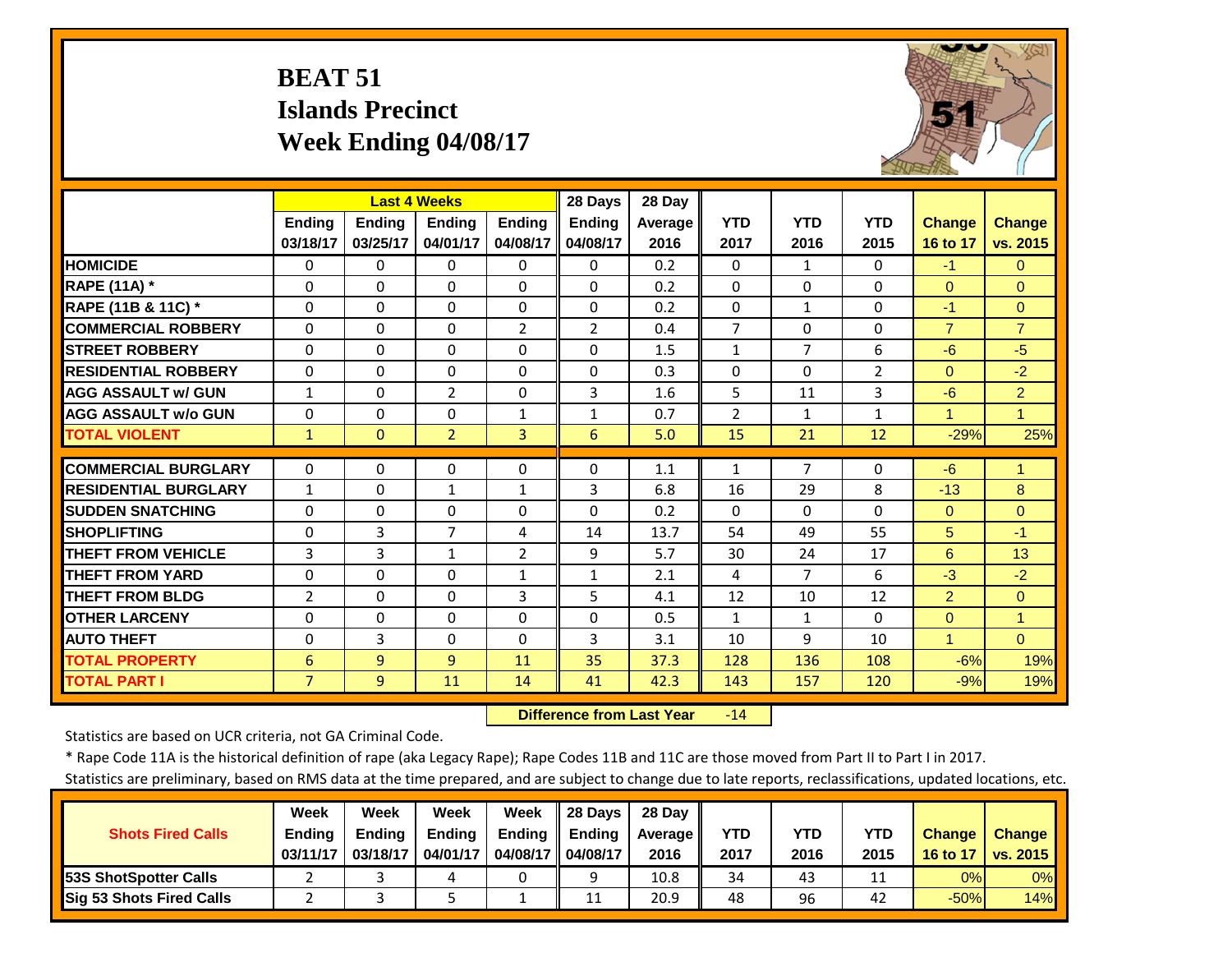# **BEAT 52 Islands Precinct Week Ending 04/08/17**



|                             |                |                | <b>Last 4 Weeks</b> |                | 28 Days        | 28 Day  |                |                |                |                |                |
|-----------------------------|----------------|----------------|---------------------|----------------|----------------|---------|----------------|----------------|----------------|----------------|----------------|
|                             | Ending         | <b>Ending</b>  | <b>Ending</b>       | <b>Ending</b>  | <b>Ending</b>  | Average | <b>YTD</b>     | <b>YTD</b>     | <b>YTD</b>     | <b>Change</b>  | Change         |
|                             | 03/18/17       | 03/25/17       | 04/01/17            | 04/08/17       | 04/08/17       | 2016    | 2017           | 2016           | 2015           | 16 to 17       | vs. 2015       |
| <b>HOMICIDE</b>             | 0              | 0              | $\Omega$            | $\Omega$       | $\Omega$       | 0.4     | $\Omega$       | 1              | 0              | $-1$           | $\Omega$       |
| <b>RAPE (11A) *</b>         | $\Omega$       | $\Omega$       | $\Omega$            | $\mathbf{1}$   | $\mathbf{1}$   | 0.1     | $1\,$          | $\mathbf{1}$   | $\Omega$       | $\Omega$       | $\overline{1}$ |
| RAPE (11B & 11C) *          | $\Omega$       | $\Omega$       | $\overline{2}$      | $\Omega$       | $\overline{2}$ | 0.5     | 3              | $\mathbf{1}$   | $\mathbf{1}$   | $\overline{2}$ | $\overline{2}$ |
| <b>COMMERCIAL ROBBERY</b>   | $\Omega$       | $\Omega$       | $\Omega$            | 0              | $\Omega$       | 0.2     | $\Omega$       | $\overline{2}$ | $\mathbf{1}$   | $-2$           | $-1$           |
| <b>STREET ROBBERY</b>       | $\Omega$       | 0              | 1                   | $\Omega$       | 1              | 0.8     | $1\,$          | 4              | $\mathbf{1}$   | $-3$           | $\Omega$       |
| <b>RESIDENTIAL ROBBERY</b>  | $\Omega$       | $\Omega$       | $\Omega$            | 0              | $\Omega$       | 0.2     | $\Omega$       | $\Omega$       | 0              | $\Omega$       | $\Omega$       |
| <b>AGG ASSAULT w/ GUN</b>   | $\Omega$       | $\Omega$       | 0                   | 0              | $\Omega$       | 0.7     | $\overline{3}$ | 3              | 4              | $\overline{0}$ | $-1$           |
| <b>AGG ASSAULT w/o GUN</b>  | 0              | $\Omega$       | 3                   | 1              | 4              | 0.9     | 4              | 3              | $\overline{2}$ | 1              | 2 <sup>1</sup> |
| <b>TOTAL VIOLENT</b>        | $\mathbf{0}$   | $\Omega$       | 6                   | $\overline{2}$ | 8              | 3.6     | 12             | 15             | 9              | $-20%$         | 33%            |
| <b>COMMERCIAL BURGLARY</b>  | $\Omega$       | $\Omega$       | $\mathbf 0$         | 0              | $\Omega$       | 0.7     | $\mathbf{1}$   | $\overline{2}$ | $\overline{2}$ | $-1$           | $-1$           |
| <b>RESIDENTIAL BURGLARY</b> | $\Omega$       | 0              | $\Omega$            | $\mathbf{1}$   | $\mathbf{1}$   | 6.9     | 9              | 33             | 17             | $-24$          | $-8$           |
| <b>SUDDEN SNATCHING</b>     | $\Omega$       | 0              | $\Omega$            | 0              | 0              | 0.3     | $\mathbf{1}$   | $\Omega$       | 0              | 1              | $\overline{1}$ |
| <b>SHOPLIFTING</b>          | $\Omega$       | 0              | $\Omega$            | 0              | 0              | 0.6     | $\overline{2}$ | 4              | 0              | $-2$           | $\overline{2}$ |
| <b>THEFT FROM VEHICLE</b>   | $\mathbf{1}$   | 3              | $\mathbf{1}$        | 1              | 6              | 4.1     | 18             | 14             | 13             | 4              | 5              |
| <b>THEFT FROM YARD</b>      | $\Omega$       | $\Omega$       | $\Omega$            | $\mathbf{1}$   | $\mathbf{1}$   | 1.6     | 4              | 3              | 4              | 1              | $\Omega$       |
| <b>THEFT FROM BLDG</b>      | 1              | 4              | $\mathbf{1}$        | 1              | 7              | 4.7     | 12             | 15             | 8              | $-3$           | $\overline{4}$ |
| <b>OTHER LARCENY</b>        | $\Omega$       | $\Omega$       | 1                   | 0              | $\mathbf{1}$   | 0.3     | 3              | $\mathbf{1}$   | $\mathbf{1}$   | $\overline{2}$ | 2              |
| <b>AUTO THEFT</b>           | $\Omega$       | $\Omega$       | $\Omega$            | $\mathbf{1}$   | $\mathbf{1}$   | 2.4     | 8              | 12             | 6              | $-4$           | $\overline{2}$ |
| <b>TOTAL PROPERTY</b>       | $\overline{2}$ | $\overline{7}$ | $\overline{3}$      | 5              | 17             | 21.6    | 58             | 84             | 51             | $-31%$         | 14%            |
| <b>TOTAL PART I</b>         | $\overline{2}$ | $\overline{7}$ | 9                   | $\overline{7}$ | 25             | 25.2    | 70             | 99             | 60             | $-29%$         | 17%            |

 **Difference from Last Year**‐29

Statistics are based on UCR criteria, not GA Criminal Code.

\* Rape Code 11A is the historical definition of rape (aka Legacy Rape); Rape Codes 11B and 11C are those moved from Part II to Part I in 2017.

|                               | Week          | Week          | Week          | Week          | 28 Days       | 28 Day            |            |      |      |               |               |
|-------------------------------|---------------|---------------|---------------|---------------|---------------|-------------------|------------|------|------|---------------|---------------|
| <b>Shots Fired Calls</b>      | <b>Ending</b> | <b>Endina</b> | <b>Ending</b> | <b>Ending</b> | <b>Ending</b> | <b>Average II</b> | <b>YTD</b> | YTD  | YTD  | <b>Change</b> | <b>Change</b> |
|                               | 03/11/17      | 03/18/17      | 04/01/17      | 04/08/17      | 04/08/17      | 2016              | 2017       | 2016 | 2015 | 16 to 17      | vs. 2015      |
| <b>153S ShotSpotter Calls</b> |               |               |               |               |               | 0.0               |            |      |      | 0%            | $0\%$         |
| Sig 53 Shots Fired Calls      |               |               | 10            |               | 16            | 14.0              | 63         | 48   | 43   | 31%           | 47%           |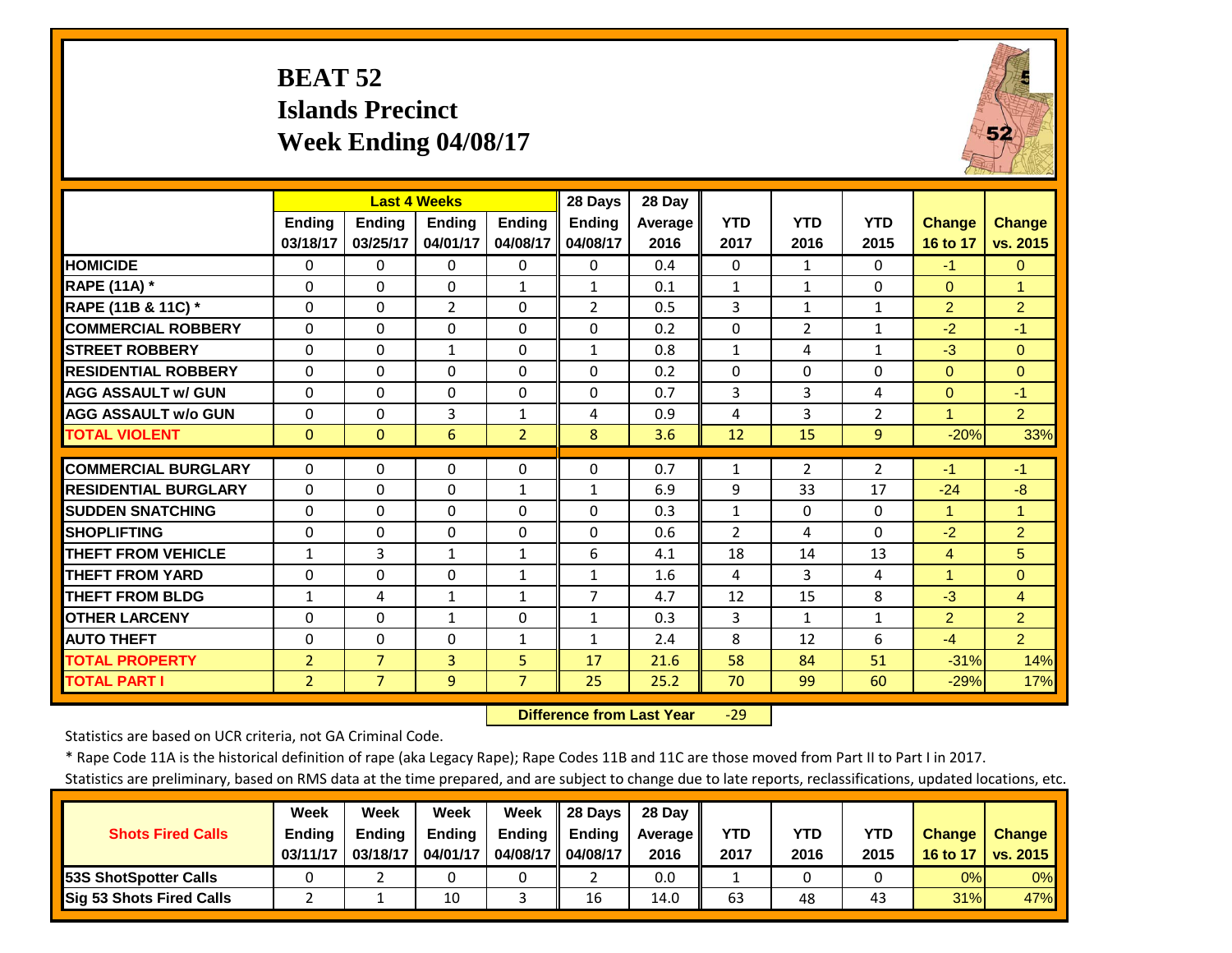# **BEAT 53 Islands Precinct Week Ending 04/08/17**



|                             |                      |                | <b>Last 4 Weeks</b> |                      | 28 Days              | 28 Day  |                |                |                |                |                      |
|-----------------------------|----------------------|----------------|---------------------|----------------------|----------------------|---------|----------------|----------------|----------------|----------------|----------------------|
|                             | Ending               | <b>Ending</b>  | <b>Endina</b>       | <b>Endina</b>        | <b>Ending</b>        | Average | <b>YTD</b>     | <b>YTD</b>     | <b>YTD</b>     | <b>Change</b>  | <b>Change</b>        |
|                             | 03/18/17             | 03/25/17       | 04/01/17            | 04/08/17             | 04/08/17             | 2016    | 2017           | 2016           | 2015           | 16 to 17       | vs. 2015             |
| <b>HOMICIDE</b>             | $\Omega$             | 0              | $\Omega$            | 0                    | $\Omega$             | 0.1     | $\mathbf{1}$   | 0              | 0              | 1              | 1                    |
| <b>RAPE (11A) *</b>         | $\mathbf{1}$         | 0              | $\Omega$            | $\Omega$             | $\mathbf{1}$         | 0.0     | $\mathbf{0}$   | $\Omega$       | $\overline{2}$ | $\Omega$       | $-2$                 |
| RAPE (11B & 11C) *          | $\Omega$             | $\Omega$       | $\Omega$            | $\Omega$             | $\Omega$             | 0.0     | $\mathbf{1}$   | $\Omega$       | $\Omega$       | $\overline{1}$ | $\overline{1}$       |
| <b>COMMERCIAL ROBBERY</b>   | $\Omega$             | 0              | 0                   | $\Omega$             | 0                    | 0.1     | $\mathbf{1}$   | $\mathbf{1}$   | $\Omega$       | $\mathbf{0}$   | $\overline{1}$       |
| <b>STREET ROBBERY</b>       | $\Omega$             | 0              | $\Omega$            | $\Omega$             | $\Omega$             | 0.5     | $\Omega$       | $\overline{2}$ | $\mathbf{1}$   | $-2$           | $-1$                 |
| <b>RESIDENTIAL ROBBERY</b>  | $\Omega$             | 0              | $\Omega$            | $\Omega$             | $\Omega$             | 0.1     | $\mathbf{1}$   | $\Omega$       | $\Omega$       | $\mathbf{1}$   | $\blacktriangleleft$ |
| <b>AGG ASSAULT w/ GUN</b>   | $\Omega$             | 0              | 0                   | $\Omega$             | $\Omega$             | 1.0     | 4              | 6              | $\mathbf{1}$   | $-2$           | 3                    |
| <b>AGG ASSAULT w/o GUN</b>  | $\Omega$             | 0              | $\Omega$            | $\Omega$             | $\Omega$             | 0.6     | $\mathbf{1}$   | $\mathbf{1}$   | $\Omega$       | $\Omega$       | $\overline{1}$       |
| <b>TOTAL VIOLENT</b>        | $\mathbf{1}$         | $\overline{0}$ | $\Omega$            | $\Omega$             | $\mathbf{1}$         | 2.3     | 9              | 10             | 4              | $-10%$         | 125%                 |
| <b>COMMERCIAL BURGLARY</b>  | $\Omega$             | 0              | $\Omega$            | 0                    | $\Omega$             | 0.2     | $\Omega$       | $\Omega$       | $\Omega$       | $\mathbf{0}$   | $\Omega$             |
| <b>RESIDENTIAL BURGLARY</b> | $\Omega$             | $\mathbf{1}$   | $\mathbf 0$         | $\mathbf{1}$         | 2                    | 3.5     | 10             | 4              | 7              | 6              | 3                    |
| <b>SUDDEN SNATCHING</b>     | $\Omega$             | $\mathbf{1}$   | $\Omega$            | $\Omega$             | $\mathbf{1}$         | 0.2     | $\mathbf{1}$   | $\Omega$       | $\mathbf{1}$   | 1              | $\Omega$             |
| <b>SHOPLIFTING</b>          |                      |                |                     |                      |                      | 0.9     | 8              |                |                |                | 8                    |
|                             | $\Omega$<br>$\Omega$ | 0<br>0         | $\Omega$            | $\Omega$<br>$\Omega$ | $\Omega$<br>$\Omega$ |         | 5              | 4<br>6         | $\Omega$       | 4              | $\overline{1}$       |
| <b>THEFT FROM VEHICLE</b>   |                      |                | $\Omega$            |                      |                      | 2.7     |                | 3              | 4              | $-1$           |                      |
| <b>THEFT FROM YARD</b>      | $\Omega$             | 0              | $\Omega$            | $\mathbf{1}$         | $\mathbf{1}$         | 1.5     | $\overline{2}$ |                | 4              | $-1$           | $-2$                 |
| <b>THEFT FROM BLDG</b>      | $\Omega$             | 0              | $\Omega$            | $\Omega$             | $\Omega$             | 2.5     | 5              | 10             | 5              | $-5$           | $\Omega$             |
| <b>OTHER LARCENY</b>        | $\Omega$             | 0              | $\Omega$            | $\Omega$             | $\Omega$             | 0.3     | $\overline{2}$ | $\mathbf{1}$   | $\Omega$       | $\mathbf{1}$   | $\overline{2}$       |
| <b>AUTO THEFT</b>           | $\Omega$             | $\mathbf{1}$   | $\Omega$            | $\overline{2}$       | 3                    | 1.8     | $\overline{7}$ | 5              | 3              | $\overline{2}$ | $\overline{4}$       |
| <b>TOTAL PROPERTY</b>       | $\Omega$             | $\overline{3}$ | $\Omega$            | 4                    | $\overline{7}$       | 13.6    | 40             | 33             | 24             | 21%            | 67%                  |
| <b>TOTAL PART I</b>         | $\mathbf{1}$         | $\overline{3}$ | $\mathbf{0}$        | $\overline{4}$       | 8                    | 15.9    | 49             | 43             | 28             | 14%            | 75%                  |

 **Difference from Last Year**r 6

Statistics are based on UCR criteria, not GA Criminal Code.

\* Rape Code 11A is the historical definition of rape (aka Legacy Rape); Rape Codes 11B and 11C are those moved from Part II to Part I in 2017.

|                                 | Week          | Week          | Week          | Week          | 28 Days       | 28 Dav     |      |      |            |               |               |
|---------------------------------|---------------|---------------|---------------|---------------|---------------|------------|------|------|------------|---------------|---------------|
| <b>Shots Fired Calls</b>        | <b>Ending</b> | <b>Ending</b> | <b>Ending</b> | <b>Ending</b> | <b>Ending</b> | Average II | YTD  | YTD  | <b>YTD</b> | <b>Change</b> | <b>Change</b> |
|                                 | 03/11/17      | 03/18/17      | 04/01/17      | 04/08/17 I    | 04/08/17      | 2016       | 2017 | 2016 | 2015       | 16 to 17      | vs. 2015      |
| <b>153S ShotSpotter Calls</b>   |               |               |               |               |               | 0.8        | 13   |      |            | 0%            | $0\%$         |
| <b>Sig 53 Shots Fired Calls</b> |               |               |               |               |               | 15.0       | 35   | 74   | 33         | $-53%$        | 6%            |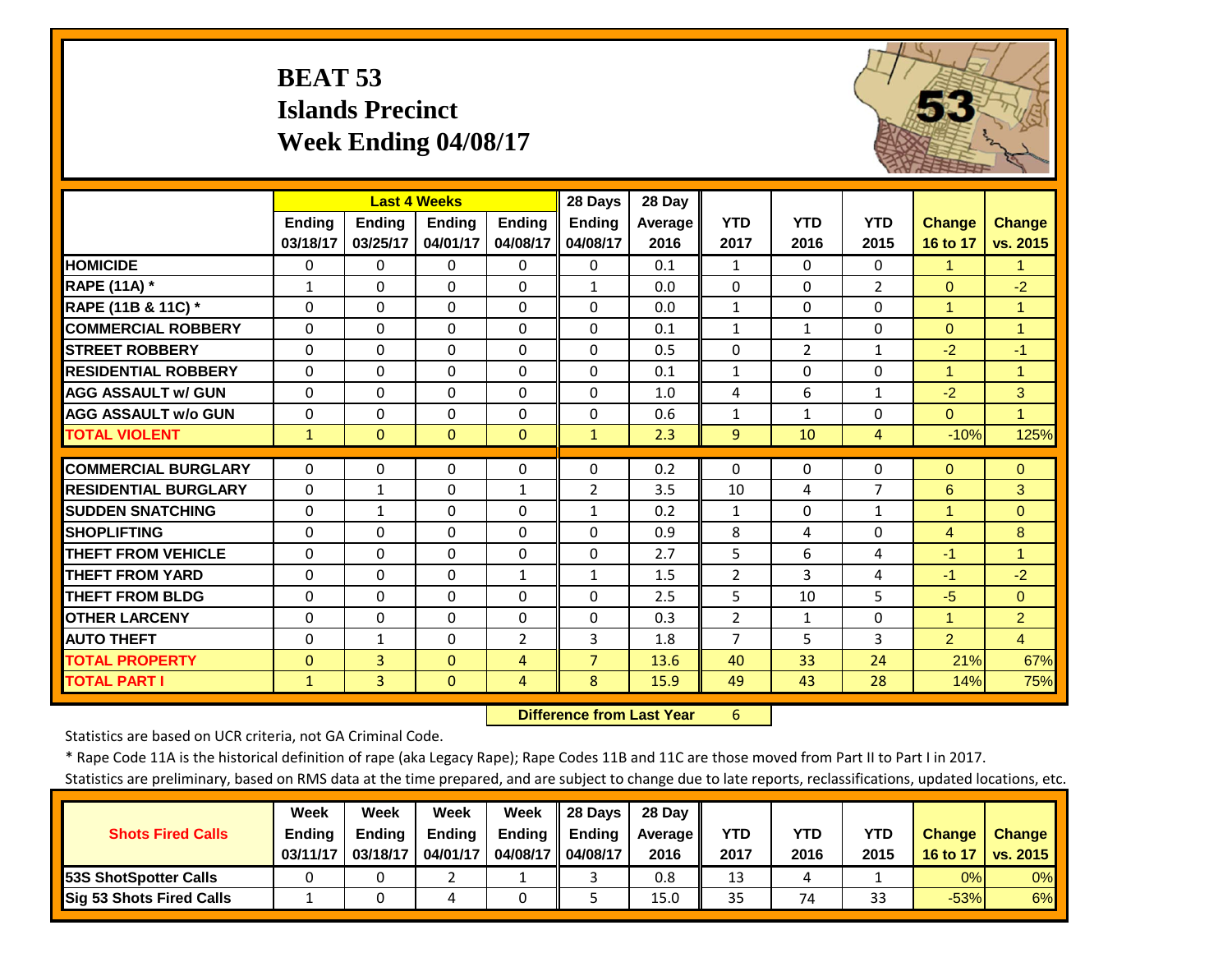# **BEAT 54 Islands Precinct Week Ending 04/08/17**



|                             |                | <b>Last 4 Weeks</b> |                |              | 28 Days        | 28 Day         |              |                |                |                      |                |
|-----------------------------|----------------|---------------------|----------------|--------------|----------------|----------------|--------------|----------------|----------------|----------------------|----------------|
|                             | <b>Endina</b>  | <b>Ending</b>       | <b>Endina</b>  | Ending       | <b>Ending</b>  | <b>Average</b> | <b>YTD</b>   | <b>YTD</b>     | <b>YTD</b>     | <b>Change</b>        | <b>Change</b>  |
|                             | 03/18/17       | 03/25/17            | 04/01/17       | 04/08/17     | 04/08/17       | 2016           | 2017         | 2016           | 2015           | 16 to 17             | vs. 2015       |
| <b>HOMICIDE</b>             | $\Omega$       | 0                   | $\Omega$       | $\Omega$     | $\Omega$       | 0.1            | $\Omega$     | $\Omega$       | $\mathbf{1}$   | $\Omega$             | $-1$           |
| <b>RAPE (11A) *</b>         | $\Omega$       | 0                   | $\Omega$       | $\Omega$     | $\Omega$       | 0.1            | $\Omega$     | $\Omega$       | $\Omega$       | $\Omega$             | $\Omega$       |
| RAPE (11B & 11C) *          | $\Omega$       | 0                   | $\Omega$       | $\Omega$     | $\Omega$       | 0.1            | $\Omega$     | 0              | $\mathbf{1}$   | $\Omega$             | $-1$           |
| <b>COMMERCIAL ROBBERY</b>   | $\Omega$       | 1                   | 0              | $\Omega$     | $\mathbf{1}$   | 0.5            | 3            | $\mathbf{1}$   | $\mathbf{1}$   | $\overline{2}$       | $\overline{2}$ |
| <b>STREET ROBBERY</b>       | $\Omega$       | 0                   | $\Omega$       | $\Omega$     | $\Omega$       | 0.8            | $\mathbf{1}$ | 4              | 4              | $-3$                 | $-3$           |
| <b>RESIDENTIAL ROBBERY</b>  | $\Omega$       | 0                   | $\Omega$       | $\Omega$     | $\Omega$       | 0.0            | $\Omega$     | $\Omega$       | $\Omega$       | $\Omega$             | $\overline{0}$ |
| <b>AGG ASSAULT w/ GUN</b>   | $\Omega$       | 0                   | $\Omega$       | $\Omega$     | $\Omega$       | 0.7            | 3            | $\overline{2}$ | 3              | $\blacktriangleleft$ | $\Omega$       |
| <b>AGG ASSAULT w/o GUN</b>  | $\Omega$       | 0                   | $\mathbf{1}$   | $\Omega$     | $\mathbf{1}$   | 0.6            | $\mathbf{1}$ | 3              | $\Omega$       | $-2$                 | $\mathbf{1}$   |
| <b>TOTAL VIOLENT</b>        | $\Omega$       | $\mathbf{1}$        | $\mathbf{1}$   | $\Omega$     | $\overline{2}$ | 2.8            | 8            | 10             | 10             | $-20%$               | $-20%$         |
| <b>COMMERCIAL BURGLARY</b>  | $\Omega$       | 0                   | $\Omega$       | $\Omega$     | $\Omega$       | 0.2            | $\Omega$     | $\mathbf{1}$   | 1              | $-1$                 | $-1$           |
| <b>RESIDENTIAL BURGLARY</b> | $\Omega$       | 0                   | $\overline{2}$ | $\Omega$     | $\overline{2}$ | 6.1            | 23           | 12             | 7              | 11                   | 16             |
| <b>SUDDEN SNATCHING</b>     | $\Omega$       | 0                   | $\Omega$       | $\Omega$     | $\Omega$       | 0.0            | $\mathbf{1}$ | $\Omega$       | $\mathbf{1}$   | $\mathbf{1}$         | $\Omega$       |
| <b>SHOPLIFTING</b>          | $\Omega$       | 0                   | 0              | $\Omega$     | $\Omega$       | 2.0            | 3            | $\overline{7}$ | 4              | $-4$                 | $-1$           |
| <b>THEFT FROM VEHICLE</b>   | $\Omega$       | $\mathbf{1}$        | $\Omega$       | $\Omega$     | $\mathbf{1}$   | 4.7            | 8            | 13             | 12             | $-5$                 | $-4$           |
| <b>THEFT FROM YARD</b>      | $\mathbf{1}$   | 0                   | 1              | $\Omega$     | $\overline{2}$ | 1.0            | 5            | $\overline{2}$ | $\overline{2}$ | 3                    | 3              |
| <b>THEFT FROM BLDG</b>      | $\mathbf{1}$   | 0                   | $\Omega$       | $\Omega$     | $\mathbf{1}$   | 2.2            | 5            | 9              | $\overline{7}$ | $-4$                 | $-2$           |
| <b>OTHER LARCENY</b>        | $\Omega$       | 0                   | $\Omega$       | $\Omega$     | $\Omega$       | 0.2            | $\mathbf{1}$ | $\mathbf{1}$   | $\mathbf{1}$   | $\Omega$             | $\Omega$       |
| <b>AUTO THEFT</b>           | $\Omega$       | 0                   | $\Omega$       | $\Omega$     | $\Omega$       | 2.8            | 8            | 9              | 8              | $-1$                 | $\Omega$       |
| <b>TOTAL PROPERTY</b>       | $\overline{2}$ | $\mathbf{1}$        | 3              | $\Omega$     | 6              | 19.2           | 54           | 54             | 43             | 0%                   | 26%            |
| <b>TOTAL PART I</b>         | $\overline{2}$ | $\overline{2}$      | 4              | $\mathbf{0}$ | 8              | 22.0           | 62           | 64             | 53             | $-3%$                | 17%            |
|                             |                |                     |                |              |                |                |              |                |                |                      |                |

 **Difference from Last Year**‐2

Statistics are based on UCR criteria, not GA Criminal Code.

\* Rape Code 11A is the historical definition of rape (aka Legacy Rape); Rape Codes 11B and 11C are those moved from Part II to Part I in 2017.

|                          | Week          | Week          | Week     | Week          | 28 Days       | 28 Dav            |      |      |            |               |               |
|--------------------------|---------------|---------------|----------|---------------|---------------|-------------------|------|------|------------|---------------|---------------|
| <b>Shots Fired Calls</b> | <b>Ending</b> | <b>Ending</b> | Ending   | <b>Ending</b> | <b>Ending</b> | <b>Average</b> II | YTD  | YTD  | <b>YTD</b> | <b>Change</b> | <b>Change</b> |
|                          | 03/11/17      | 03/18/17      | 04/01/17 | 04/08/17 II   | 04/08/17      | 2016              | 2017 | 2016 | 2015       | 16 to 17      | vs. 2015      |
| 53S ShotSpotter Calls    |               |               |          |               |               | 0.0               |      |      |            | 0%            | 0%            |
| Sig 53 Shots Fired Calls |               |               | ь        |               |               | 10.7              | 31   | 33   | 24         | $-6%$         | 29%           |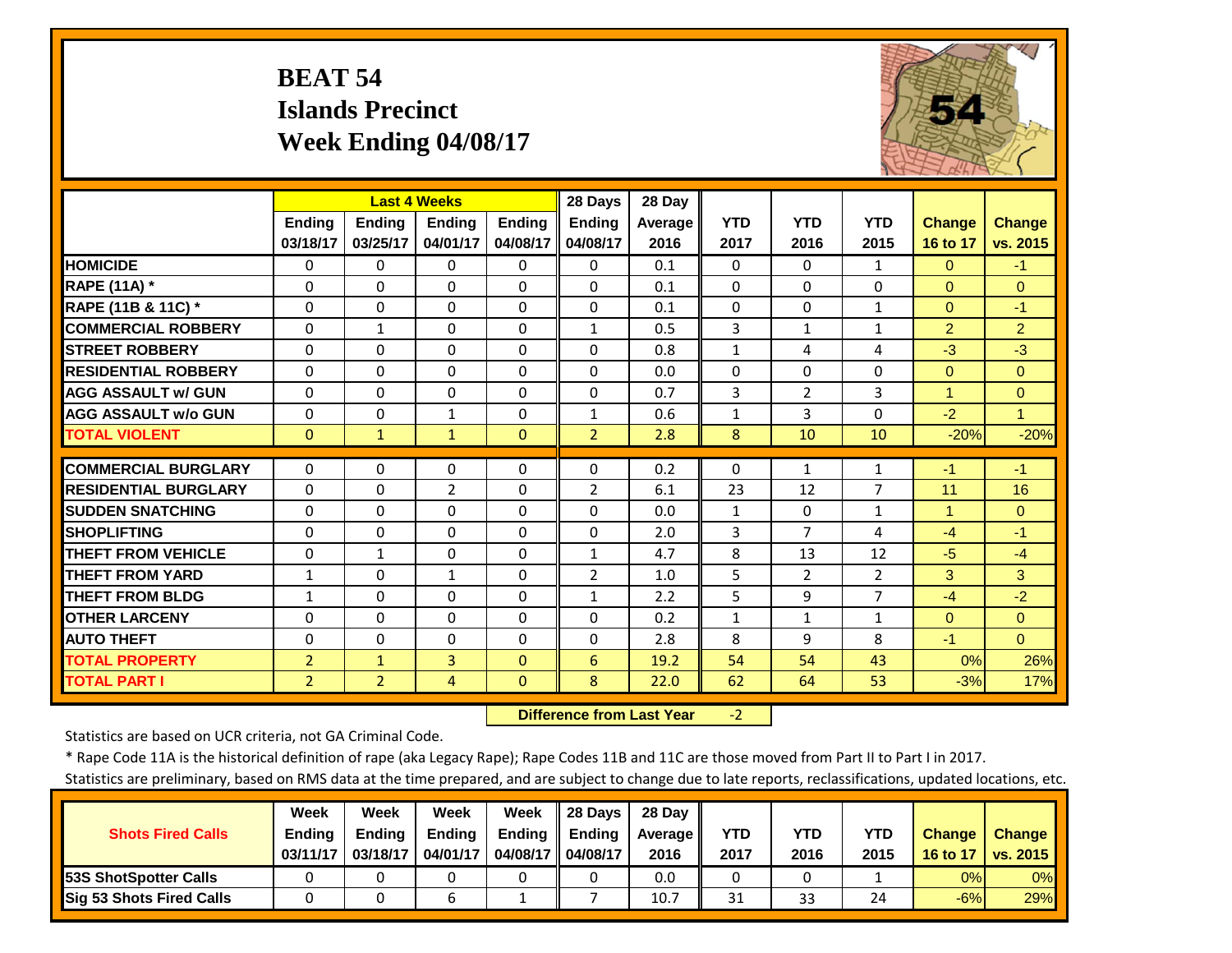## **BEAT 55 Islands Precinct Week Ending 04/08/17**



|                             | <b>Last 4 Weeks</b> |                |                |                | 28 Days        | 28 Day  |                |                |                |                |                |
|-----------------------------|---------------------|----------------|----------------|----------------|----------------|---------|----------------|----------------|----------------|----------------|----------------|
|                             | <b>Endina</b>       | <b>Ending</b>  | <b>Endina</b>  | Ending         | <b>Ending</b>  | Average | <b>YTD</b>     | <b>YTD</b>     | <b>YTD</b>     | <b>Change</b>  | <b>Change</b>  |
|                             | 03/18/17            | 03/25/17       | 04/01/17       | 04/08/17       | 04/08/17       | 2016    | 2017           | 2016           | 2015           | 16 to 17       | vs. 2015       |
| <b>HOMICIDE</b>             | $\Omega$            | 0              | $\Omega$       | 0              | $\Omega$       | 0.0     | $\Omega$       | $\Omega$       | $\mathbf{1}$   | $\Omega$       | $-1$           |
| RAPE (11A) *                | $\mathbf{1}$        | 0              | $\Omega$       | $\Omega$       | $\mathbf{1}$   | 0.1     | $\overline{2}$ | $\Omega$       | $\Omega$       | $\overline{2}$ | $\overline{2}$ |
| RAPE (11B & 11C) *          | $\Omega$            | 0              | $\Omega$       | $\Omega$       | $\Omega$       | 0.2     | 0              | $\Omega$       | $\Omega$       | $\mathbf{0}$   | $\Omega$       |
| <b>COMMERCIAL ROBBERY</b>   | $\Omega$            | 0              | 0              | $\Omega$       | 0              | 0.1     | $\mathbf{1}$   | $\mathbf{1}$   | $\Omega$       | $\mathbf{0}$   | $\overline{1}$ |
| <b>STREET ROBBERY</b>       | $\Omega$            | 0              | $\Omega$       | $\Omega$       | $\Omega$       | 0.1     | $\mathbf{1}$   | $\Omega$       | $\overline{2}$ | $\mathbf{1}$   | $-1$           |
| <b>RESIDENTIAL ROBBERY</b>  | $\Omega$            | 0              | $\Omega$       | $\Omega$       | $\Omega$       | 0.0     | $\mathbf{0}$   | $\Omega$       | $\Omega$       | $\mathbf{0}$   | $\Omega$       |
| <b>AGG ASSAULT W/ GUN</b>   | $\Omega$            | 0              | $\Omega$       | $\Omega$       | $\Omega$       | 0.2     | $\mathbf{0}$   | $\Omega$       | $\mathbf{1}$   | $\Omega$       | $-1$           |
| <b>AGG ASSAULT w/o GUN</b>  | $\Omega$            | 0              | $\Omega$       | $\Omega$       | $\Omega$       | 0.5     | 3              | $\mathbf{1}$   | $\Omega$       | $\overline{2}$ | 3              |
| <b>TOTAL VIOLENT</b>        | $\mathbf{1}$        | $\overline{0}$ | $\mathbf{0}$   | $\mathbf{0}$   | $\mathbf{1}$   | 1.1     | $\overline{7}$ | $\overline{2}$ | 4              | 250%           | 75%            |
| <b>COMMERCIAL BURGLARY</b>  | $\Omega$            | 0              | 0              | 0              | $\Omega$       | 0.2     | $\mathbf{1}$   | $\overline{2}$ | $\mathbf{1}$   | $-1$           | $\Omega$       |
| <b>RESIDENTIAL BURGLARY</b> | $\mathbf{1}$        | $\mathbf{1}$   | $\overline{2}$ | $\Omega$       | 4              | 4.0     | 9              | 11             | 10             | $-2$           | $-1$           |
| <b>SUDDEN SNATCHING</b>     | $\Omega$            | 0              | $\Omega$       | $\Omega$       | $\Omega$       | 0.4     | $\Omega$       | $\overline{2}$ | $\Omega$       | $-2$           | $\Omega$       |
| <b>SHOPLIFTING</b>          | $\Omega$            | 0              | 0              | $\Omega$       | $\Omega$       | 6.1     | 11             | 25             | 11             | $-14$          | $\Omega$       |
| <b>THEFT FROM VEHICLE</b>   | 3                   | 0              | $\mathbf{1}$   | $\Omega$       | 4              | 4.2     | 21             | 17             | 14             | 4              | $\overline{7}$ |
| <b>THEFT FROM YARD</b>      | $\mathbf{1}$        | 0              | $\Omega$       | $\mathbf{1}$   | $\overline{2}$ | 2.6     | 6              | 7              | 6              | $-1$           | $\Omega$       |
| <b>THEFT FROM BLDG</b>      | 1                   | $\mathbf{1}$   | $\Omega$       | $\Omega$       | $\overline{2}$ | 3.7     | 11             | 14             | 12             | $-3$           | $-1$           |
| <b>OTHER LARCENY</b>        | $\Omega$            | 0              | $\Omega$       | $\Omega$       | $\Omega$       | 1.1     | $\mathbf{1}$   | 8              | $\overline{2}$ | $-7$           | $-1$           |
| <b>AUTO THEFT</b>           | $\Omega$            | 0              | $\overline{2}$ | 1              | 3              | 1.5     | 6              | 6              | 3              | $\Omega$       | 3              |
| <b>TOTAL PROPERTY</b>       | $6\phantom{1}6$     | $\overline{2}$ | 5              | $\overline{2}$ | 15             | 23.8    | 66             | 92             | 59             | $-28%$         | 12%            |
| <b>TOTAL PART I</b>         | $\overline{7}$      | $\overline{2}$ | 5              | $\overline{2}$ | 16             | 24.9    | 73             | 94             | 63             | $-22%$         |                |
|                             |                     |                |                |                |                |         |                |                |                |                | 16%            |

 **Difference from Last Year**‐21

Statistics are based on UCR criteria, not GA Criminal Code.

\* Rape Code 11A is the historical definition of rape (aka Legacy Rape); Rape Codes 11B and 11C are those moved from Part II to Part I in 2017.

|                                 | Week          | Week          | Week          | Week          | 28 Days       | 28 Dav     |      |      |      |               |               |
|---------------------------------|---------------|---------------|---------------|---------------|---------------|------------|------|------|------|---------------|---------------|
| <b>Shots Fired Calls</b>        | <b>Ending</b> | <b>Ending</b> | <b>Ending</b> | <b>Ending</b> | <b>Ending</b> | Average II | YTD  | YTD  | YTD  | <b>Change</b> | <b>Change</b> |
|                                 | 03/11/17      | 03/18/17      | 04/01/17      | 04/08/17 I    | 04/08/17      | 2016       | 2017 | 2016 | 2015 | 16 to 17      | vs. 2015      |
| <b>153S ShotSpotter Calls</b>   |               |               |               |               |               | 0.0        |      |      |      | 0%            | $0\%$         |
| <b>Sig 53 Shots Fired Calls</b> |               |               |               |               |               | 5.1        | 19   |      | 21   | 12%           | $-10%$        |